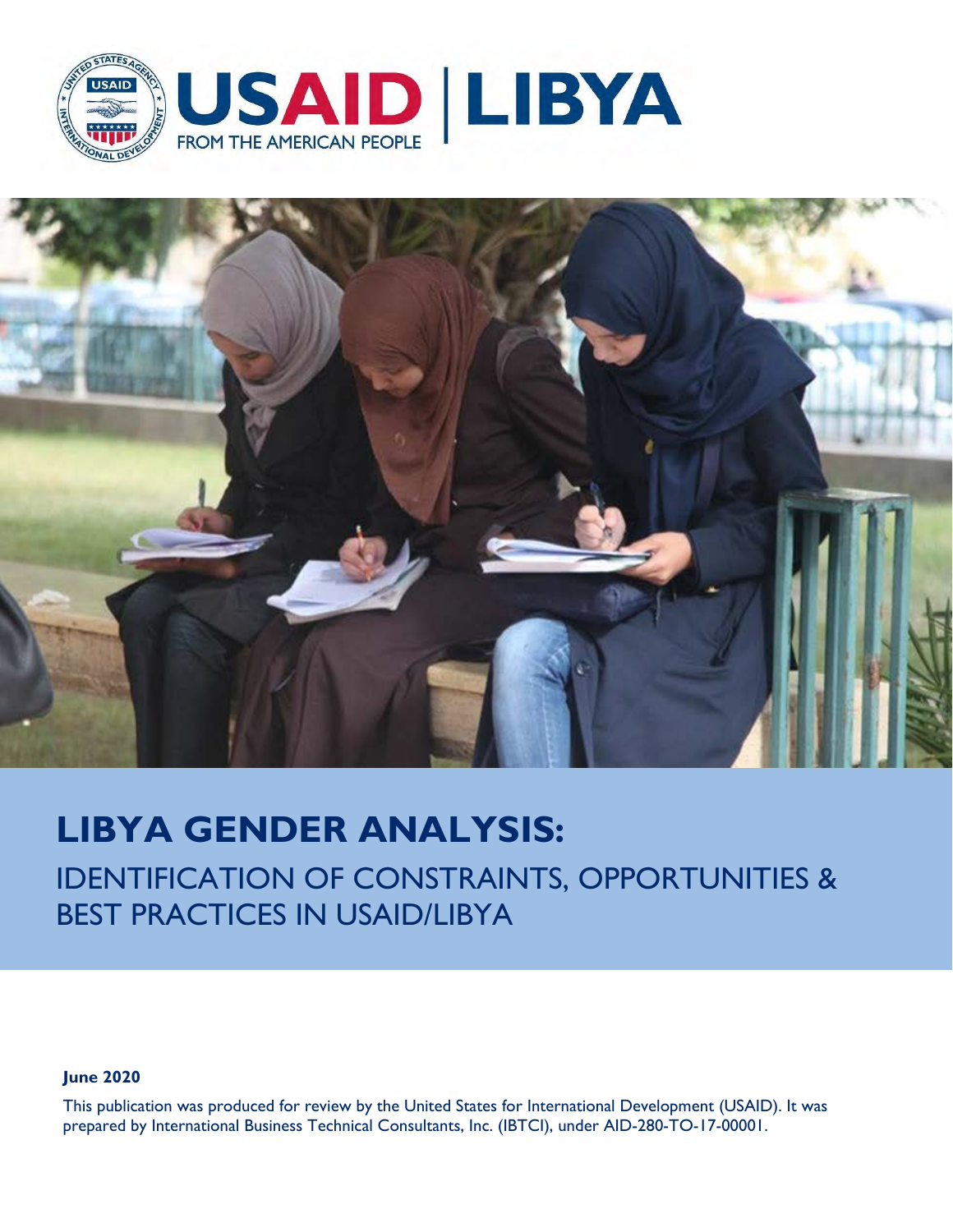# **MONITORING AND EVALUATION FOR TUNISIA AND LIBYA (METAL) ACTIVITY**

# LIBYA GENDER ANALYSIS

**June 2020** International Business & Technical Consultants, Inc. (IBTCI)

In the U.S.:

8618 Westwood Center Drive Suite 400 Vienna, VA 22182 USA Tel: +1.703.749.0100

In Tunisia:

1er Étage, Blue Bloc Vital Cube Building 4 L'Ile de Tasmanie Les Berges du Lac 2 1053 Tunis, Tunisia

AID-280-TO-17-00001

**Cover:** Photo from USAID's Libya Program Plan 2018–2020: Building Self-Reliance through Strengthened Stability, January 2019.

#### **DISCLAIMER**

This report is made possible by the support of the American people through the United States Agency for International Development (USAID). The contents are the sole responsibility of IBTCI and do not necessarily reflect the views of USAID or the United States Government.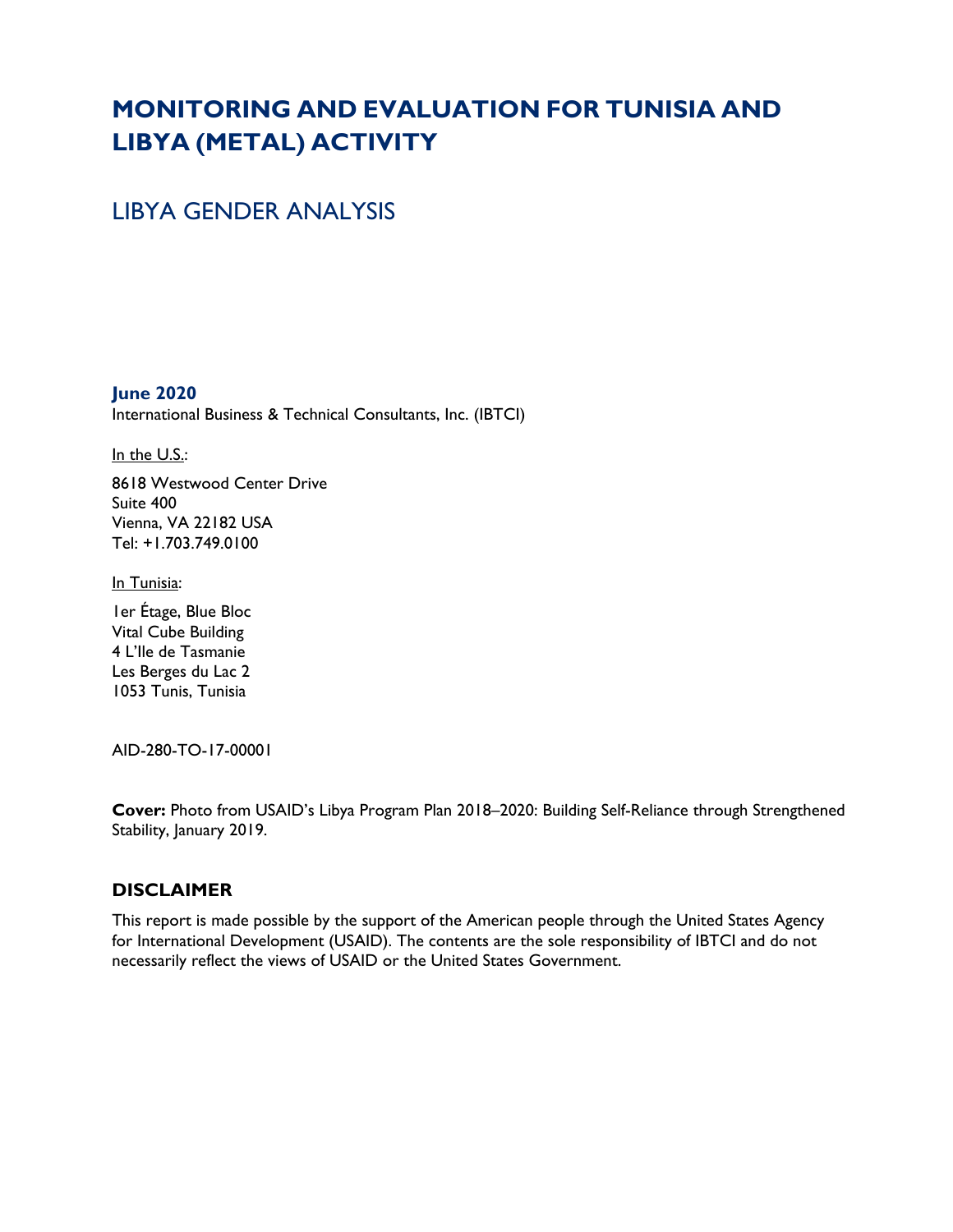# **TABLE OF CONTENTS**

<span id="page-2-0"></span>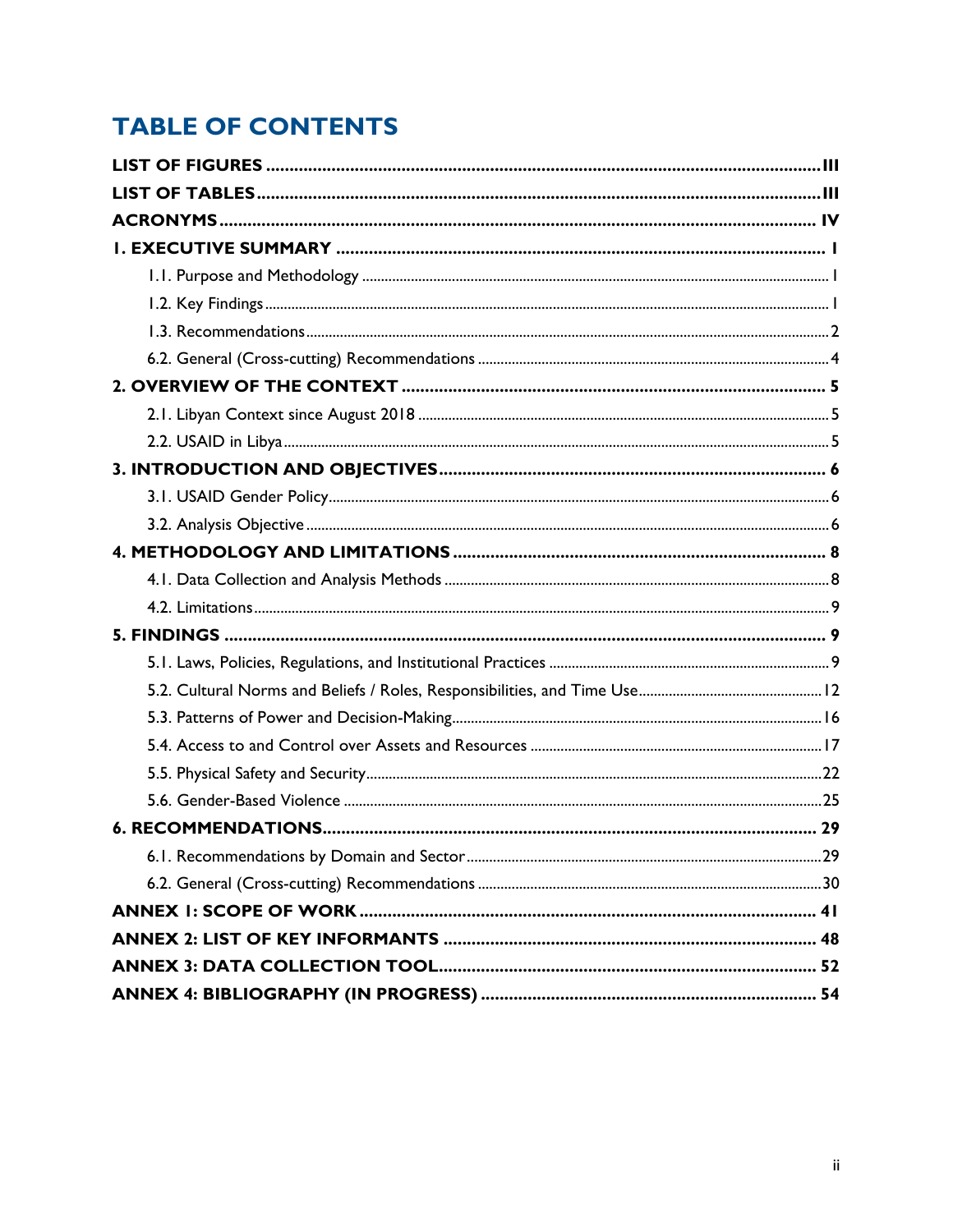# **LIST OF FIGURES**

| Figure 1: USAID/Libya Results Framework in the Libya Program Plan 2018–2020   | 10. |
|-------------------------------------------------------------------------------|-----|
| Figure 2: Dashboard of International Organizations' GBV-Related Work in Libya | 34  |

# <span id="page-3-0"></span>**LIST OF TABLES**

| Table 1: Acronyms for USAID/Libya Programs and Implementing Partners | $\cdots$<br>Ш |
|----------------------------------------------------------------------|---------------|
| Table 2: Number of Key Informants by Category, Sex, and Locations    |               |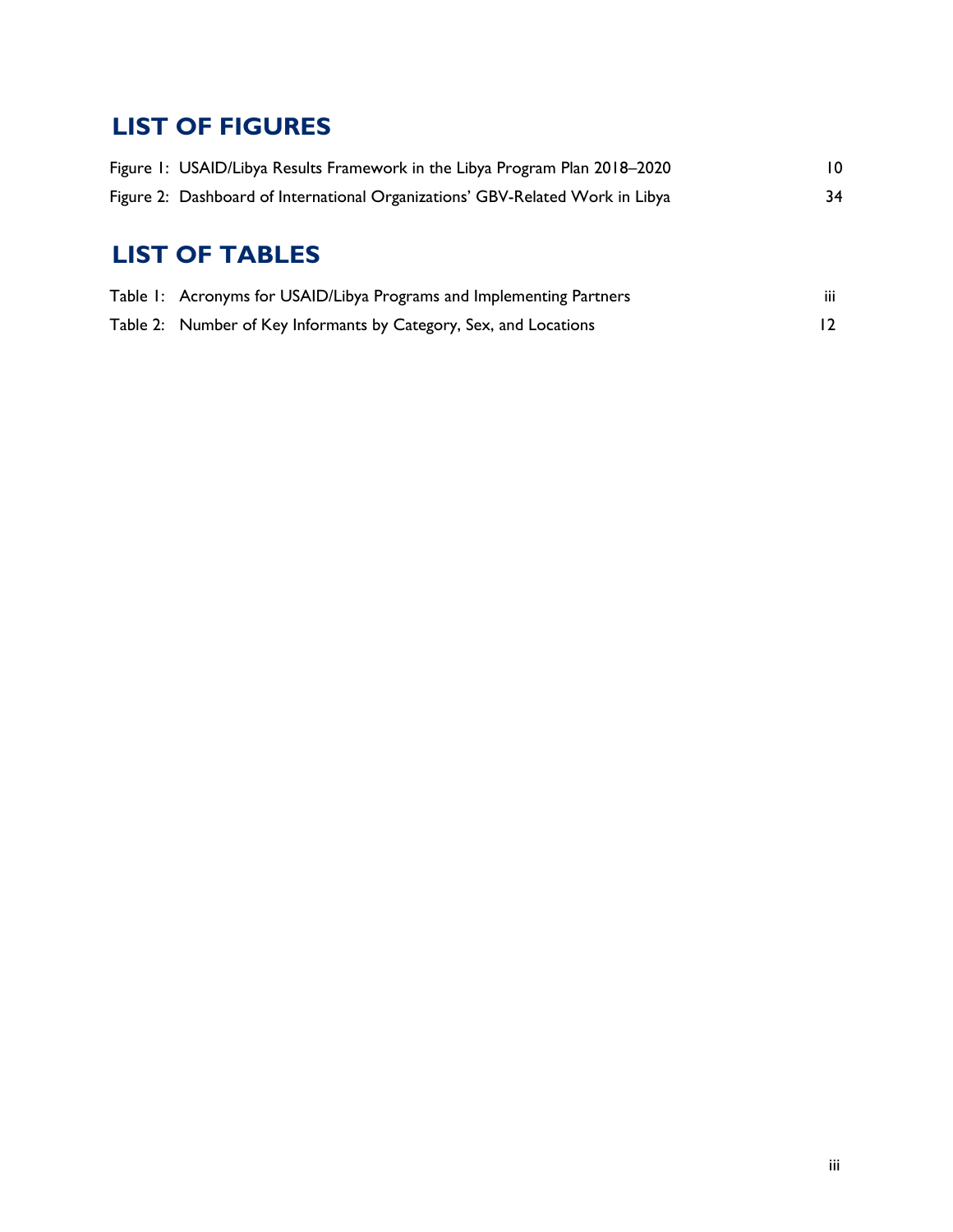# <span id="page-4-0"></span>**ACRONYMS**

| <b>ABA-ROLI</b> | American Bar Association Rule of Law Initiative                            |
|-----------------|----------------------------------------------------------------------------|
| <b>ADS</b>      | <b>Automated Directives System</b>                                         |
| <b>CDA</b>      | <b>Constitution Drafting Assembly</b>                                      |
| <b>CEDAW</b>    | Convention on the Elimination of All Forms of Discrimination against Women |
| COVID-19        | Coronavirus Disease 2019                                                   |
| DAI             | Development Alternatives International                                     |
| <b>DFID</b>     | Department for International Development                                   |
| DG              | Democracy and Governance                                                   |
| <b>DRI</b>      | Democracy Reporting International                                          |
| EG              | <b>Economic Growth</b>                                                     |
| EU              | European Union                                                             |
| <b>EUBAM</b>    | European Union Border Assistance Mission in Libya                          |
| <b>GBV</b>      | <b>Gender-Based Violence</b>                                               |
| <b>GIZ</b>      | Gesellschaft für Internationale Zusammenarbeit                             |
| <b>GNA</b>      | Government of National Accord                                              |
| <b>IBTCI</b>    | International Business & Technical Consultants, Inc.                       |
| ICJ             | International Commission of Jurists                                        |
| <b>ICT</b>      | Information and Communication Technology                                   |
| <b>IFES</b>     | International Foundation for Electoral Systems                             |
| <b>ILAC</b>     | International Legal Assistance Consortium                                  |
| <b>INGO</b>     | International Non-Governmental Organization                                |
| <b>IOM</b>      | International Organization for Migration                                   |
| IP              | <b>Implementing Partner</b>                                                |
| IRI             | International Republican Institute                                         |
| KII             | Key Informant Interview                                                    |
| <b>LCB</b>      | Libya Consensus Building                                                   |
| <b>LEE</b>      | Libya Economic Empowerment                                                 |
| <b>LEGS</b>     | Libya Elections and Governance Support                                     |
| <b>LELSA</b>    | Libya Elections and Legislative Strengthening                              |
| <b>LESP</b>     | Libya Economic Stabilization Program                                       |
| <b>LGCS</b>     | Local Governance and Civil Society                                         |
| <b>LNA</b>      | Libyan National Army                                                       |
| <b>LPA</b>      | Libya Political Agreement                                                  |
| <b>LPFM</b>     | Libya Public Financial Management                                          |
| <b>LPP</b>      | Libya Program Plan                                                         |
| LYD             | Libyan dinar                                                               |
| <b>MEDA</b>     | Mennonite Economic Development Associates                                  |
| <b>MENA</b>     | Middle East and North Africa                                               |
| <b>METAL</b>    | Monitoring and Evaluation for Libya and Tunisia                            |
| <b>NDI</b>      | National Democratic Institute                                              |
| <b>NGO</b>      | Non-Governmental Organization                                              |
| <b>OECD</b>     | Organization for Economic Co-operation and Development                     |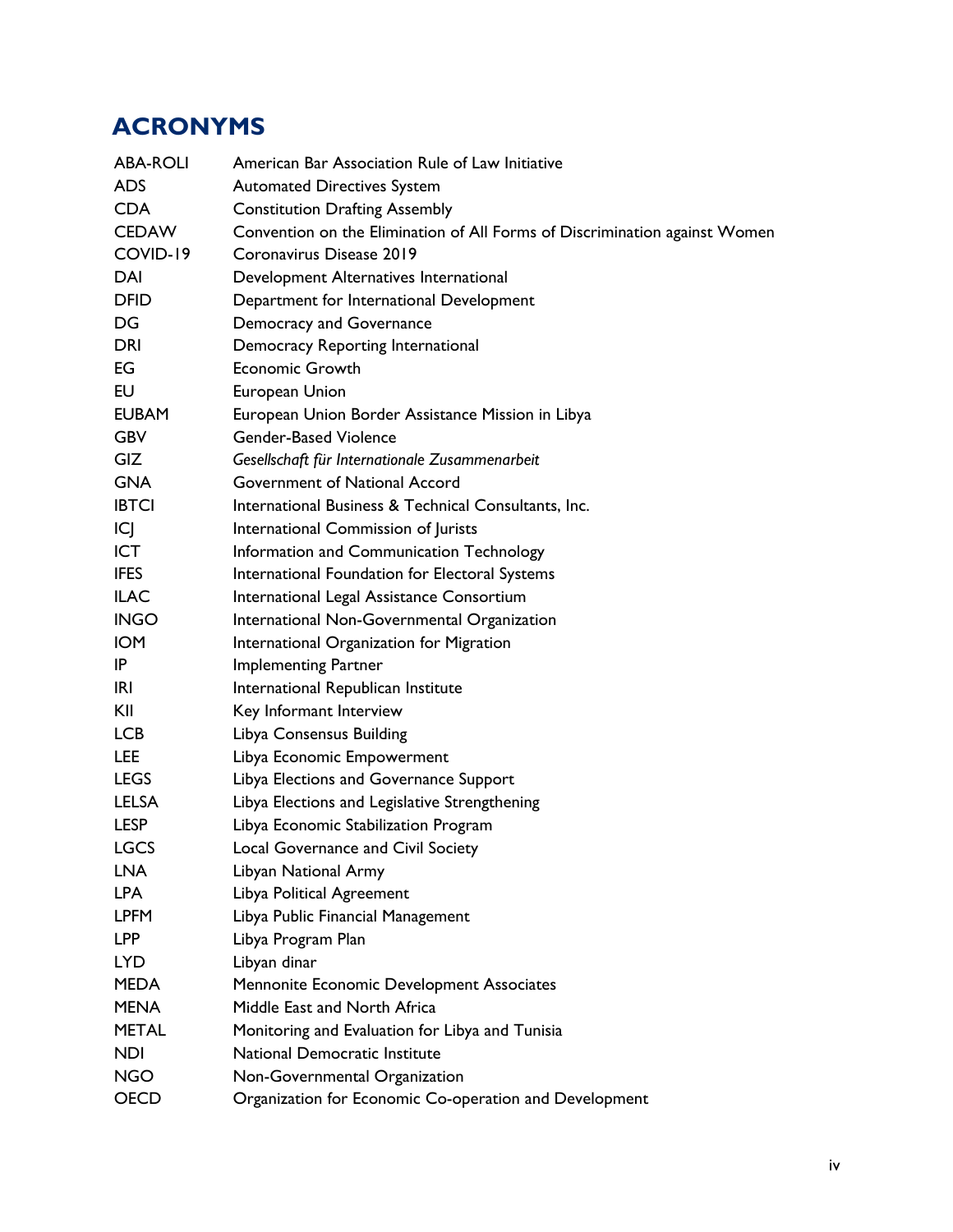| <b>PILPG</b>  | Public International Law and Policy Group                               |
|---------------|-------------------------------------------------------------------------|
| <b>PSES</b>   | Private Sector Engagement for Stabilization                             |
| <b>SFL</b>    | Stabilization Fund for Libya                                            |
| <b>SMEs</b>   | Small and Medium-sized Enterprises                                      |
| SOW           | Scope of Work                                                           |
| <b>UK FCO</b> | United Kingdom Foreign and Commonwealth Office                          |
| <b>UNDP</b>   | United Nations Development Programme                                    |
| <b>UNFPA</b>  | United Nations Population Fund                                          |
| <b>UNICEF</b> | United Nations Children's Fund                                          |
| <b>UNOCHA</b> | United Nations Office for the Coordination of Humanitarian Affairs      |
| <b>UNSMIL</b> | United Nations Support Mission in Libya                                 |
| UN Women      | United Nations Entity for Gender Equality and the Empowerment of Women  |
| <b>USAID</b>  | United States Agency for International Development                      |
| U.S. DRL      | United States Department of State Bureau of Democracy, Rights and Labor |
| <b>USIP</b>   | United States Institute of Peace                                        |
| <b>VAW</b>    | Violence against Women                                                  |
| <b>WEON</b>   | Women Elected Officials Network                                         |
| <b>WILFP</b>  | Women's International League for Peace and Freedom                      |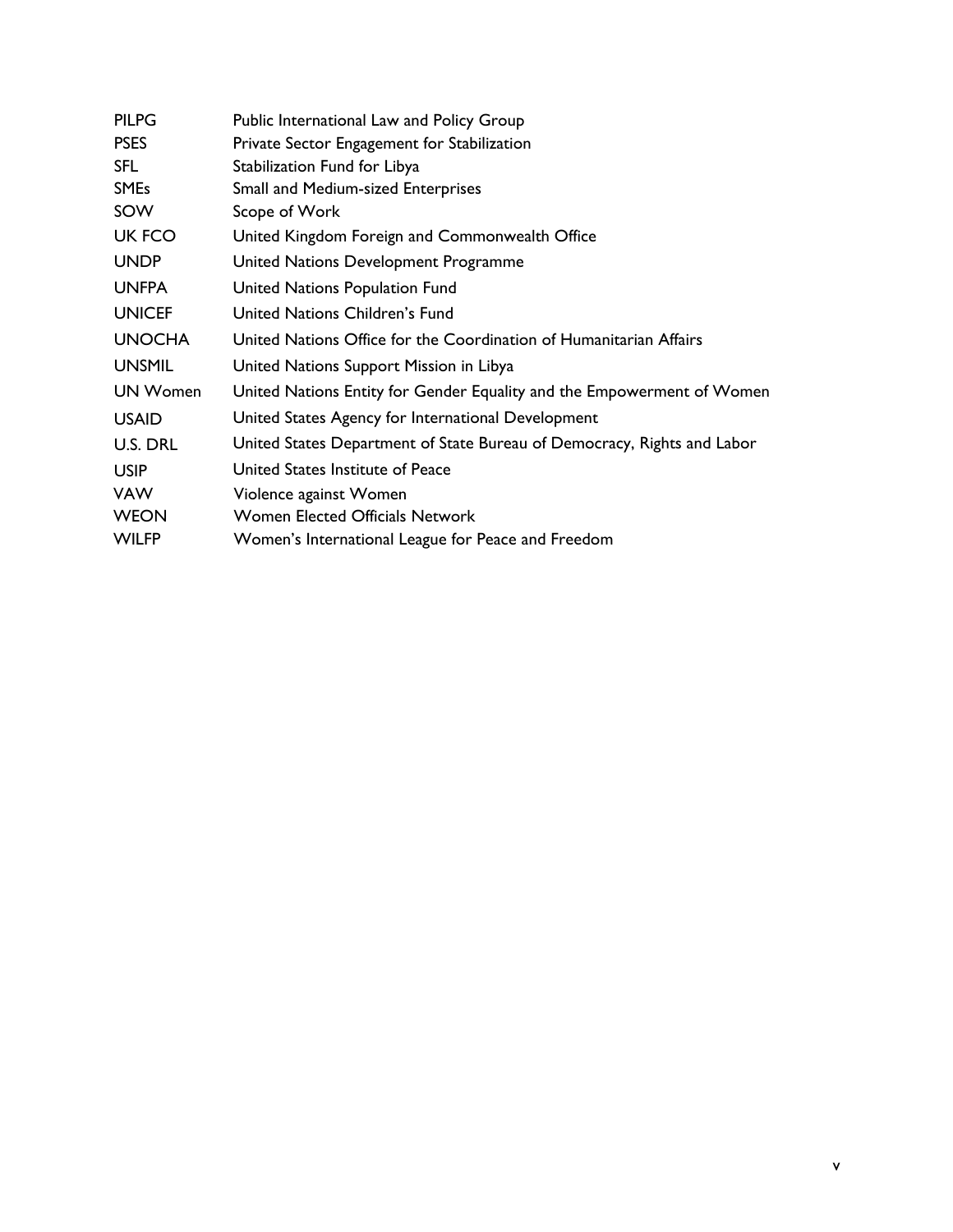| Activity/Program (Alphabetical Order) |                                                    |                                                                    | <b>Implementing Partners</b>                              |
|---------------------------------------|----------------------------------------------------|--------------------------------------------------------------------|-----------------------------------------------------------|
| <b>LCB</b>                            | Libya Consensus Building                           | ABA-<br><b>ROLI</b>                                                | American Bar Association Rule of Law<br><b>Initiative</b> |
| <b>LEE</b>                            | Libya Economic Empowerment                         | Mennonite Economic Development<br><b>MEDA</b><br><b>Associates</b> |                                                           |
|                                       | Libya Elections and Governance                     | <b>IFES</b>                                                        | International Foundation for Electoral<br><b>Systems</b>  |
| <b>LEGS</b>                           | Support                                            | <b>NDI</b>                                                         | National Democratic Institute                             |
|                                       |                                                    | IRI                                                                | International Republican Institute                        |
| <b>LELSA</b>                          | Libya Elections and Legislative<br>Strengthening   | <b>IFES</b>                                                        | (As above)                                                |
|                                       |                                                    | <b>NDI</b>                                                         | (As above)                                                |
| <b>LESP</b>                           | Libya Economic Stabilization Program               |                                                                    | Pragma Corporation                                        |
| <b>LGCS</b>                           | <b>USAID Local Governance and Civil</b><br>Society | DAI                                                                | <b>Development Alternatives</b><br>International          |
| <b>LPFM</b>                           | Libya Public Financial Management                  |                                                                    | Pragma Corporation                                        |
| <b>METAL</b>                          | Monitoring and Evaluation for Libya<br>and Tunisia | <b>IBTCI</b>                                                       | International Business & Technical<br>Consultants, Inc.   |
| <b>PSES</b>                           | Private Sector Engagement for<br>Stabilization     | <b>DAI</b>                                                         | (As above)                                                |
| <b>SFL</b>                            | Stabilization Fund for Libya                       | <b>UNDP</b>                                                        | <b>United Nations Development</b><br>Programme            |

# **Table 1. Acronyms for USAID/Libya Programs and Implementing Partners (IPs)**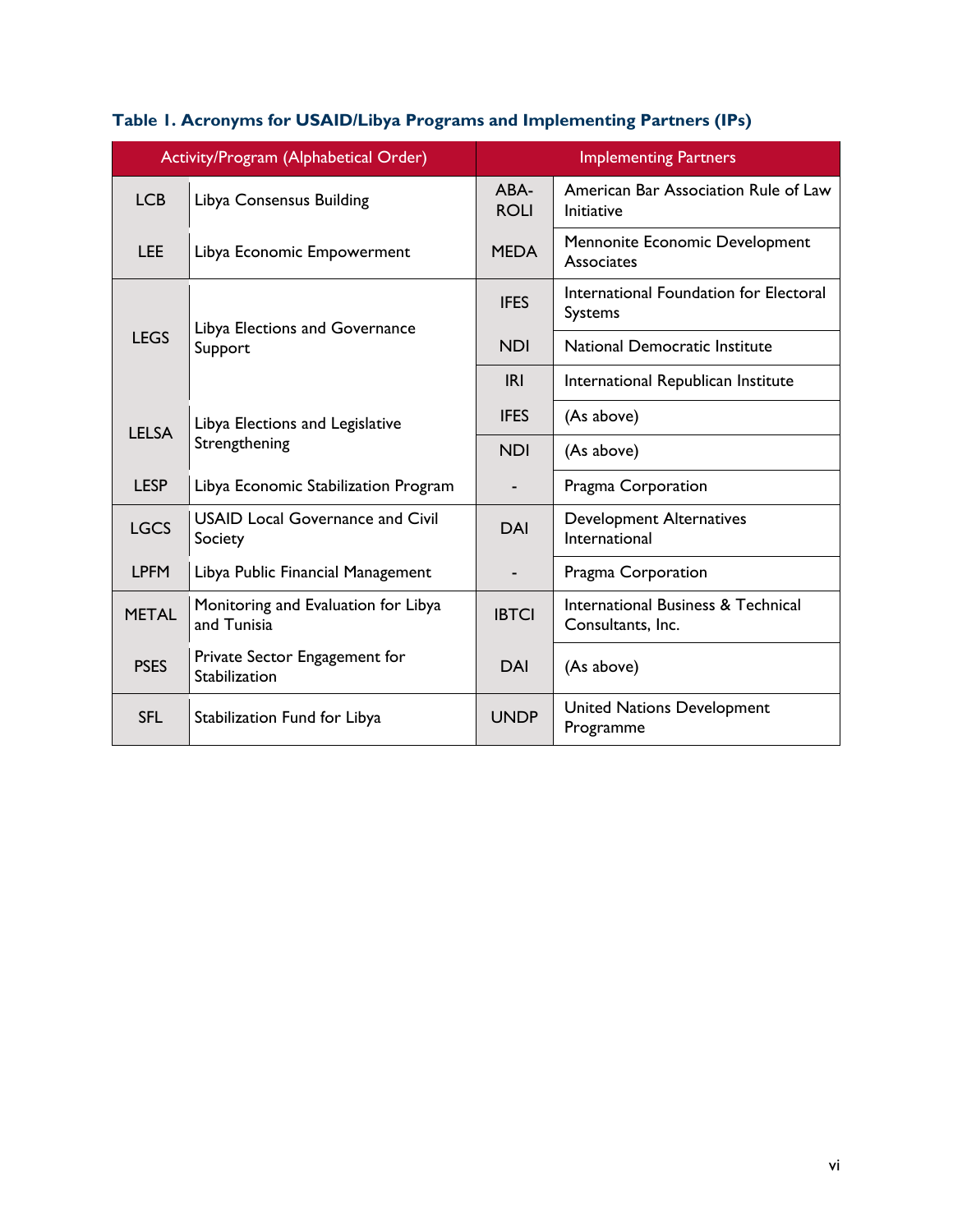# <span id="page-7-0"></span>**1. EXECUTIVE SUMMARY**

## <span id="page-7-1"></span>**1.1. Purpose and Methodology**

The purpose of the USAID/Libya 2020 Gender Analysis is to update and validate the findings of a similar study conducted in 2018, identifying any changes in constraints and opportunities by sector, geographic region, and population groups, along with best practices and success stories that could be replicated or expanded by USAID/Libya. Recommendations from this gender analysis are intended to contribute to the further integration of gender-focused principles and approaches into a new USAID/Libya strategy that is currently under development, as required by USAID Automated Directives System (ADS) Chapter 205 on Integrating Gender Equality and Female Empowerment in USAID's Program Cycle.

A three-member gender analysis team conducted an extensive literature review focused on research and data published since mid-2018. The team interviewed remotely 96 key informants from all regions of the country representing Libyan civil society, private sector, academia, and government, as well as USAID Implementing Partners (IPs), United Nations agencies, and other international donors and organizations. Analysis of the information and data gathered from the literature review and interviews was summarized in a presentation of key findings and recommendations for representatives of USAID/Libya on June 10, 2020. Their feedback and additional analysis have been incorporated in this report.

## <span id="page-7-2"></span>**1.2. Key Findings**

There have been very few positive changes in the lives of Libyan women and girls since USAID/ Libya concluded its previous gender analysis in mid-2018. Increased direct conflict, especially in Tripoli and the northwest beginning in April 2019, and the onset of the Coronavirus Disease 2019 (COVID-19) in early 2020 have exacerbated and added to the many challenges women and girls were already experiencing. Key findings for each of the gender analysis domains are summarized below.

#### **Laws, Policies, Regulations, and Institutional Practices**

Legal, policy, and institutional change is unlikely in the current environment of divided government structures, armed conflict, and COVID-19. Civil society coalitions have already drafted significant genderrelated legislation. Many justice sector stakeholders—such as judges, prosecutors, and police—lack understanding of or are resistant to gender issues. The legal community is not politicized and includes many women—in civil society and as law students, law professors, and public lawyers—who have high capacity for action.

#### **Cultural Norms and Beliefs / Roles, Responsibilities, and Time Use**

Libya is a profoundly patriarchal and paternalistic society with a strongly gendered division of roles in households, workplaces, and civic life, which is reinforced by law and policy. Media portrayals and school curricula reinforce disempowering gender stereotypes. On the other hand, female literacy and education levels are very high, and women's rights advocates are active. Youth may be more open to female inclusion and equality, perhaps most notably in the south, where tribal structures dominate. Conflict and COVID-19 have added reasons for families to keep women and girls at home, avoiding risks in the public sphere. The pandemic is multiplying pressures on women to be responsible for children's education (because schools are closed), to care for sick people, and to enhance household sanitation and hygiene, but also to generate income because families are under financial strain. Financial hardship due to war and COVID-19 may be increasing some women's economic participation, perhaps particularly in the south.

#### **Patterns of Power and Decision-Making**

Women remain underrepresented in all elected and appointed governance institutions and processes, including peace processes, COVID-19 committees, and leadership and policy-making roles generally. Ministries have Women's Empowerment Units, but they are weak. Based on a quota, municipalities elected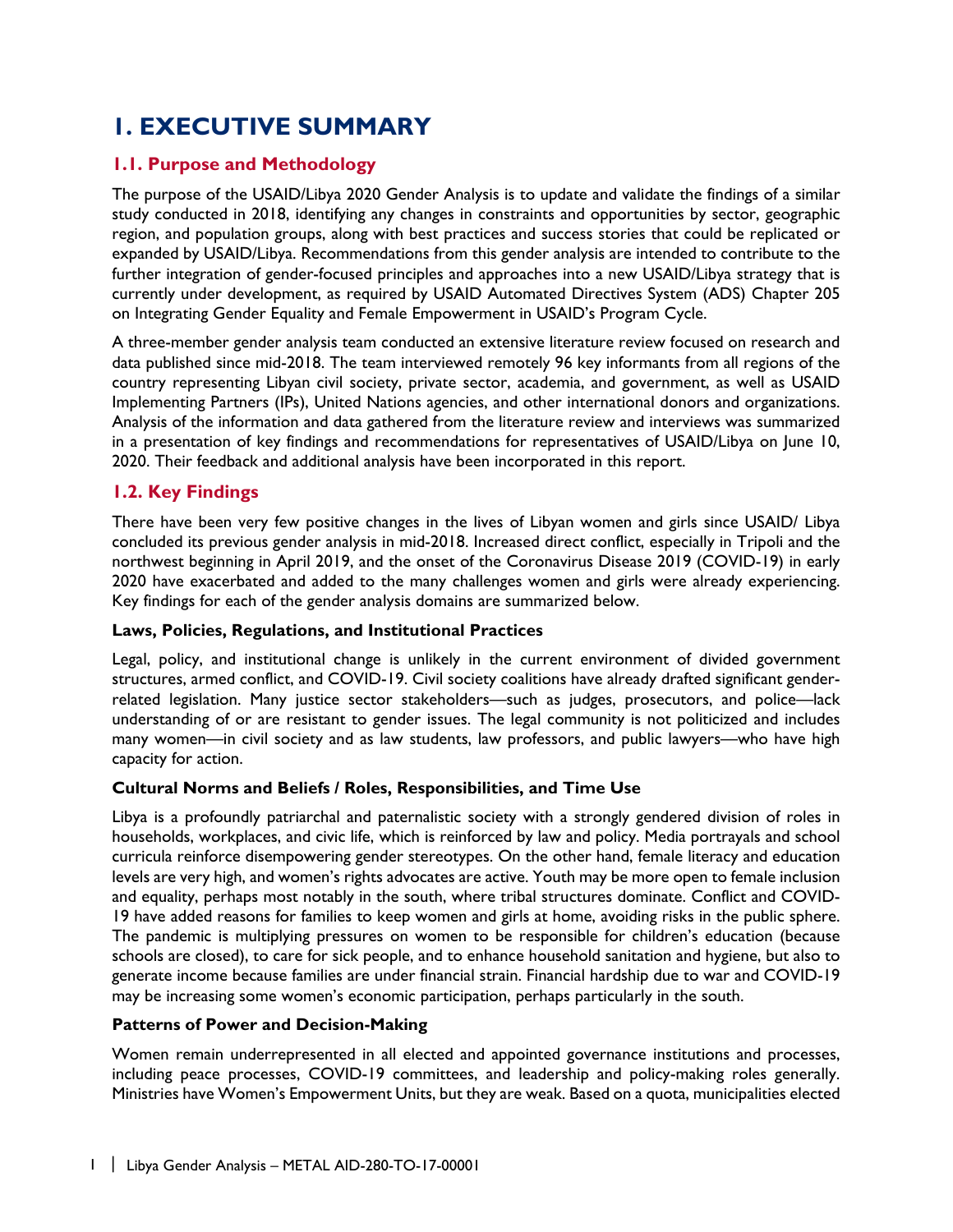one woman to each local council in 2018, but women councilors are marginalized. Multiple donors are supporting a network of the elected women councilors without coordination of these efforts. Municipalities have increased responsibility for health and education locally, but have limited capacity to deliver services that would address the priorities of women and girls in these areas. Women face significant barriers to all forms of civic participation, including as candidates. Despite increasing threats of violence that censor women's advocacy, including online, female civil society leaders remain outspoken and active.

#### **Access to and Control over Assets and Resources**

Minimal data are available about women-headed households, women's labor participation, or incomegeneration. Almost all employed women work for the government as teachers, in health care, or in civil service administration, and about half of all teachers are women. Women lack information about their employment rights, and their job opportunities are very limited. As entrepreneurs, women have very limited access to bank or government loans, mentorship, or information about business regulations. Online support could help overcome social constraints, but women's access to the internet is mostly through mobile phones on Facebook; they have limited digital literacy and access to computers. Male family members control the "Family Book," a collective identity document that is necessary to access many kinds of resources including bank loans,<sup>[1](#page-8-1)</sup> as well as women's access to property and inheritance, which also limits businesswomen's potential. Several donor-funded projects support female entrepreneurs, including innovative technology-based enterprises, but coordination and follow-up are limited.

#### **Physical Safety and Security**

Ongoing conflict has subjected women to insecurity, displacement, and use as a weapon of war through fear of kidnapping and rape. Women's mobility and safety are further impeded in the south by increasing violence of armed militia and criminals, and in the east by extremist Islamist influence. Despite the fact that women are uniquely and disproportionally impacted by conflict, they have been mostly excluded from national peace and stabilization processes. Some community peace-building initiatives suggest that women working together can be effective at resolving conflicts between communities or tribes when men, who are more politicized or polarized, cannot do so. Young women and men, perhaps notably in the south, are willing to attend events on sensitive topics together, especially if hosted by trusted local entities.

#### **Gender Based Violence (GBV)**

Rape, domestic violence, and other forms of GBV are culturally taboo subjects that women rarely report. The law inadequately addresses GBV and, on some topics such as rape, strongly disempowers women and girls. Women affected by GBV have few options such as hotlines, shelters, or psychosocial services to support them. A pilot women's police unit in Benghazi was dissolved, and another unit in Tripoli is weak because police lack understanding of GBV and capacity to respond, which is also common among prosecutors and judges. Donor-funded GBV projects are very limited in scope. A GBV working group coordinates some efforts among a dozen international partners. COVID-19 may increase GBV because men are at home, families face financial hardship, and women have more household burdens. However, fewer services like shelters are available, and courts are closed. Increasing cyber violence is having a chilling effect on women activists. Harassment in public spaces is common, including, for example, on public transport.

#### <span id="page-8-0"></span>**1.3. Recommendations**

 $\overline{a}$ 

Recommendations are offered to inform future USAID programming toward the goal of promoting gender equality and female empowerment in Libya. Priority recommendations are presented according to the gender analysis domains, followed by general, cross-cutting recommendations. Where appropriate,

<span id="page-8-1"></span><sup>&</sup>lt;sup>1</sup> [https://www.justice.gov/eoir/file/884046/download,](https://www.justice.gov/eoir/file/884046/download) page 32.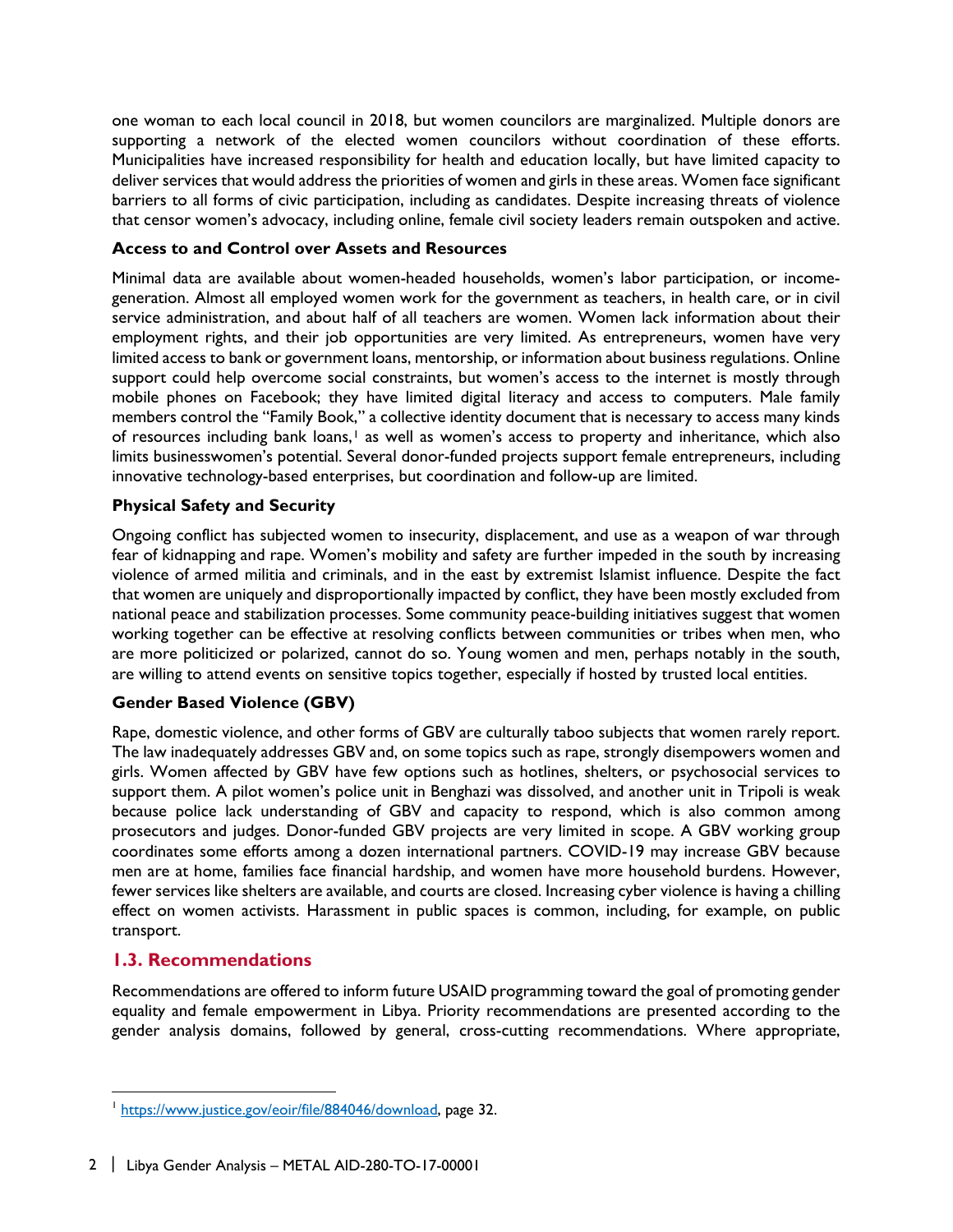relevant USAID sectors are identified, namely Democracy and Governance (DG), Economic Growth (EG), and Stabilization.

#### **Laws, Policies, Regulations, and Institutional Practices**

- Support civil society efforts to strengthen and sustain coalitions, draft legislation and policy, develop strategic advocacy toolkits and training, and conduct coordinated public advocacy and awareness-raising campaigns. (DG)
- Host a working group among the many donors and implementers working with civil society organizations, with a special focus on gender-related initiatives. (DG)
- Leverage the vitality of female and male justice sector stakeholders (judges, law professors, etc.), who are mostly non-politicized, for women's access to justice ("gender justice") programming. Build the capacity of government public defenders, who are mostly women. (DG)

#### **Cultural Norms and Beliefs / Roles, Responsibilities, and Time Use**

- Conduct a gender-focused review of the civics curriculum developed by the USAID Libya Elections and Legislative Strengthening program (LELSA) with the Ministry of Education to ensure that it counters gender stereotypes and addresses GBV. Adapt parts of the curriculum for use by civil society groups in community awareness-raising activities. (DG)
- Fund media campaigns depicting women and girls in nontraditional roles. Inspire journalists to avoid gender stereotypes and cover issues of concern to women and girls through hands-on media training and journalism awards. In the COVID-19 context, highlight men and women in families working together to share household burdens, resolve family problems, and stay healthy. (DG)
- Use community-based economic empowerment activities for women as an entry point to address cultural norms indirectly and lessen potential for resistance or backlash. (EG)

#### **Patterns of Power and Decision-Making**

- Build the capacity of male and female municipal councilors to conduct public consultations with women, to incorporate the needs of women and girls in all municipal planning (not just social services), and to develop gender-responsive local budgets. (DG and EG)
- Condition USAID Local Governance and Civil Society (LGCS) grants to municipalities on engagement with community women to get their input on diverse themes. Engage women-led civil society organizations in local health and education service delivery, in coordination with municipalities. (DG)
- Foster women's civic participation through long-term, community-based approaches, including for mobilizing female electoral candidates long before the next elections. Support strategic advocacy for more effective female representation at every level. (DG)

#### **Access to and Control over Assets and Resources**

- Support women-led enterprises (including home-based, agricultural, and nontraditional micro- and small businesses) with long-term mentoring, consistent follow-up, and user-friendly online tools and peer learning mechanisms. Consider innovative examples of successful women's enterprises in other countries focused on women's transportation, health care advice, and online educational content. Work with government and banks to enhance financing opportunities for women's enterprises. (EG)
- Invest in private sector job creation for women. Work with government and civil society advocates to foster gender-sensitive human resources laws and policies to protect women's rights and expand their opportunities in public and private employment. (EG and DG)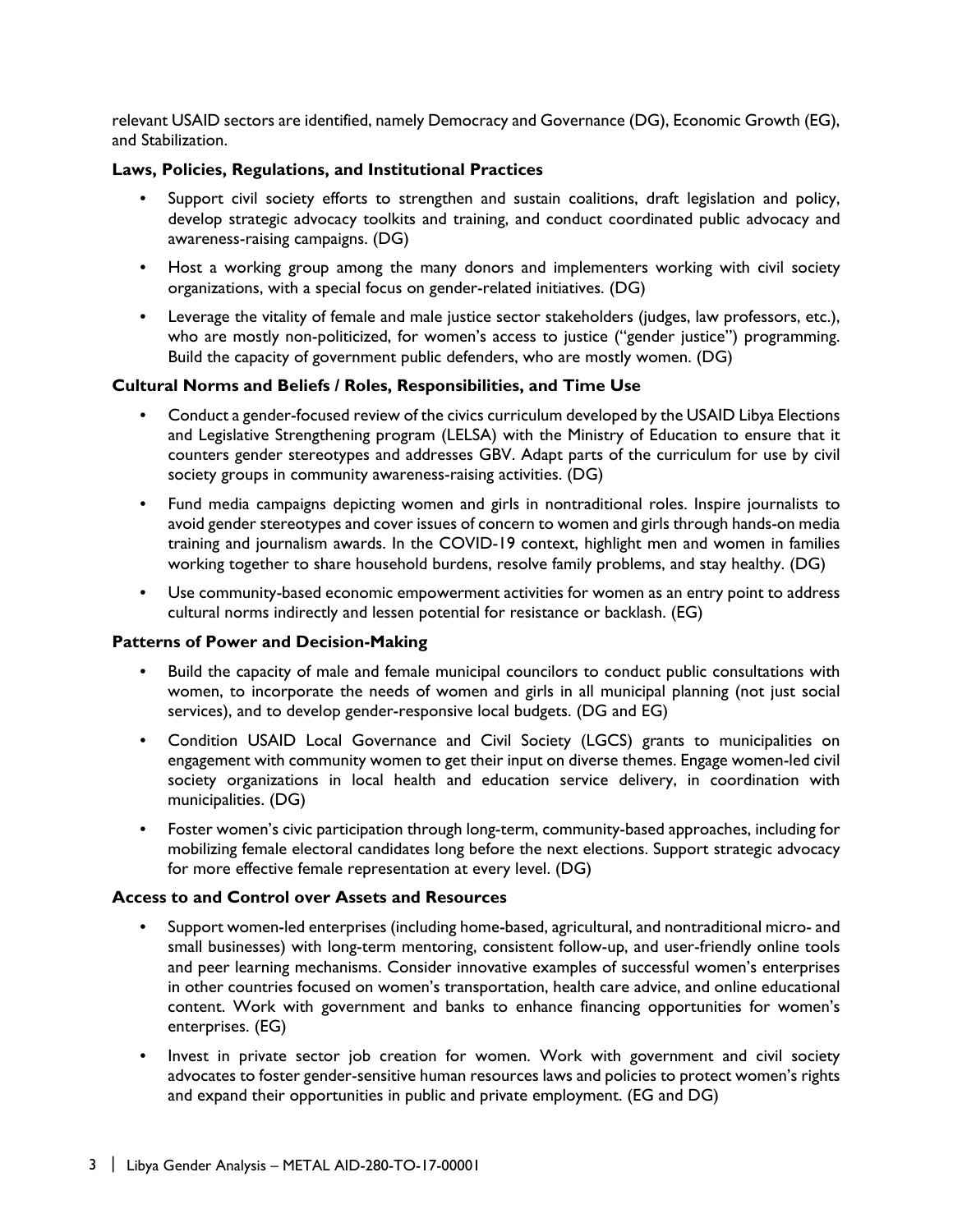• In the long-term, support civil society legislative drafting and advocacy campaigns related to women's access to and control over property ownership, inheritance, banking, business registration, and individual or family identification documents. (DG and EG)

#### **Physical Safety and Security**

- Support advocacy for inclusion of diverse and outspoken women in national and international peace processes. (DG and Stabilization)
- Invest in women's collective community-based peace initiatives, including women-led informal conflict resolution approaches that are traditional in some communities, particularly in the south. Involve young women and men in mixed events and activities focused on conflict mitigation, working through respected local civil society and educational institutions. (Stabilization)

#### **GBV Recommendations**

- Incorporate a GBV focus into justice sector programming (DG), media campaigns (DG), the new civics curriculum (DG), and conflict-resolution initiatives (Stabilization), as mentioned above.
- Ensure that any USAID-funded GBV programming is implemented in coordination with the existing gender-responsive rule of law, justice and security group, the GBV working group, and the new United States Department of State Bureau of Democracy, Rights, and Labor program.[2](#page-10-1)

#### <span id="page-10-0"></span>**General (Cross-cutting) Recommendations**

- For all USAID solicitations and programs, require gender-specific indicators (ADS 205.3.9.2), gender action plans (ADS 205.3.6-7), and gender-disaggregated reporting data (ADS 205.3.8).
- Use all interactions with government entities, civil society, and other stakeholders to increase gender-focused research and technical capacities to gather and use sex-disaggregated data.
- Engage men and boys in all efforts toward gender equality and female empowerment as allies, "champions," spokespeople, family members, training participants, and target audiences.
- Avoid segregated events whenever possible to normalize interactions among women/men and foster male allies/champions.
- Organize parallel training/awareness-raising activities for *mahram* (male chaperones) to enable women's participation in events and to encourage male allies and champions.
- Include youth (young girls/women and boys/men) in all programming sectors as much as possible.
- Support women's online networking and learning opportunities, including funding internet connections and investing in women's digital literacy and cybersecurity.
- Adopt procedures (such as public procurement quotas) to prioritize women and their businesses as vendors for USAID-funded programs.
- Ensure that USAID and its implementing partners participate actively in gender-focused coordination efforts to share learning, avoid duplication, and ensure complementarity.
- Foster communities of practice among Libyan women. Seek out regional best-practice examples and link women in the region as peers and mentors.

<span id="page-10-1"></span><sup>&</sup>lt;sup>2</sup> DRL Preventing and Addressing Gender-Based Violence in Libya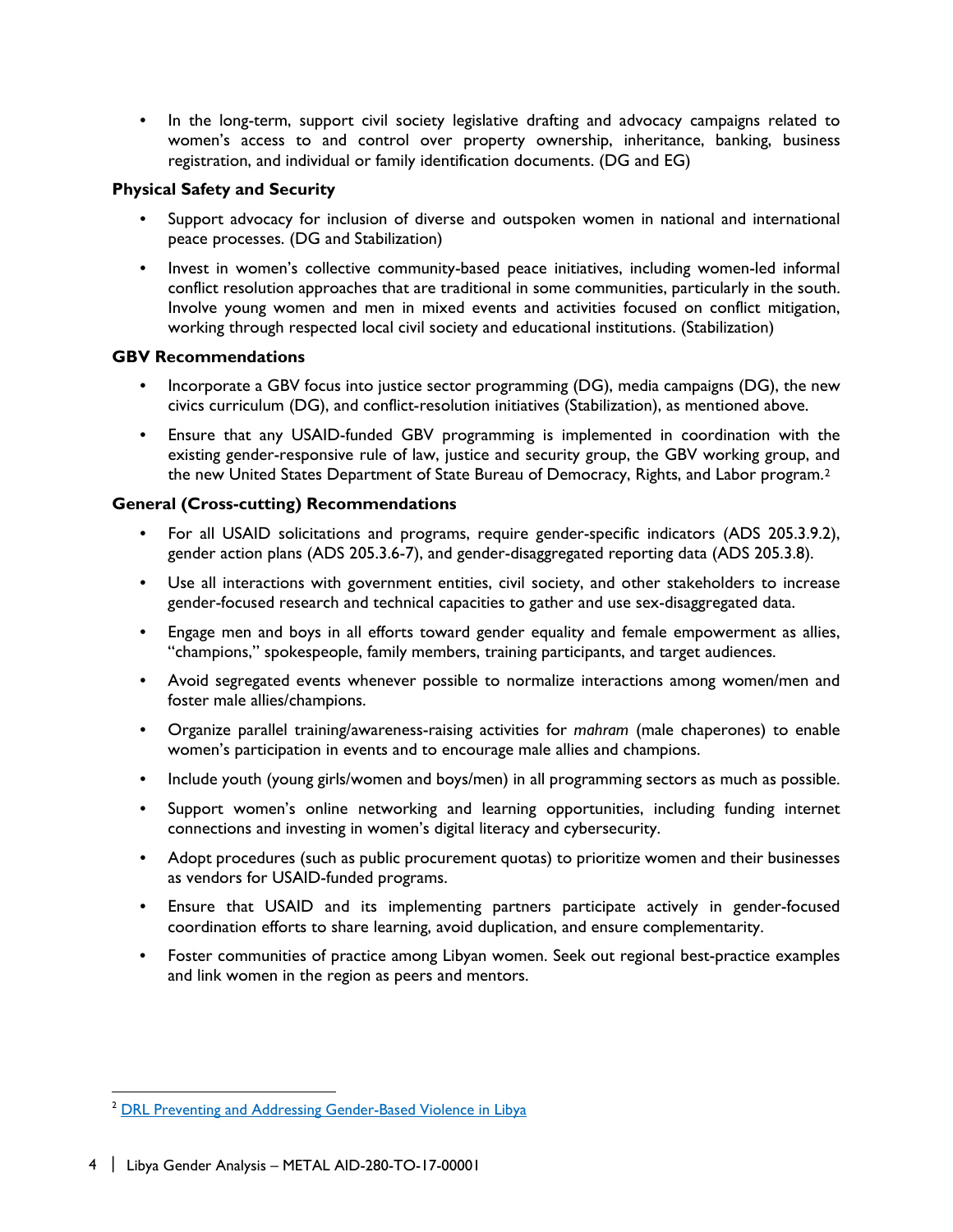# <span id="page-11-0"></span>**2. OVERVIEW OF THE CONTEXT**

## <span id="page-11-1"></span>**2.1. Libyan Context since August 2018**

Women and men in Libya have endured nine years of conflict compounded by divided governance structures since at least 2017. The internationally recognized Government of National Accord (GNA) is based in the northwestern Libyan capital, Tripoli, and the Libyan National Army (LNA)<sup>[3](#page-11-3)</sup> controls the eastern region from the city of Benghazi. The Libyan National Conference, planned for April 2019 with the United Nations Support Mission in Libya (UNSMIL), would have been a key event in the process toward unified governance. However, on April 4, 2019, the LNA initiated a military offensive on Tripoli, which continues to cause havoc in the northwest region. The escalation of conflict and fragmented governance have further disrupted every sector and facet of life for Libyan citizens.

The GNA, preoccupied by the war among other major issues facing Libya, was then confronted with the first reported cases of the COVID-19 pandemic in March 2020. The dedicated fund for the crisis announced by the GNA was slow to materialize in required hospital equipment or financial support to citizens most affected by the lockdown.[4](#page-11-4) The Libyan health care system is ill-equipped to cope with a highly contagious disease. The shortcomings of the health system are rooted in decades of institutional neglect and corruption. The national fiscal crisis— based on a long-standing national overdependence on oil, bloated civil service, paltry private sector, and many other factors—compounds all of these problems.

## <span id="page-11-2"></span>**2.2. USAID in Libya**

 $\overline{a}$ 

According to the Libya Program Plan (LPP) 2018–2020,[5](#page-11-5) USAID's overarching goal in Libya is "Strengthened foundations of a more unified Libyan state." The purpose of USAID's program interventions is to help ensure that Libyan "institutions and communities advance national stability and self-reliance," and the LPP includes the following three objectives:

- **Objective 1:** Institutions of governance more accountable to and better represent the interests of citizens
- **Objective 2:** Increased opportunities for licit economic growth and participation
- **Objective 3:** Libyan communities have enhanced ability to address drivers of instability and conflict

Corollary objectives include strengthening representative political processes, improving the businessenabling environment, broadening employment opportunities, and enhancing the government's capacity to deliver essential services. USAID's approach in Libya focuses on partnering with government institutions, civil society, the private sector, and other actors. According to guidance from USAID/Libya representatives, the new strategic framework under development may include different or additional objectives or sub-objectives, including potentially in education or health service delivery.

USAID/Libya conducted a gender analysis in mid-2018, which concluded that the post-revolution period in Libya since 2011 has largely excluded women, undermined some previous gains in female empowerment, and hampered the country's advance toward gender equality. The analysis noted that women have limited political and economic participation or influence, and inequality is deeply rooted in rigid social norms.

<span id="page-11-3"></span> $^{\rm 3}$  The LNA is also known as Libyan Arab Armed Forces (LAAF), especially in Arabic-language media.

<span id="page-11-4"></span><sup>4</sup> [https://reliefweb.int/sites/reliefweb.int/files/resources/Libya\\_COVID-19\\_Flash%20Update\\_No.1\\_30Mar2020.pdf.](https://reliefweb.int/sites/reliefweb.int/files/resources/Libya_COVID-19_Flash%20Update_No.1_30Mar2020.pdf) Regularly updated data and information regarding the Libya crisis are available at https://reliefweb.int/country/lby<br>
<sup>5</sup> <https://www.usaid.gov/libya/fact-sheets/usaid-libya-program-plan-2018-2020>

<span id="page-11-5"></span>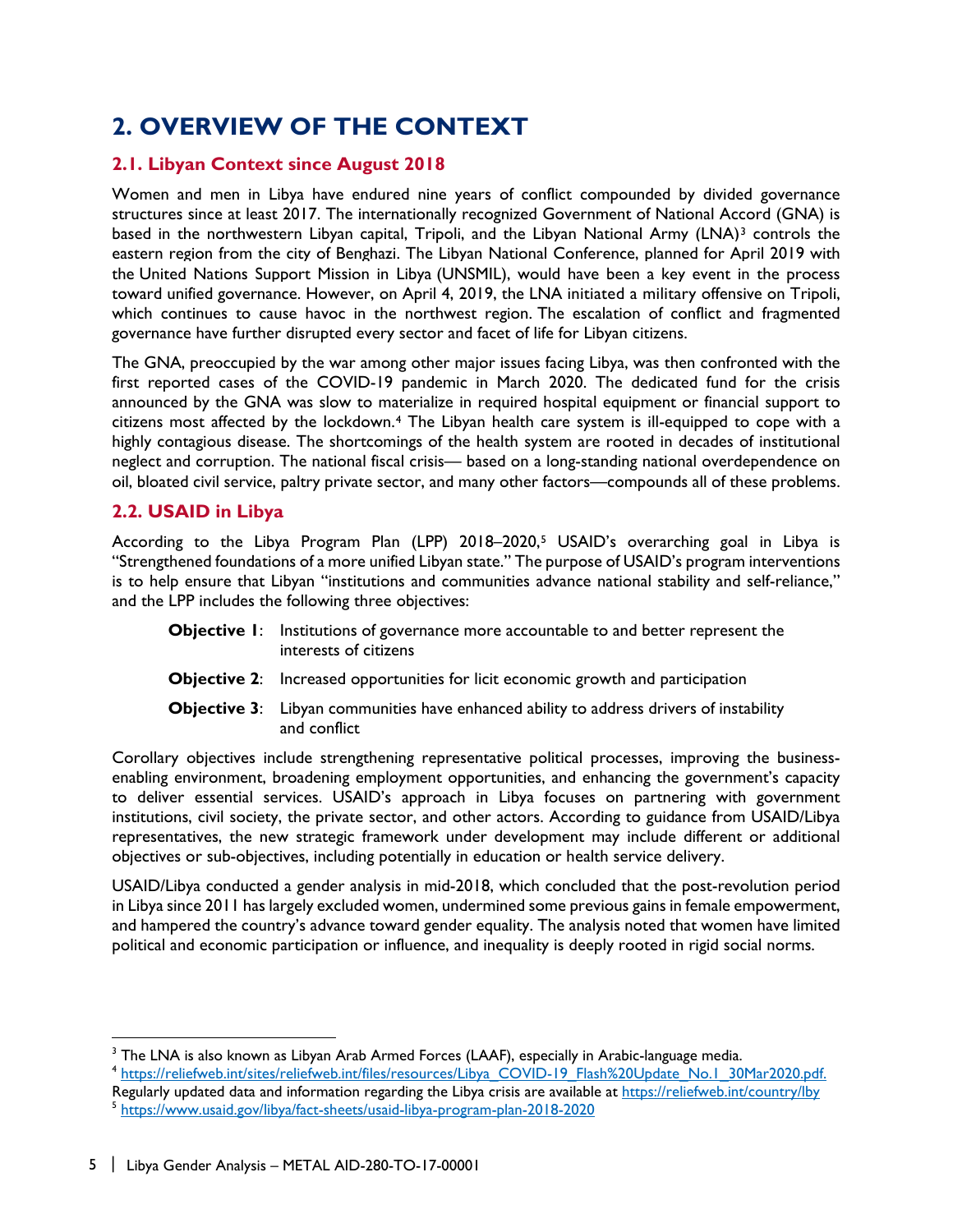# <span id="page-12-0"></span>**3. INTRODUCTION AND OBJECTIVES**

The United States Agency for International Development (USAID)/Libya requested that the Monitoring and Evaluation for Tunisia and Libya activity (METAL), managed by International Business & Technical Consultants, Inc. (IBTCI), conduct a Gender Analysis of the Libyan operating environment.

# <span id="page-12-1"></span>**3.1. USAID Gender Policy**

Promoting gender equality and female empowerment is a core development objective of USAID, guided by USAID Automated Directives System (ADS) Chapter 205 on Integrating Gender Equality and Female Empowerment in USAID's Program Cycle (hereafter ADS 205)*.[6](#page-12-3)* In addition, USAID's Gender Equality and Female Empowerment Policy (hereafter USAID Gender Equality Policy)<sup>7</sup> articulates the following three overarching outcomes regarding equality and empowerment:

- Reduce gender disparities in access to, control over, and benefit from economic, social, political, and cultural resources, wealth, opportunities, and services.
- Reduce gender-based violence (GBV) and mitigate its harmful effects on individuals and communities.
- Increase the capability of women and girls to realize their rights, determine their life outcomes, and influence decision-making in households, communities, and societies.

Gender analysis is a mandatory component of Missions' strategic planning processes, per ADS 205.3.1. According to USAID's Gender Equality Policy, the three goals above regarding equality and empowerment must be adapted into specific results that have associated targets and indicators for tracking progress. ADS 205.3.2 outlines the following five domains for gender analysis:

- 1) Laws, policies, regulations, and institutional practices
- 2) Cultural norms and beliefs
- 3) Roles, responsibilities, and time use
- 4) Patterns of power and decision-making
- 5) Access to and control over assets and resources

The Scope of Work (SOW) for the Libya Gender Analysis (see Annex 1) includes two additional domains:

- 6) Physical safety and security, including GBV
- 7) GBV prevalence, incidence, risk factors, and access to services

# <span id="page-12-2"></span>**3.2. Analysis Objective**

 $\overline{a}$ 

USAID/Libya is developing a new strategic framework to follow the current LPP. As part of this process, the Mission seeks to update its August 2018 Gender Analysis to ensure that it reflects the current Libyan operating environment. Findings and recommendations from the updated gender analysis may contribute to the integration of gender equality and female empowerment principles into the new strategy.

Specifically, the 2020 Gender Analysis is intended to accomplish the following:

- Update and validate the findings and recommendations of the 2018 Gender Analysis.
- Identify changed and new constraints and opportunities for empowerment and equality by sector, geographic region and population groups, and the scope of their impact.
- Identify female empowerment best practices and success stories that could be replicated or expanded by USAID/Libya.

<span id="page-12-3"></span><sup>6</sup> <https://www.usaid.gov/sites/default/files/documents/1870/205.pdf>

<span id="page-12-4"></span><sup>&</sup>lt;sup>7</sup> [https://www.usaid.gov/sites/default/files/documents/1870/GenderEqualityPolicy\\_0.pdf](https://www.usaid.gov/sites/default/files/documents/1870/GenderEqualityPolicy_0.pdf)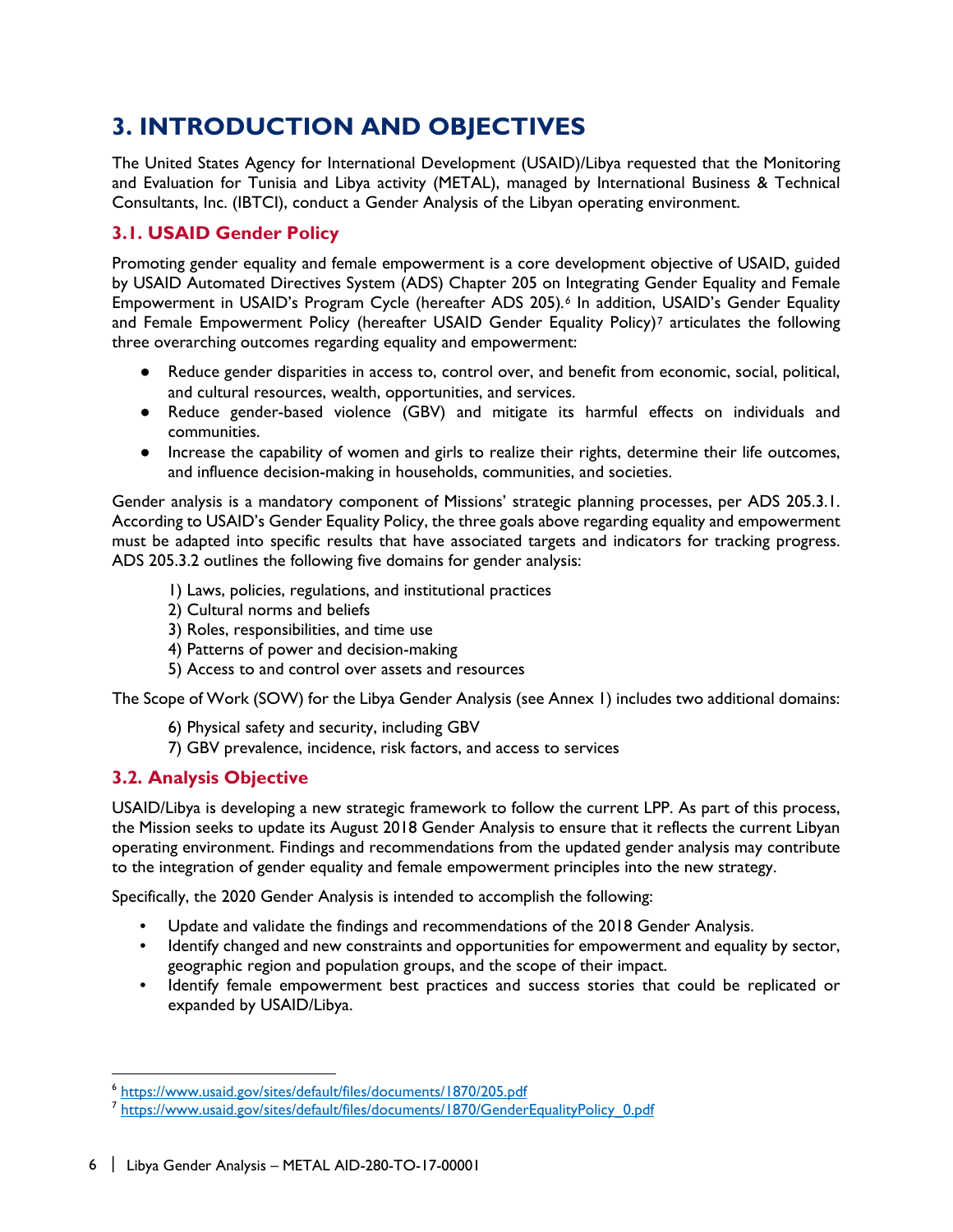The 2020 Gender Analysis takes account of significant geopolitical and socioeconomic changes in Libya since 2018 and offers recommendations to USAID/Libya related to programming and potential areas of collaboration with other donors, the Libyan Government of National Accord (GNA), and other relevant actors. In addition, the analysis complies with ADS 205, the USAID Journey to Self-Reliance (and related metrics),<sup>[8](#page-13-0)</sup> the 2018 Women's Entrepreneurship and Economic Empowerment Act,<sup>[9](#page-13-1)</sup> and USAID 2019 Policy Framework: Ending the Need for Foreign Assistance.<sup>[10](#page-13-2)</sup>

Sectors relevant for the Libya Gender Analysis include the following, most of which are reflected in the USAID/Libya Results Framework in the LPP 2018–2020:

- Democracy and governance, including local governance (Objective 1 in Figure 1)
- Economic growth, including both formal and informal economies (Objective 2)
- Service delivery, including health and education (not included in Figure 1)
- Stabilization, including efforts to address drivers of instability and conflict (Objective 3)

#### **Figure 1: USAID/Libya Results Framework in the Libya Program Plan 2018–2020[11](#page-13-3)**



In addition, USAID requested the Gender Analysis team to consider any gender implications of the COVID-19 pandemic. As of June 7, 2020, Libya reported five deaths and 270 confirmed cases, including 114 in Sebha in the south, where full lockdown was extended in response to a recent surge of cases.<sup>[12](#page-13-4)</sup> Gender-disaggregated COVID-19 case data is not available.

The primary intended audience for the Gender Analysis is USAID/Libya. USAID also may disseminate the report to stakeholders, such as implementing partners (IPs), the GNA, other sector-specific donors, the private sector, and national and international non-governmental organizations (NGOs and INGOs).

<span id="page-13-0"></span><sup>8</sup> <https://selfreliance.usaid.gov/country/libya>

<span id="page-13-1"></span><sup>9</sup> <https://www.congress.gov/bill/115th-congress/house-bill/5480/text>

<span id="page-13-2"></span><sup>&</sup>lt;sup>10</sup> [https://www.usaid.gov/sites/default/files/documents/1870/WEB\\_PF\\_Full\\_Report\\_FINAL\\_10Apr2019.pdf](https://www.usaid.gov/sites/default/files/documents/1870/WEB_PF_Full_Report_FINAL_10Apr2019.pdf)<br><sup>11</sup> https://www.usaid.gov/sites/default/files/documents/1883/06-11-19USAIDLibyaProgramPlan.pdf

<span id="page-13-3"></span>

<span id="page-13-4"></span><sup>&</sup>lt;sup>12</sup> <https://reliefweb.int/report/libya/libya-covid-19-situation-report-no-6-08-june-2020>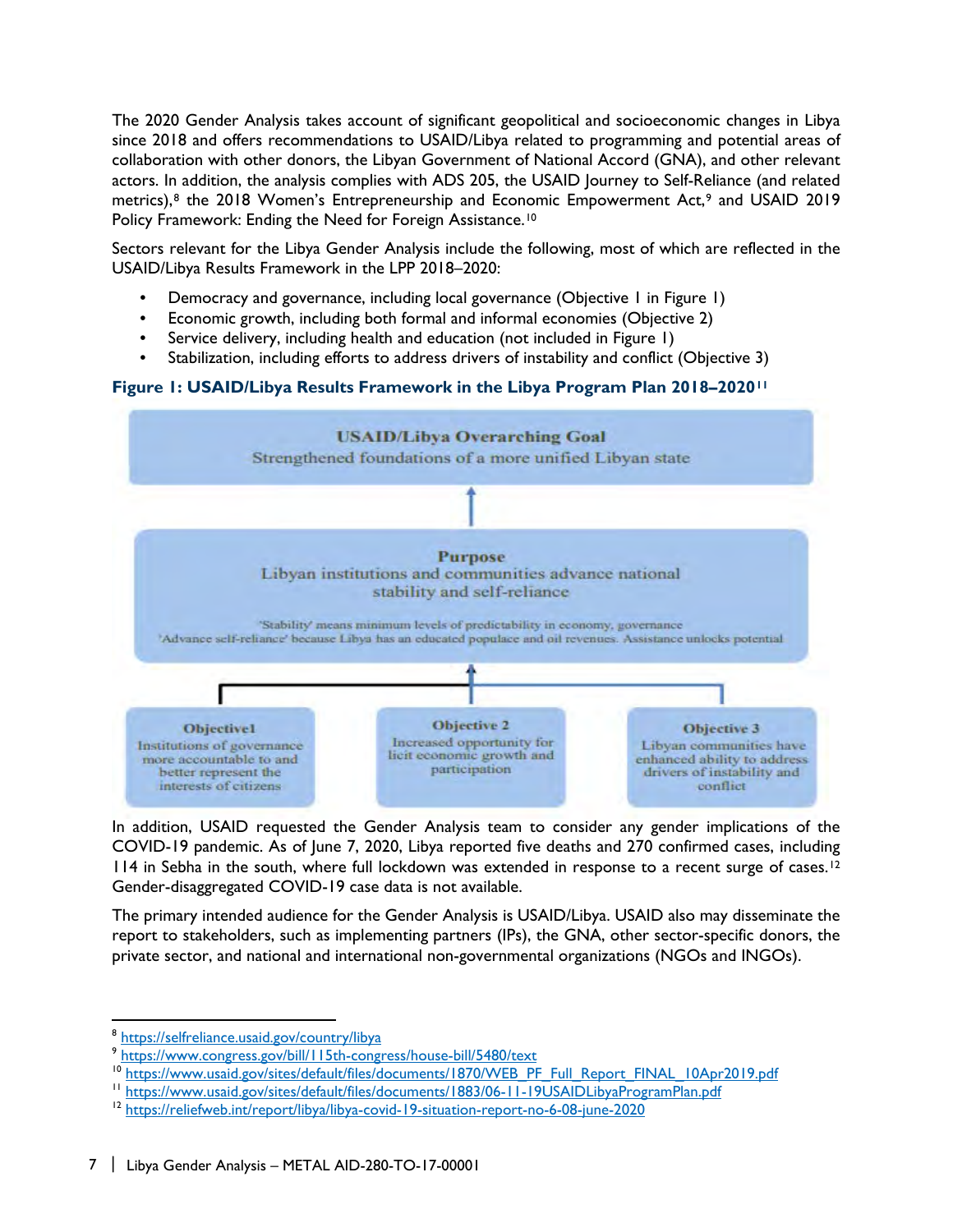# <span id="page-14-0"></span>**4. METHODOLOGY AND LIMITATIONS**

The gender analysis was conducted over a period of approximately 10 weeks beginning in late April 2020 and built on work done by previous consultants. The following sections describe the data collection and analysis methods as well as methodological limitations.

## <span id="page-14-1"></span>**4.1. Data Collection and Analysis Methods**

The gender analysis methodology focused primarily on qualitative analysis. It included a desk-based literature review and key informant interviews with a wide variety of interlocutors via remote technology.

## **4.1.1. Literature Review**

The analysis team began its work with home-based research and review of existing information sources, especially data and documents published after August 2018 (i.e., after the 2018 Gender Analysis was completed). Relevant literature included recently enacted laws, documentation from USAID and its IPs, and surveys, reports, and analyses from United Nations agencies, other donors, NGOs, INGOs, academic institutions, and other sources. A bibliography of recently published documents is presented in Annex 4.

All documents shared by USAID were reviewed, along with recent documents posted on humanitarian aid websites, including those managed by the United Nations Office for the Coordination of Humanitarian Affairs (UNOCHA),<sup>[13](#page-14-2)</sup> Humanitarian Response,<sup>[14](#page-14-3)</sup> and [ReliefWeb.](https://reliefweb.int/country/lby)<sup>[15](#page-14-4)</sup>

## **4.1.2. Key Informant Interviews**

The analysis team conducted Key Informant Interviews (KIIs) with a wide variety of national and international stakeholders, especially people knowledgeable about issues facing women and girls in Libya such as gender focal points in international organizations, and individuals who were able to provide unpublished information and insight. Key informants included representatives of current and recent USAID IPs, United Nations agencies, other donor agencies and international organizations. Additional key informants were Libyan activists, thought leaders, businesswomen, and representatives of government departments, civil society, and media. KIIs were conducted with 74 women and 22 men using a standardized protocol (see Annex 3), which was adapted as needed for different interlocutors. The number of key informants interviewed is presented in Table 2, and a list of key informants is in Annex 2.

| <b>Category</b>                            | <b>International</b> | <b>West/</b><br><b>National</b> | East       | <b>South</b>     |
|--------------------------------------------|----------------------|---------------------------------|------------|------------------|
| <b>USAID Implementing Partners</b>         | 10                   |                                 |            |                  |
| UN Agencies / Other Donors                 | 4                    |                                 |            |                  |
| Other International Organizations          | 14                   |                                 |            |                  |
| Libyan Civil Society / Activists           |                      | 29                              | 5          | 10               |
| Libyan Academics / Government              |                      | 9                               | 3          |                  |
| $Total = 96$<br>74 Female (F), 22 Male (M) | 38<br>(22 F, 16 M)   | 38<br>(35 F, 3 M)               | (7 F, 1 M) | כו<br>(9 F, 3 M) |

 $\overline{a}$ <sup>13</sup> <https://www.unocha.org/libya>

<span id="page-14-3"></span><span id="page-14-2"></span><sup>14</sup> <https://www.humanitarianresponse.info/en/operations/libya>

<span id="page-14-4"></span><sup>&</sup>lt;sup>15</sup> <https://reliefweb.int/country/lby>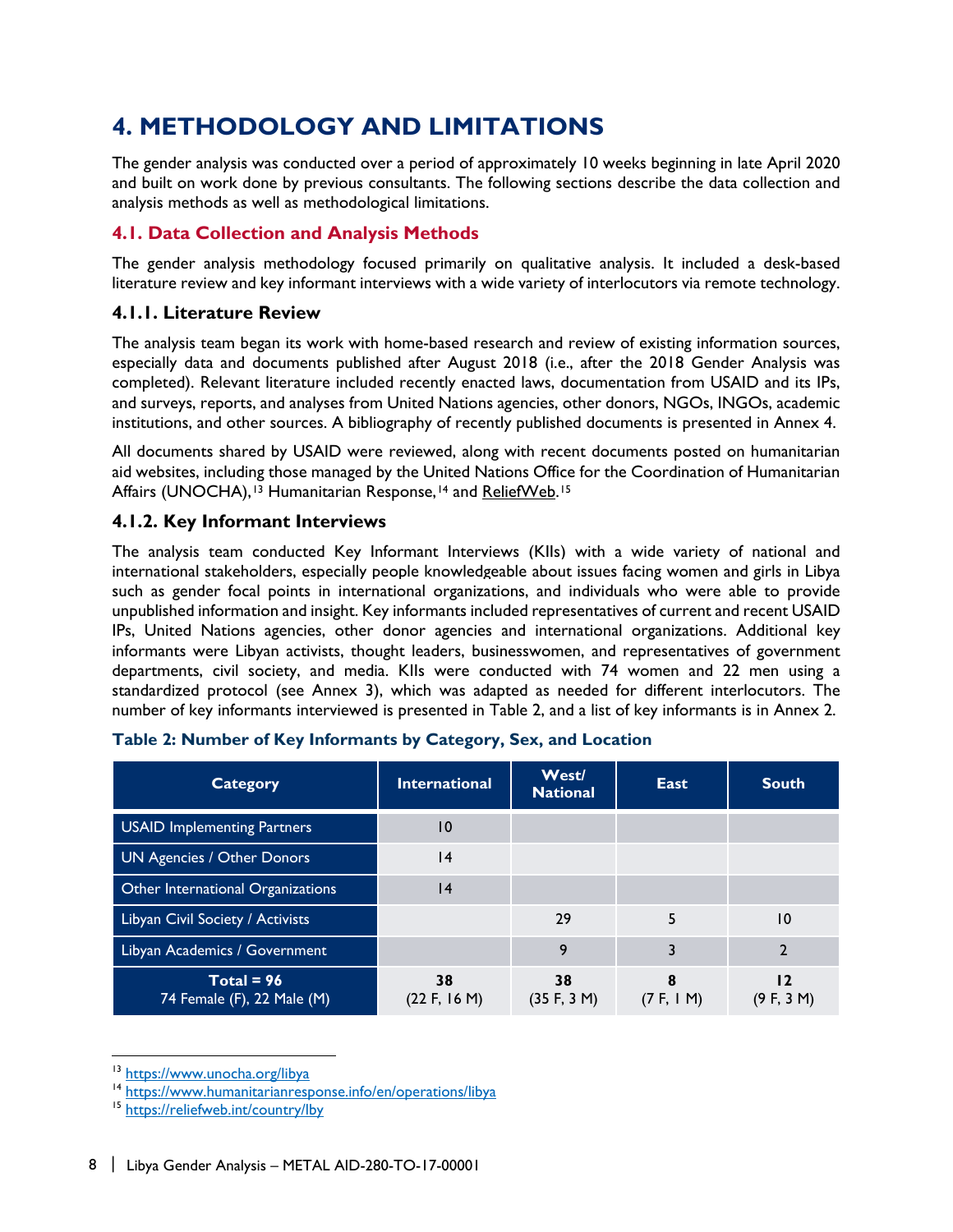#### **4.1.3. Data Analysis**

Notes from each KII were typed in a standardized summary format and shared with all team members. The analysis team documented narrative responses at a sufficient level of detail to permit a content analysis of the qualitative data. The team identified and reached consensus about the main findings from the data collection. Each finding was categorized within one or more of the seven domains of analysis and one or more relevant sectors. To the extent possible, data was analyzed across domains and sectors to understand how the two are linked, and their combined impact on gender.

Whenever possible, the gender analysis team sought descriptive statistics on men and women in Libya within each of the three geographic regions, and sector-level quantitative and qualitative data on key gender gaps relevant to each of the seven domains. When quantitative data was not available, other supporting evidence was sought to support findings and recommendations. The analysis has allowed the team to articulate evidence-based findings and to offer specific, actionable recommendations about strategic USAID interventions.

The use of various data sources enabled the analysis team to triangulate information to identify findings and make recommendations, and enhanced the reliability and validity of the findings.

With regard to the analysis by domains, findings related to two of the domains were closely related and have been combined into one section of the report. These two domains are "Cultural Norms and Beliefs" and "Roles, Responsibilities, and Time Use." In addition, two supplementary domains included in the SOW both refer to GBV. For the domain of "Physical Safety and Security," the analysis report focuses on the ongoing conflict and peace processes, which are related to the Stabilization sector. For the domain of "GBV Prevalence, Incidence, Risk Factors, and Access to Services," the report analyzes various kinds of GBV, but there is almost no data for Libya related to any of the mentioned GBV sub-themes.

#### <span id="page-15-0"></span>**4.2. Limitations**

The gender analysis team was significantly limited by both the security situation in Libya and the COVID-19 pandemic. One team member was based in Tripoli, but unable to meet stakeholders in person or travel within Libya. The team leader and other team member were unable to travel to Libya or the region. The team members, therefore, were not be able to plan or work together in the same location. Team meetings and all KIIs took place remotely using technology, which limited the natural interaction and communication of interlocutors. Participants who were identified for potential focus group discussions were interviewed as key informants instead; data collected through KIIs was viewed as more robust. Team members made every effort to mitigate limitations by establishing a standardized protocol, cross-checking each other's notes, and communicating frequently.

# <span id="page-15-1"></span>**5. FINDINGS**

There have been very few positive changes in the lives of Libyan women and girls since USAID/ Libya concluded its previous gender analysis in mid-2018. Increased direct conflict, especially in Tripoli and the northwest beginning in April 2019, and the onset of COVID-19 in early 2020 have exacerbated and added to the many challenges women and girls were already experiencing. Key findings for each of the gender analysis domains are summarized below.

#### <span id="page-15-2"></span>**5.1. Laws, Policies, Regulations, and Institutional Practices**

#### **5.1.1. Major Changes since August 2018**

#### **Abandonment of Constitutional Process**

Libya's Constitution Drafting Assembly (CDA) approved a "final draft" constitution in July 2017, but the Libyan House of Representatives did not ratify the CDA draft. The contentious constitutional process was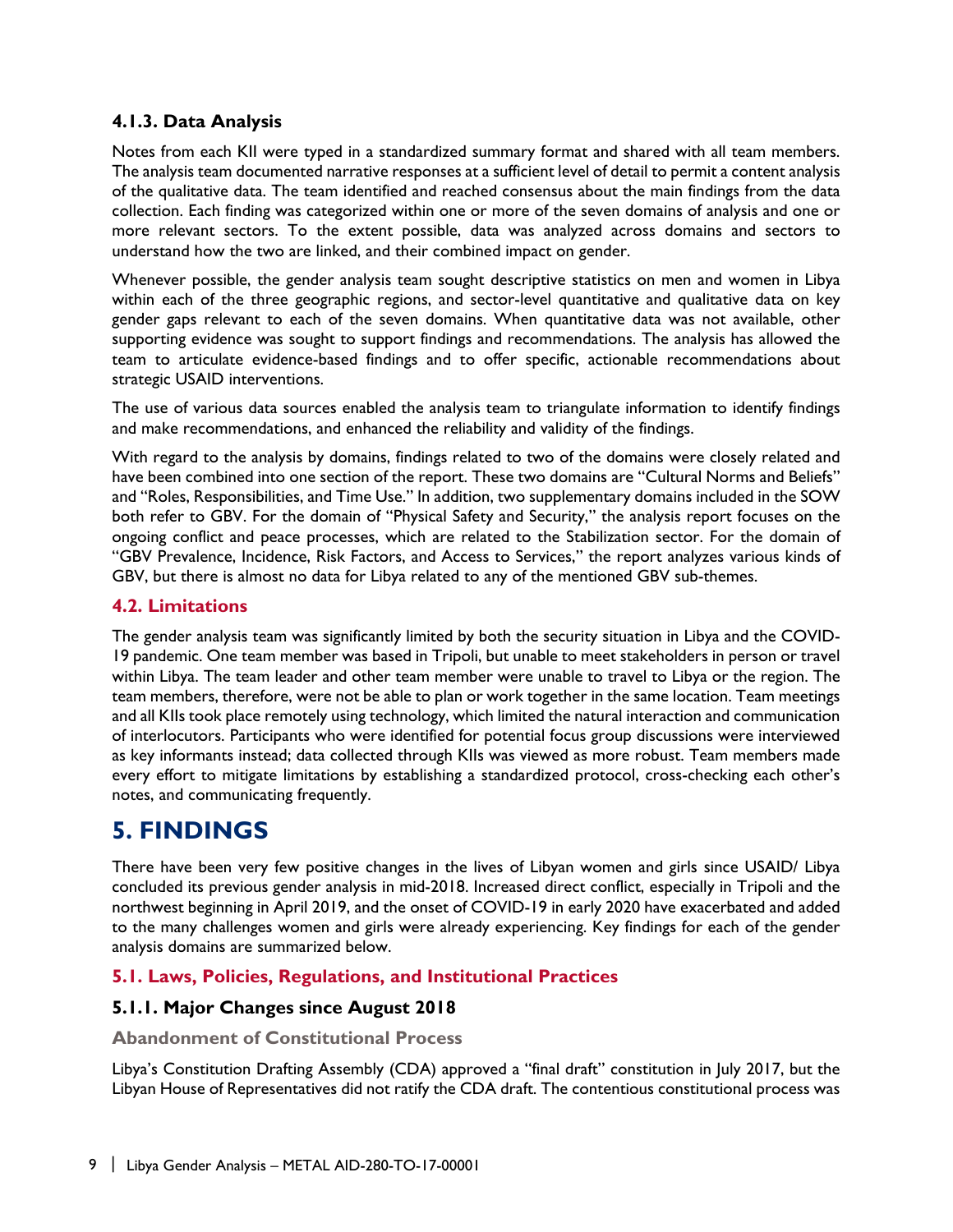abandoned after the attack on Tripoli in April 2019 by militias based in the east affiliated as the Libyan National Army (LNA), also known as the Libyan Arab Armed Forces (LAAF).

Several issues mentioned in the 2018 USAID/Libya Gender Analysis seem to refer to a 2016 version of the draft constitution; most of these issues were addressed in the final 2017 draft. Notably, the final draft constitution eliminated gender stereotypical language, and Article 7 guaranteed equality before the law and nondiscrimination. Article 49, titled Supporting Women's Rights, ensured protection and promotion of women's status and opportunities and prohibited discrimination against women.

In addition, an earlier draft constitutional article said that a man married to a foreigner could not be a candidate for president, but the final draft made it clear that the candidate could be male or female. Article 184 provided for a quota of 25 percent of the total seats for women in any national or local election and clearly stated that women also may run for general seats. Nevertheless, this provision did not meet the demand of women's rights advocates that the quota also must be applied to the appointment of women in legislative, executive, and judicial leadership positions.[16](#page-16-0)

The efforts of women's rights organizations and advocates played a vital role in amendments to the final draft constitution to grant more rights to Libyan women. However, two main concerns were not addressed in the final draft. First, the right of Libyan women to confer citizenship to their children was not protected.[17](#page-16-1) Second, the final draft constitution ignored demands to establish a Women's National Council under the authority of the legislature instead of or in addition to Women's Empowerment Units in Ministries and other executive departments.

#### **Development of New Laws and Policies**

The political division and the ongoing war affected the work of the legislature, and long discord began among members of Parliament, which ended with the creation of a parallel parliamentary body by the parliamentarians who boycotted the House of Representatives to protest against the military operation on Tripoli. This rift further disrupted the legislative process because obtaining the required quorum to pass laws became more challenging. This disruption has negatively affected advocacy projects undertaken by women's rights organizations to improve the legal and regulatory framework for the benefit of women and girls.

In addition, this discord led executive authorities to issue a set of inconsistent and confusing regulations as executive orders. One example is an executive order issued by the Transitional Government in the East to impose a duty on any foreigner who wants to marry a Libyan woman. This duty is not imposed in the Western region.

There have been a few attempts by the Libyan government to draft new laws since 2018. The Government of National Accord (GNA) Ministry of Labor drafted a new labor law and submitted it to the House of Representatives in 2019. The Ministry of Economy prepared a new law to promote and support small and medium-sized enterprises (SMEs) under their joint project with the Organization for Economic Cooperation and Development (OECD).[18](#page-16-2) These new laws have not been reviewed from a gender perspective. In addition, a coalition of women's rights organizations from across the country drafted a law on Violence Against Women (VAW) and presented it to the House of Representatives. Legislators gave few remarks on the draft, which were included in the final draft, but the law is still pending due to the dysfunction of the legislative process.

<span id="page-16-0"></span><sup>16</sup> See, for example,

[http://www.undp.org/content/dam/libya/docs/Libyan%20Womens%20Demands%20in%20the%20Constitution\\_Engli](http://www.undp.org/content/dam/libya/docs/Libyan%20Womens%20Demands%20in%20the%20Constitution_English.pdf) [sh.pdf](http://www.undp.org/content/dam/libya/docs/Libyan%20Womens%20Demands%20in%20the%20Constitution_English.pdf)

<span id="page-16-1"></span> $17$  This issue was highly contentious in all discussions about the constitution. CDA members deferred resolution of the issue to the next elected legislature.

<span id="page-16-2"></span><sup>&</sup>lt;sup>18</sup> http://www.oecd.org/mena/competitiveness//libyaproject.htm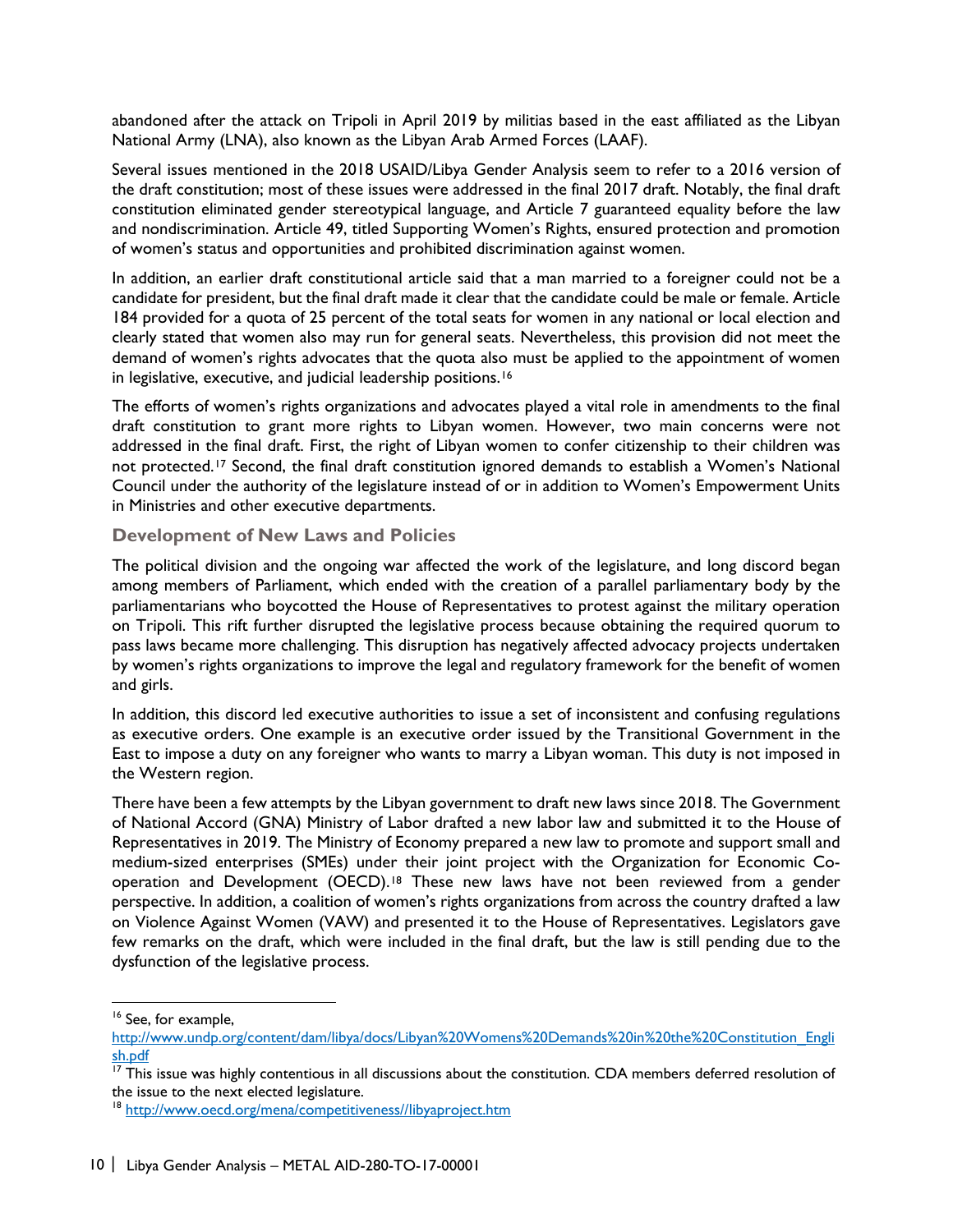## **5.1.2. Constraints and Opportunities**

#### **Legal Framework and Legislation**

As described in detail in the 2018 Gender Analysis, the Libyan legal framework is deeply problematic for women. It is often paternalistic toward women, as evidenced by labor laws that limit women's working hours and the jobs women may preform, purportedly due to women's "nature." Some laws are discriminatory and do not serve women's interests, while other laws lack effective mechanisms to enforce the gender equality they supposedly intend to protect.

Libya acceded to the international Convention on the Elimination of All Forms of Discrimination against Women (CEDAW) in 1989 with two reservations related to Islamic *Shariah* law.[19](#page-17-0) However, most Libyan laws do not comply with CEDAW's provisions, and Libya lacks a national action plan for CEDAW implementation.[20](#page-17-1) A national women's economic empowerment plan is also needed.

However, the current conflict and political fragmentation preclude adoption or implementation of any significant legal or policy reforms. As a result, progress on legal and policy reforms needed to protect women and promote their rights is unlikely in the short term. Nevertheless, civil society organizations have demonstrated their willingness to collaborate on reform advocacy despite the fractious and dangerous environment. These organizations have the capacity for conducting gender-related advocacy campaigns toward legal and policy reforms, especially if their coalitions are strengthened.

#### **Justice Sector**

Another challenge to gender justice is a lack of understanding or resistance to women's rights among stakeholders in the justice sector, such as judges and prosecutors. Although there are many female judges (18.5 percent), women are still vastly underrepresented in top-ranking positions in the justice sector (7 percent). Women constitute the majority (68 percent) of public defense lawyers in Libya, who are technically part of the judiciary, but they have very low status.[21](#page-17-2) 

Efforts are needed to promote a more gender-responsive justice sector to protect women's rights. In general, members of the legal community are not politicized or ideologically polarized, and they have high capacity for advocacy and action**,** according to representatives of American Bar Association Rule of Law Initiative (ABA-ROLI), among others. In addition to male allies within the legal community, there are many women professors and law students, though most female law graduates reportedly do not practice in the legal profession. To support women's access to justice, gender-focused professional development is needed for both men and women in the sector. Special focus could be given to raising awareness among and empowering government public defenders, who are mostly women.

#### **Policy Making**

 $\overline{a}$ 

On the policy level, there are a few women in government leadership positions, but they are mainly in traditional sectors related to social affairs or women's affairs. Very few women have any real influence in policy-making processes, including the weak Women's Support and Empowerment Unit established by the Presidency Council in 2018.<sup>[22](#page-17-3)</sup> Leaders of the unit lack the technical capacity and strategic vision to influence policy processes or mainstream gender issues within the government. Women's empowerment units in ministries are also marginalized and ineffective. These units have an essential role, but need capacity-building and other support to have any impact.

<span id="page-17-0"></span><sup>&</sup>lt;sup>19</sup> [https://treaties.un.org/Pages/ViewDetails.aspx?src=TREATY&mtdsg\\_no=IV-8&chapter=4&clang=\\_en#EndDec](https://treaties.un.org/Pages/ViewDetails.aspx?src=TREATY&mtdsg_no=IV-8&chapter=4&clang=_en#EndDec)

<span id="page-17-1"></span><sup>20</sup> <https://www.womenpeacesecurity.org/region/africa/northern-africa/libya/>

<span id="page-17-2"></span><sup>21</sup> <https://www.refworld.org/pdfid/57ee8f9f4.pdf>

<span id="page-17-3"></span><sup>22</sup> [https://unsmil.unmissions.org/presidency-council%E2%80%99s-women-support-and-empowerment-unit-holds-its](https://unsmil.unmissions.org/presidency-council%E2%80%99s-women-support-and-empowerment-unit-holds-its-first-coordination-meeting)[first-coordination-meeting](https://unsmil.unmissions.org/presidency-council%E2%80%99s-women-support-and-empowerment-unit-holds-its-first-coordination-meeting)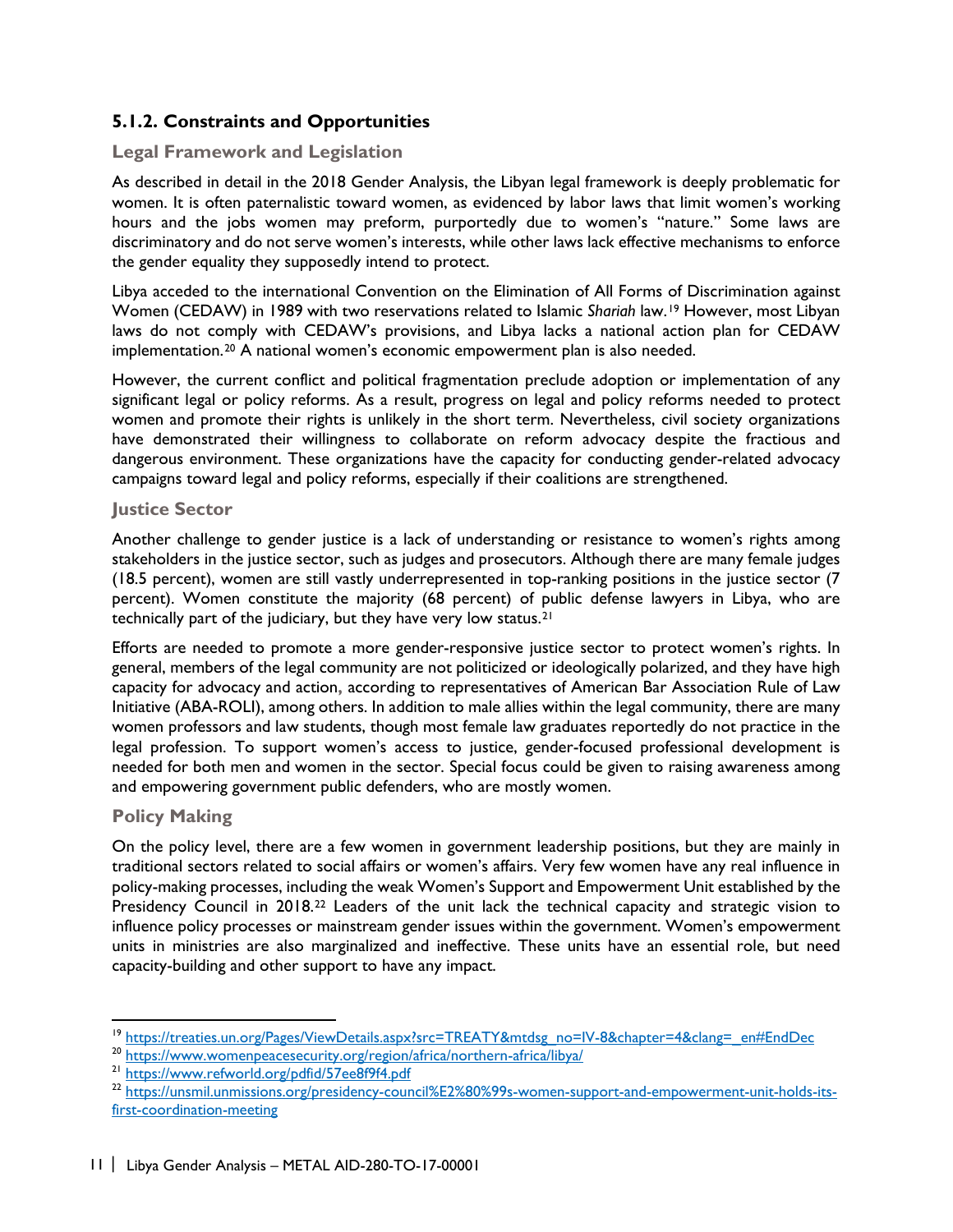## **Institutional Practice at the Local Level**

Municipalities have increased responsibility for health and education and other local services that are important for the well-being of women and girls. However, municipal councils have limited resources and capacity. Engaging women-led and women-focused organizations in local service delivery sectors in coordination with the municipalities could help change institutional practices and have a significant impact on community services for the benefit of women and girls at the local level. Supporting efforts toward the appointment of women to a wide range of municipal committees and sub-committees not limited to women's affairs and social development is another opportunity for positive change.

## **5.1.3. Best Practices and Success Stories**

#### **Advocacy Coalitions**

Civil society coalitions have drafted significant gender-related legislation and polices, for example the women's organizations formed a coalition to draft the VAW law, which was presented to the House of Representatives, who requested few amendments but due to the political tension the draft remained pending. Another example is that 14 women's organizations cosigned an open letter to the GNA to advocate for gender-sensitive recommendations in the national action plan to combat the COVID-19 pandemic.[23](#page-18-1) Most recently, 72 organizations and activists cosigned an open letter to request the Supreme Judicial Council to resume the work of the courts, which were suspended in April 2020 as a measure to combat the pandemic. According to the Supreme Judicial Council, all courts will reopen in late June.<sup>[24](#page-18-2)</sup>

#### **Social Media Influence**

Some gender-focused social media campaigns in Libya have been amplified by national television coverage. One example is the "424" campaign launched by the Tanweer Movement against Article 424 of the Penal Code, which vacates criminal liability for a rapist if he marries his rape victim.<sup>25</sup>

## <span id="page-18-0"></span>**5.2. Cultural Norms and Beliefs / Roles, Responsibilities, and Time Use**

The majority of the informants agreed that cultural norms and beliefs are the most challenging and complicated issue facing women in Libya. These issues are closely related to the gendered nature of roles, responsibilities, and time use in Libya. Therefore, these two domains have been combined for analysis.

#### **5.2.1. Major Changes since August 2018**

Instability has become the norm in Libya as the country is torn by war, economic and humanitarian crises, and recently the COVID-19 pandemic. All of these factors have contributed to changes or amplifications of existing social and cultural norms that impact women's and girls' lives.

#### **Women's Mobility**

 $\overline{a}$ 

Increasing conflict, particularly in the western region, has increased restrictions on women's movement. Informants stated that traveling between cities without a male chaperone (*mahram*) is almost impossible due to formal and informal checkpoints and an absence of law enforcement and security in some areas. When Maitiga airport in Tripoli was closed down due to shelling, women had to travel to the next nearest airport to be able to travel,<sup>[26](#page-18-3)</sup> and they reported more restrictions. Informants also noted that there are

<span id="page-18-1"></span><sup>&</sup>lt;sup>23</sup> [https://www.euromedwomen.foundation/pg/en/news/view/9149/open-letter-by-libyan-csos-to-recommend](https://www.euromedwomen.foundation/pg/en/news/view/9149/open-letter-by-libyan-csos-to-recommend-gender-sensitive-policy-to-governments-covid19-crisis-response-plan)[gender-sensitive-policy-to-governments-covid19-crisis-response-plan](https://www.euromedwomen.foundation/pg/en/news/view/9149/open-letter-by-libyan-csos-to-recommend-gender-sensitive-policy-to-governments-covid19-crisis-response-plan)

<span id="page-18-2"></span><sup>&</sup>lt;sup>24</sup> <https://www.libyaobserver.ly/supreme-judicial-council>

<sup>&</sup>lt;sup>25</sup> [http://tanweer.co/,](http://tanweer.co/) [https://www.equalitynow.org/libya\\_the\\_penal\\_code](https://www.equalitynow.org/libya_the_penal_code) and

<span id="page-18-3"></span><https://www.facebook.com/elkul.libya/photos/a.706176149503605/2559962810791587/>

<sup>&</sup>lt;sup>26</sup> <https://freedomhouse.org/country/libya/freedom-world/2020>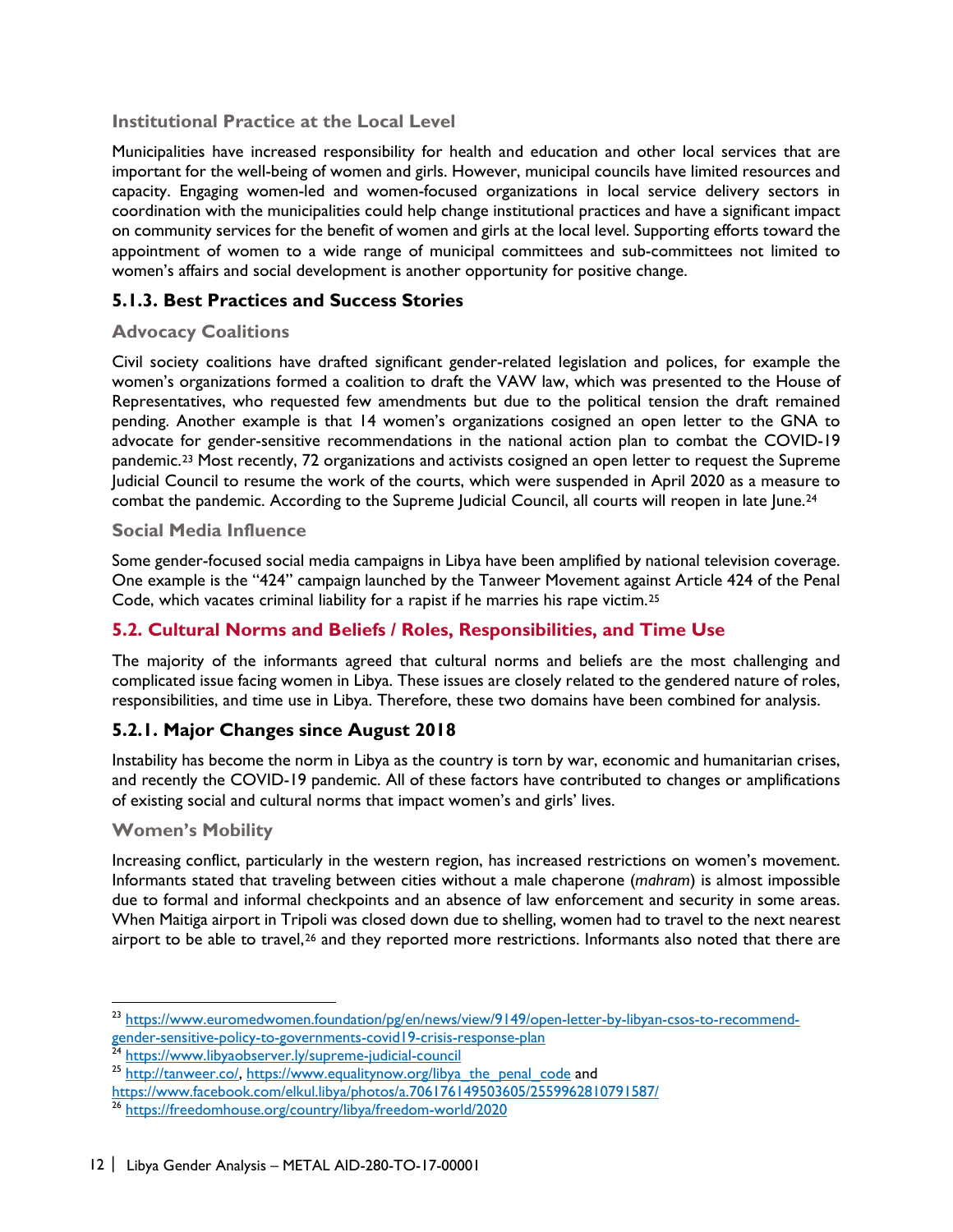more restrictions on women's travel abroad,<sup>[27](#page-19-0)</sup> particularly for young women who are asked by immigration officers at the airport for written travel consent from their families, though there is no legal basis for this demand.

#### **Early Marriage**

The conflict also has increased fear in families about the safety of their female family members, and the perceived need for male protection of young women has increased. This change has promoted practices like early marriage,<sup>[28](#page-19-1)</sup> which reportedly has become more common in rural areas and among internally displaced communities as a means to protect young women from rape or kidnapping by armed groups, [29](#page-19-2) which would disgrace the family honor.

#### **COVID-19**

Concern about the spread of COVID-19 as well as measures implemented by both governments to combat COVID-19 have added excuses to keep women at home or in the private sphere. Awarenessraising text messages related to COVID-19, sent to 240,000 recipients in Sabha and Tripoli by humanitarian organizations as of June 7, include a focus on "easing the burden for women at home."<sup>[30](#page-19-3)</sup>

## **5.2.2. Constraints and Opportunities**

## **Profoundly Patriarchal Society**

Profoundly patriarchal attitudes in Libya are manifest in social, legal, political, and economic spheres of life. Factors contributing to these attitudes include tribalism, conservativism, religion, and the relatively closed nature of the society. Various strict ideologies put men in the position of protecting women who are perceived as weak, emotional, and vulnerable. Informants reported that this paternalism is relevant to different forms of discrimination women face in Libya. It is also part of the reason why women avoid reporting cases of violence, asking for their share of inheritance, choosing their school or course of study, or participating in selecting their husbands. The ongoing conflict has further embedded all of these negative practices and has had a regressive effect on women's rights. Women who challenge and oppose these norms are often harassed, stigmatized, marginalized, or threatened with violence.<sup>[31](#page-19-4)</sup>

#### **Media and Norms**

 $\overline{a}$ 

Traditional and digital media play an important role in defining gender norms by portraying negative or positive images of women and girls in society and in relation to men and boys. News coverage, advertising, drama programs, and other media programming all contribute to the formation of negative stereotypes of women and girls in Libya,[32](#page-19-5) as well as legitimizing domestic violence, harassment, and other problems.

<span id="page-19-0"></span><sup>&</sup>lt;sup>27</sup> https://www.opendemocracy.net/en/north-africa-west-asia/libyas-forgotten-half-between-conflict-and-pandemic-<br>women-pay-the-higher-price/

<span id="page-19-1"></span><sup>&</sup>lt;sup>28</sup> [https://www.legal-agenda.com/en/article.php?id=5551;](https://www.legal-agenda.com/en/article.php?id=5551) also see, for example,

[https://www.independentarabia.com/node/6501/%D8%AA%D8%AD%D9%82%D9%8A%D9%82%D8%A7%D8%AA-](https://www.independentarabia.com/node/6501/%D8%AA%D8%AD%D9%82%D9%8A%D9%82%D8%A7%D8%AA-%D9%88%D9%85%D8%B7%D9%88%D9%84%D8%A7%D8%AA/%D8%B2%D9%88%D8%A7%D8%AC-%D8%A7%D9%84%D9%82%D8%A7%D8%B5%D8%B1%D8%A7%D8%AA-%D9%81%D9%8A-%D8%A7%D9%84%D8%AC%D9%86%D9%88%D8%A8-%D8%A7%D9%84%D9%84%D9%8A%D8%A8%D9%8A-%D9%81%D8%AA%D9%8A%D8%A7%D8%AA-%D8%B5%D8%BA%D9%8A%D8%B1%D8%A7%D8%AA-%D9%8A%D8%B5%D8%A8%D8%AD%D9%86-%D8%A3%D9%85%D9%87%D8%A7%D8%AA-%D9%85%D8%B7%D9%84%D9%82%D8%A7%D8%AA) [%D9%88%D9%85%D8%B7%D9%88%D9%84%D8%A7%D8%AA/%D8%B2%D9%88%D8%A7%D8%AC-](https://www.independentarabia.com/node/6501/%D8%AA%D8%AD%D9%82%D9%8A%D9%82%D8%A7%D8%AA-%D9%88%D9%85%D8%B7%D9%88%D9%84%D8%A7%D8%AA/%D8%B2%D9%88%D8%A7%D8%AC-%D8%A7%D9%84%D9%82%D8%A7%D8%B5%D8%B1%D8%A7%D8%AA-%D9%81%D9%8A-%D8%A7%D9%84%D8%AC%D9%86%D9%88%D8%A8-%D8%A7%D9%84%D9%84%D9%8A%D8%A8%D9%8A-%D9%81%D8%AA%D9%8A%D8%A7%D8%AA-%D8%B5%D8%BA%D9%8A%D8%B1%D8%A7%D8%AA-%D9%8A%D8%B5%D8%A8%D8%AD%D9%86-%D8%A3%D9%85%D9%87%D8%A7%D8%AA-%D9%85%D8%B7%D9%84%D9%82%D8%A7%D8%AA)

[<sup>%</sup>D8%A7%D9%84%D9%82%D8%A7%D8%B5%D8%B1%D8%A7%D8%AA-%D9%81%D9%8A-](https://www.independentarabia.com/node/6501/%D8%AA%D8%AD%D9%82%D9%8A%D9%82%D8%A7%D8%AA-%D9%88%D9%85%D8%B7%D9%88%D9%84%D8%A7%D8%AA/%D8%B2%D9%88%D8%A7%D8%AC-%D8%A7%D9%84%D9%82%D8%A7%D8%B5%D8%B1%D8%A7%D8%AA-%D9%81%D9%8A-%D8%A7%D9%84%D8%AC%D9%86%D9%88%D8%A8-%D8%A7%D9%84%D9%84%D9%8A%D8%A8%D9%8A-%D9%81%D8%AA%D9%8A%D8%A7%D8%AA-%D8%B5%D8%BA%D9%8A%D8%B1%D8%A7%D8%AA-%D9%8A%D8%B5%D8%A8%D8%AD%D9%86-%D8%A3%D9%85%D9%87%D8%A7%D8%AA-%D9%85%D8%B7%D9%84%D9%82%D8%A7%D8%AA)

[<sup>%</sup>D8%A7%D9%84%D8%AC%D9%86%D9%88%D8%A8-%D8%A7%D9%84%D9%84%D9%8A%D8%A8%D9%8A-](https://www.independentarabia.com/node/6501/%D8%AA%D8%AD%D9%82%D9%8A%D9%82%D8%A7%D8%AA-%D9%88%D9%85%D8%B7%D9%88%D9%84%D8%A7%D8%AA/%D8%B2%D9%88%D8%A7%D8%AC-%D8%A7%D9%84%D9%82%D8%A7%D8%B5%D8%B1%D8%A7%D8%AA-%D9%81%D9%8A-%D8%A7%D9%84%D8%AC%D9%86%D9%88%D8%A8-%D8%A7%D9%84%D9%84%D9%8A%D8%A8%D9%8A-%D9%81%D8%AA%D9%8A%D8%A7%D8%AA-%D8%B5%D8%BA%D9%8A%D8%B1%D8%A7%D8%AA-%D9%8A%D8%B5%D8%A8%D8%AD%D9%86-%D8%A3%D9%85%D9%87%D8%A7%D8%AA-%D9%85%D8%B7%D9%84%D9%82%D8%A7%D8%AA) [%D9%81%D8%AA%D9%8A%D8%A7%D8%AA-%D8%B5%D8%BA%D9%8A%D8%B1%D8%A7%D8%AA-](https://www.independentarabia.com/node/6501/%D8%AA%D8%AD%D9%82%D9%8A%D9%82%D8%A7%D8%AA-%D9%88%D9%85%D8%B7%D9%88%D9%84%D8%A7%D8%AA/%D8%B2%D9%88%D8%A7%D8%AC-%D8%A7%D9%84%D9%82%D8%A7%D8%B5%D8%B1%D8%A7%D8%AA-%D9%81%D9%8A-%D8%A7%D9%84%D8%AC%D9%86%D9%88%D8%A8-%D8%A7%D9%84%D9%84%D9%8A%D8%A8%D9%8A-%D9%81%D8%AA%D9%8A%D8%A7%D8%AA-%D8%B5%D8%BA%D9%8A%D8%B1%D8%A7%D8%AA-%D9%8A%D8%B5%D8%A8%D8%AD%D9%86-%D8%A3%D9%85%D9%87%D8%A7%D8%AA-%D9%85%D8%B7%D9%84%D9%82%D8%A7%D8%AA)

[<sup>%</sup>D9%8A%D8%B5%D8%A8%D8%AD%D9%86-%D8%A3%D9%85%D9%87%D8%A7%D8%AA-](https://www.independentarabia.com/node/6501/%D8%AA%D8%AD%D9%82%D9%8A%D9%82%D8%A7%D8%AA-%D9%88%D9%85%D8%B7%D9%88%D9%84%D8%A7%D8%AA/%D8%B2%D9%88%D8%A7%D8%AC-%D8%A7%D9%84%D9%82%D8%A7%D8%B5%D8%B1%D8%A7%D8%AA-%D9%81%D9%8A-%D8%A7%D9%84%D8%AC%D9%86%D9%88%D8%A8-%D8%A7%D9%84%D9%84%D9%8A%D8%A8%D9%8A-%D9%81%D8%AA%D9%8A%D8%A7%D8%AA-%D8%B5%D8%BA%D9%8A%D8%B1%D8%A7%D8%AA-%D9%8A%D8%B5%D8%A8%D8%AD%D9%86-%D8%A3%D9%85%D9%87%D8%A7%D8%AA-%D9%85%D8%B7%D9%84%D9%82%D8%A7%D8%AA)

<span id="page-19-2"></span><sup>&</sup>lt;sup>29</sup> [https://cihrs.org/libya-on-the-ninth-anniversary-of-libyas-revolution-new-book-by-cihrs-analyzes-libyas-derailed](https://cihrs.org/libya-on-the-ninth-anniversary-of-libyas-revolution-new-book-by-cihrs-analyzes-libyas-derailed-democratic-transition/?lang=en)[democratic-transition/?lang=en](https://cihrs.org/libya-on-the-ninth-anniversary-of-libyas-revolution-new-book-by-cihrs-analyzes-libyas-derailed-democratic-transition/?lang=en)

<span id="page-19-3"></span><sup>&</sup>lt;sup>30</sup> <https://reliefweb.int/report/libya/libya-covid-19-situation-report-no-6-08-june-2020><br><sup>31</sup> https://reliefweb.int/sites/reliefweb.int/files/resources/MDE1986572018ENGLISH.pdf

<span id="page-19-4"></span>

<span id="page-19-5"></span><sup>32</sup> [https://www.unescwa.org/sites/www.unescwa.org/files/page\\_attachments/beijing\\_25\\_libya-\\_english.pdf](https://www.unescwa.org/sites/www.unescwa.org/files/page_attachments/beijing_25_libya-_english.pdf)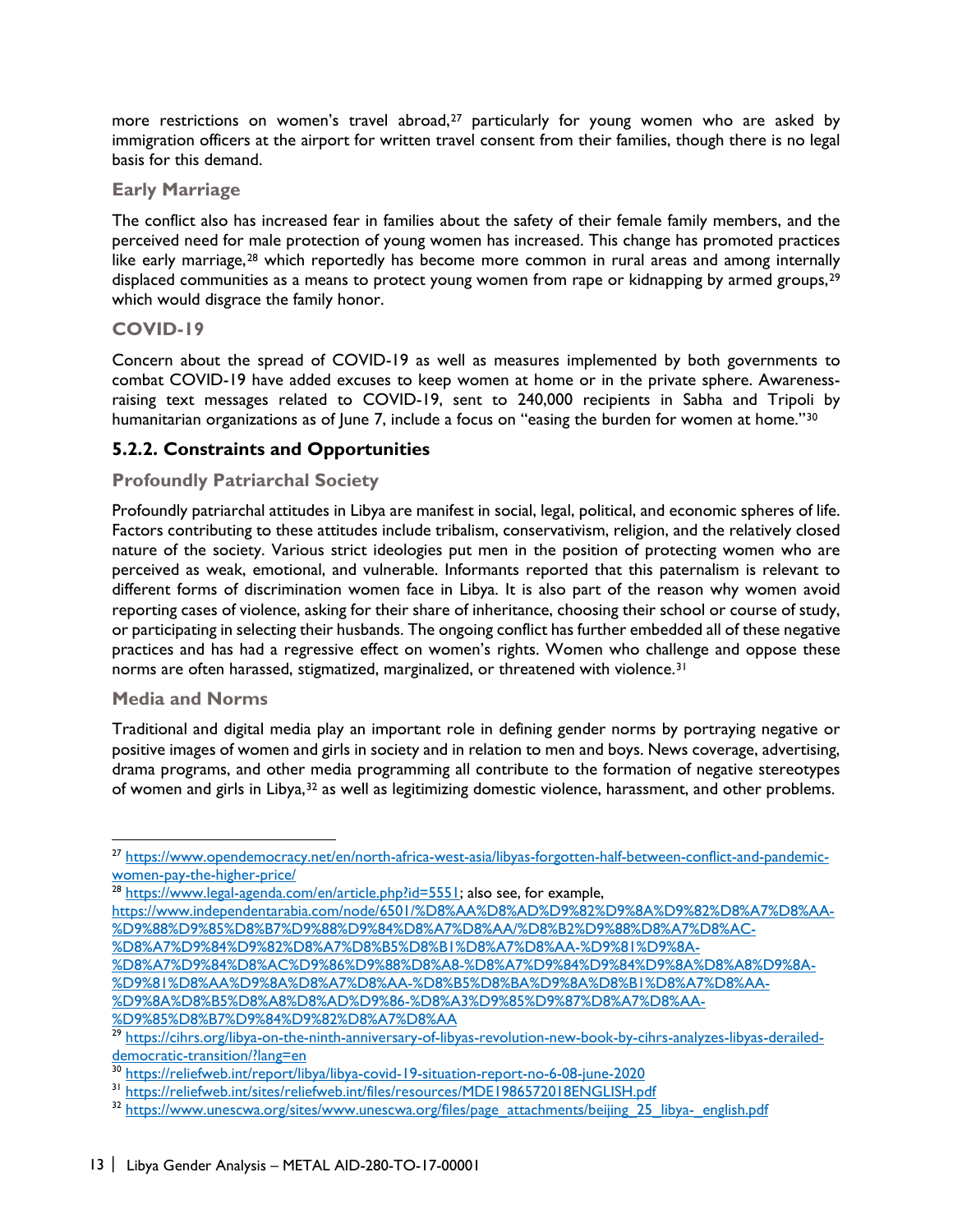During Ramadan 2020, for example, a popular Libyan television show depicted women subjected to various acts of verbal and physical violence. The show presumably was designed to celebrate traditional values and norms related to masculinity. A group of young Libyan feminists started an online campaign and petition<sup>[33](#page-20-0)</sup> that caused the channel to issue a formal apology, which was unprecedented in Libya.

#### **Women in the Public Sphere**

Cultural norms have contributed to the limited role of women in Libyan politics. On the local level some women participated to serve their parties or tribes who wanted to gain more political presence by taking over the women's seats in the municipalities. These elected women are under their families' control, which marginalizes their voices and limits them to socially approved roles and actions.

In general, women in the public sphere are not well-accepted by either men or women. Women who choose to be in the public are subjected to sexist language, defamation, and bullying for not abiding by social norms, including in parliament and public sector agencies. For example, female parliamentarian Dr. Siham Sergiwa was kidnapped from her home in July 2019 soon after giving a television interview critical of ongoing violence in the country.[34](#page-20-1) Public reaction on social media was mostly that she deserved this fate because she worked outside her household in politics and expressed her views publicly.

Far from politics, women were further restricted in the public sphere after the incident in a Benghazi<sup>[35](#page-20-2)</sup> cafe when young women were arrested by the morality crime police for having a gathering in a public cafe with music. Similar incidents happened in Tripoli the next year, when armed militias stormed cafes in Tripoli and arrested the unmarried couples and ordered the owner to close down the family section.<sup>[36](#page-20-3)</sup> Both incidents used Public Morality Law No. 56 of 1970, which does not define clearly acts of immorality and indiscretion, leaving them open to interpretation according to cultural norms and individual beliefs.

Despite the constraints on women's movement and in the public sphere in general, youth are reportedly more open to female inclusion and empowerment, including in more conservative regions like the south.

#### **Education and Digital Illiteracy**

There have been constant demands from women's rights advocates to change the school curricula, which are based on disempowering gender stereotypes. Nevertheless, the curricula, remain the same.

Most women in Libya own mobile phones but they have limited access to computers. In some families, women do not have the freedom to surf the internet and they are monitored and censored. Women, in general, have limited digital/online literacy. They primarily use Facebook if they are online at all.[37](#page-20-4) However, during the conflict and COVID-19 crisis, women are increasingly using online space, primarily social media platforms and mainly in the northern region where internet connectivity is better, to mitigate some of the social constraints they face, according to a recent report by Spark on Libyan women in business.<sup>[38](#page-20-5)</sup>

#### **Economic Empowerment**

The informants in the south have noted that household financial hardship has increased women's economic participation and elevated their important role within their households, and making women, to some extent, accepted in the public sphere. The same has been noticed in the workplace with more acceptance

<span id="page-20-0"></span><sup>33</sup> https://www.facebook.com/permalink.php?story\_fbid=2588798901362239&id=1685206135054858

<span id="page-20-1"></span><sup>34</sup> <https://insidearabia.com/abducted-libyan-mp-activist-siham-sergiwa-still-missing/> and Amnesty International,

<span id="page-20-2"></span>[<sup>&</sup>quot;Libya: Fears mount for abducted woman politician a month since she went missing,"](https://www.amnesty.org/en/latest/news/2019/08/libya-fears-mount-for-abducted-woman-politician-a-month-since-she-went-missing/) August 2019. 35 [https://medium.com/@k\\_libya/the-benghazi-cafe-incident-in-numbers-5a8ecf3c5184](https://medium.com/@k_libya/the-benghazi-cafe-incident-in-numbers-5a8ecf3c5184) and

[http://www.xinhuanet.com/english/2018-12/30/c\\_137707645.htm](http://www.xinhuanet.com/english/2018-12/30/c_137707645.htm)

<span id="page-20-3"></span><sup>36</sup> <https://www.euronews.com/2019/10/17/gunmen-raid-cafes-in-libya-capital-to-curb-social-freedoms>

<span id="page-20-4"></span><sup>37</sup> See, for example,<https://cyber.fsi.stanford.edu/io/news/libya-scene-setter>

<span id="page-20-5"></span><sup>38</sup> <http://jusoor.ly/Libyan%20Women%20in%20Business%20AR.pdf> See also [https://spark.ngo/libyan-women-push](https://spark.ngo/libyan-women-push-for-a-bigger-role-in-rebuilding-their-country/)[for-a-bigger-role-in-rebuilding-their-country/.](https://spark.ngo/libyan-women-push-for-a-bigger-role-in-rebuilding-their-country/)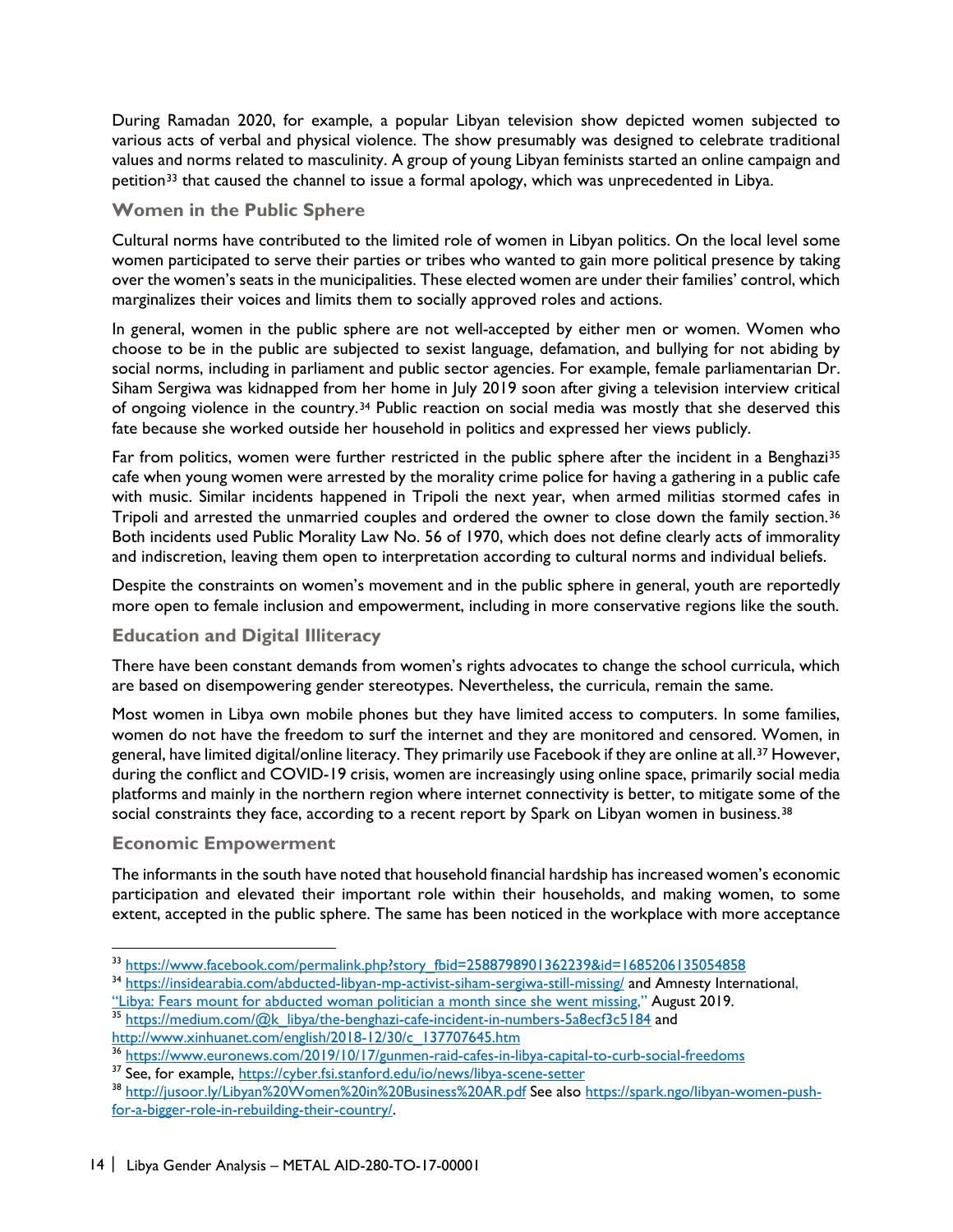of women to work in the health sector as nurses and doctors despite having them work night shifts. However, it is important to mention that women work mostly in branches of medicine where dealing with men will be limited, like pediatrics and gynecology.

The majority of informants indicated that women's economic empowerment can be the entry point to communities and different social classes and ideologies, can address cultural norms indirectly, and can contribute to social change.

#### **Unpaid Care and Household Responsibility**

Women are expected to do all domestic work, and men's contributions in the home are not considered their duty, but as help they give to the women. Law No. 10 of 1984 Article 18 regulates inequality in the household by enumerating a wife's obligations to her husband, which include taking care of his comfort, managing the marital house, and raising children.[39](#page-21-0) COVID-19 has not changed traditional narratives, but has exacerbated or re-entrenched women's traditional roles in the household. Women also bear the burden of maintaining household sanitation and hygiene and caring for sick family members during the pandemic.

During the COVID-19 lockdown, women's responsibilities of caring for and teaching children have been amplified because children cannot attend school. With the decline in the supply of childcare facilities, this created a further burden on women who work in essential jobs and cannot work remotely.[40](#page-21-1) The United Nations Children's Fund (UNICEF) has announced a distance learning for school children with the Libyan Ministry of Education.[41](#page-21-2) The program did not include supporting guidance and coaching for parents to facilitate the learning process for their children.

According to the recent United Nations policy brief, "Recent data shows that adolescent girls spend significantly more hours on chores compared to their male counterparts."<sup>[42](#page-21-3)</sup> According to informants of the current gender analysis, the case is similar in Libya.

The renewed conflict and macroeconomic crisis have put new or additional pressure on women to generate income where families are under financial strain. This extra burden may have been particularly acute for internally displaced women because reportedly they have better opportunities to find jobs or start home-based businesses than men. Some women are therefore increasingly playing a vital role as primary or required secondary breadwinner in their families, though there has been no meaningful decrease in women's responsibilities within the household.

All forms of media communication channels in Libya portray the relationships between men and women in traditional roles in the household and society. Media and community-based campaigns can play a proactive role in challenging women's burden of care currently experienced in Libya by building the awareness around positive change and focus on men and women in the family working together to share the household responsibilities and burdens, solve problems, and support each other to stay safe and healthy during the conflict and COVID-19.

#### **5.2.3. Best Practices and Success Stories**

#### **Civics Curriculum**

 $\overline{a}$ 

A civics curriculum for grades 4–9 has been developed by the International Foundation for Electoral Systems (IFES) with the Ministry of Education as part of USAID's Libya Elections and Legislative Strengthening (LELSA) program. This is one of the few successful development interventions in the Libyan education sector. A gender-focused review of this curriculum is needed to ensure that it counters negative

<sup>&</sup>lt;sup>39</sup> <http://aladel.gov.ly/home/?p=1246>

<span id="page-21-1"></span><span id="page-21-0"></span><sup>&</sup>lt;sup>40</sup> [https://www.un.org/sites/un2.un.org/files/policy\\_brief\\_on\\_covid\\_impact\\_on\\_women\\_9\\_april\\_2020.pdf](https://www.un.org/sites/un2.un.org/files/policy_brief_on_covid_impact_on_women_9_april_2020.pdf) <sup>41</sup> <https://reliefweb.int/sites/reliefweb.int/files/resources/Final%20EG%20PR.pdf> and <https://dl.edu.ly/>

<span id="page-21-3"></span><span id="page-21-2"></span><sup>&</sup>lt;sup>42</sup> [https://www.un.org/sites/un2.un.org/files/policy\\_brief\\_on\\_covid\\_impact\\_on\\_women\\_9\\_april\\_2020.pdf,](https://www.un.org/sites/un2.un.org/files/policy_brief_on_covid_impact_on_women_9_april_2020.pdf) page 14.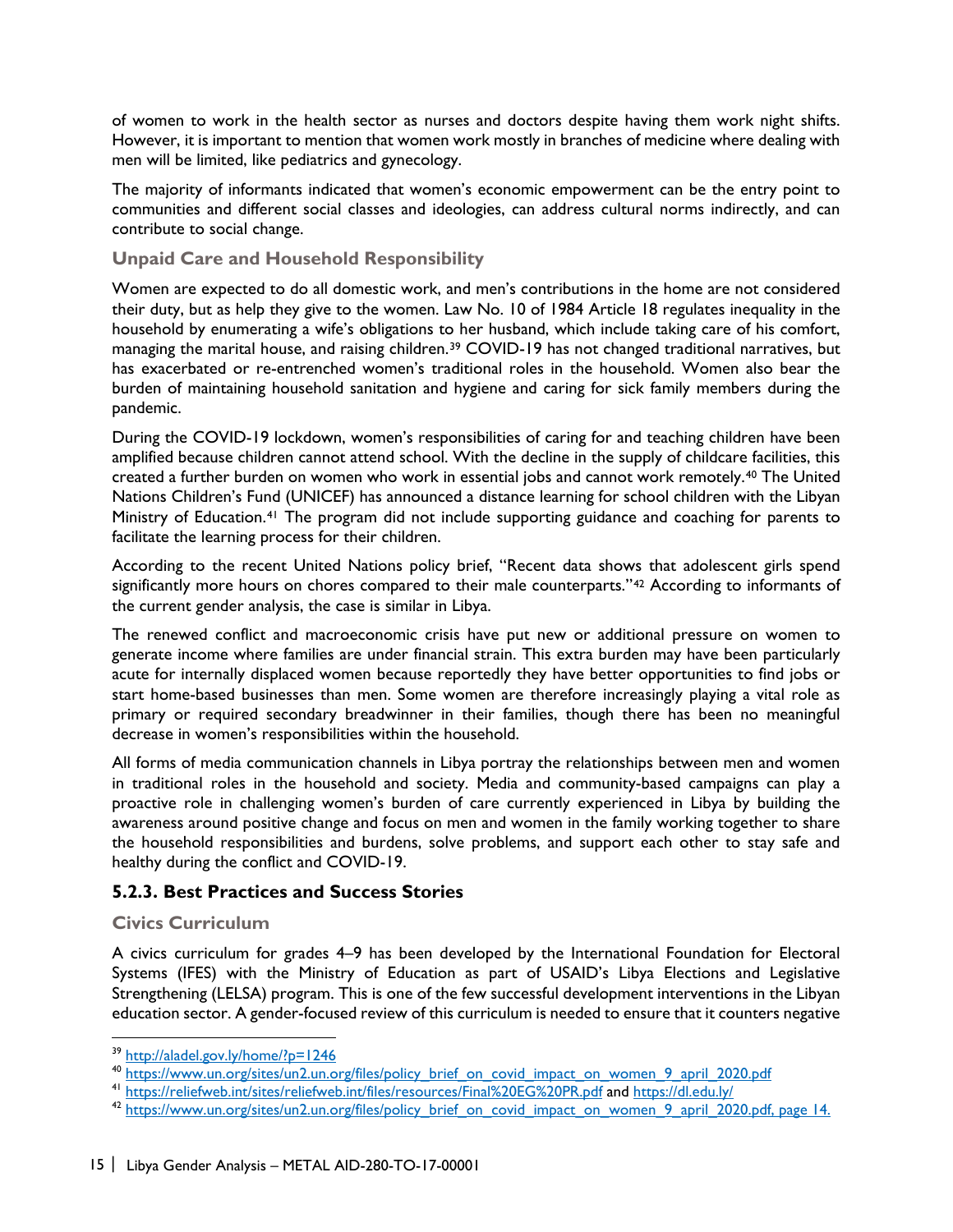gender stereotypes and addresses gender-based violence issues. The civic curriculum could be adapted for older students, community-based civic education, and multimedia campaigns.

## **Media to Combat Gendered Stereotypes**

Combating stereotypes through innovative digital media programs such as "Huna Libya"[43](#page-22-1) is another best practice. Its campaign "Break the Stereotype"<sup>[44](#page-22-2)</sup> showed women and girls in nontraditional roles. The name of another campaign called "Ogbalik"[45](#page-22-3) is a common term shared among women celebrating at weddings, engagement parties, and baby showers that means "I have fulfilled my dream, you are next!" The campaign carries over this spirit to celebrate the successes of women working in professions that break traditional stereotypes. Funding similar media campaigns could play an important role in raising awareness among people and challenge the social norms that limit women in their society.

## **Parallel Events for Male Chaperones**

Many women are unable to travel without a male chaperone due to the strict cultural norms and movement restrictions; therefore, to reduce these impediments many development agencies host parallel events for male chaperones to enable women's participation in events. IFES, one of USAID's implementers, started this successful practice, which was followed by other USAID implementers and development agencies. Continuing to support these parallel activities for chaperones will help ensure that women participate in these events, and also serve to further educate their male companions about the need for gender equality and empowerment.

#### **Encourage Mixed-Gender Events**

Young men, who can serve as allies and champions of women's empowerment, are more accepting of women's presence in the public sphere. Avoiding segregated events should further normalize interactions between women and men, especially in areas where women are not usually present such as discussions related to business and security.

## <span id="page-22-0"></span>**5.3. Patterns of Power and Decision-Making**

## **5.3.1. Major Changes since August 2018 and Constraints**

There have been very few changes in Libya since 2018 with regard to gendered patterns of power and decision-making. Most key informants were highly discouraged about the prospects for progress in female empowerment in the current environment of conflict, divided government, and pandemic. On the other hand, many informants were enthusiastic about the wealth of energy, knowledge, and potential of Libyan women as well as the commitment of some Libyan male allies, especially in younger generations.

#### **Civic Participation**

Libyan women's decision-making power within families and communities is severely hampered by overwhelmingly patriarchal and paternalistic social and cultural systems, as discussed in Section 5.2. Family is the fundamental unit and locus of control in these systems, which are informed by Islam, tribalism, militarism, and conservatism. For the same reasons, women continue to face social barriers to all forms of civic participation. Less than one-third (29.6 percent) of registered women voters cast ballots in recent elections, compared with almost half of men (44.3 percent). As described in section 5.6, threats of violence, including cyberbullying, censor women's individual and collective advocacy. Despite these constraints, many female civic leaders are very active and outspoken, and several prominent civil society organizations are led by talented and well-informed women.

<span id="page-22-2"></span><span id="page-22-1"></span><sup>43</sup> <https://www.rnw.org/projects/huna-libya/>44 <https://hunalibya.com/lifestyle/3742/>

<span id="page-22-3"></span><sup>45</sup> <https://www.rnw.org/news/womens-day-in-tripoli/>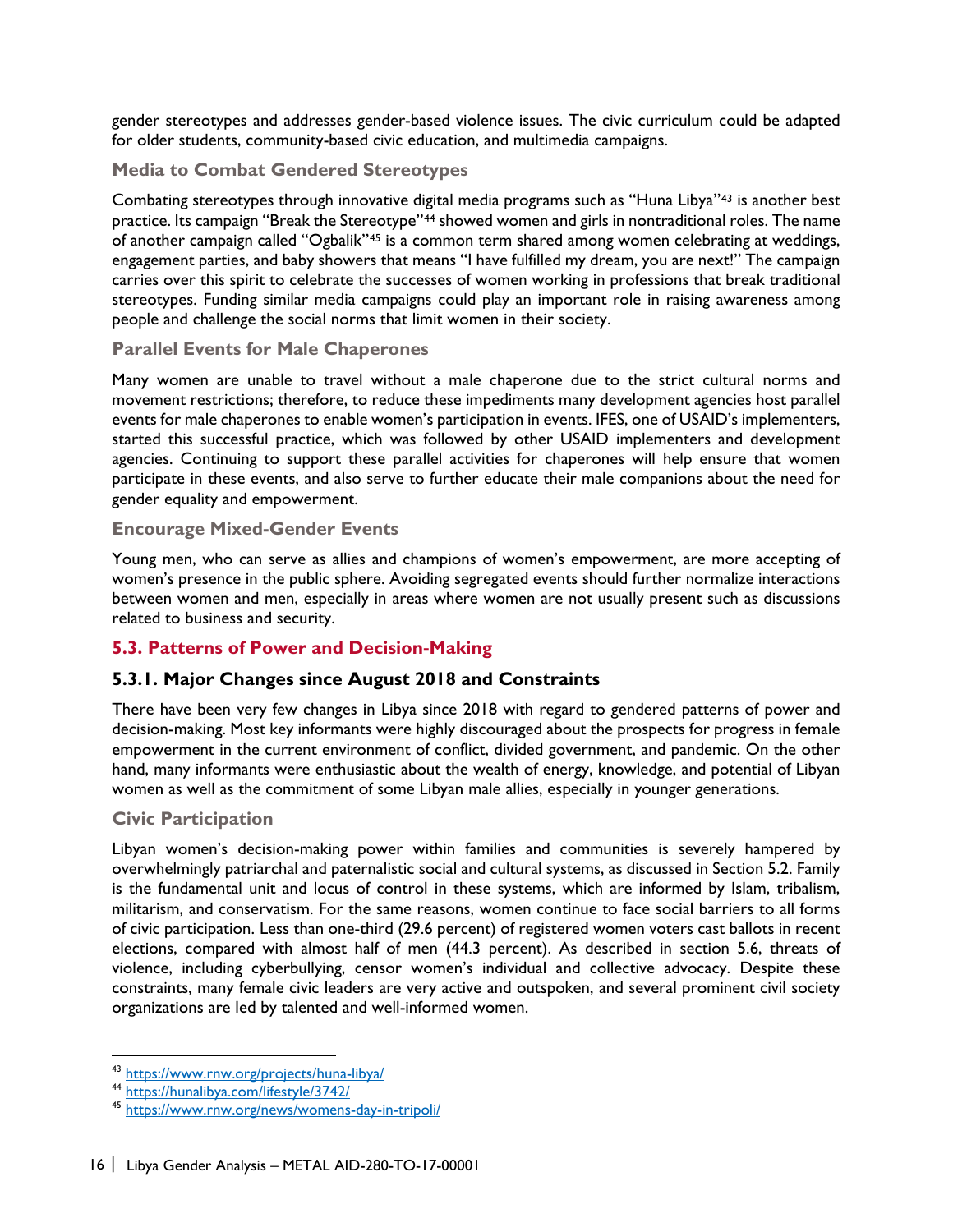#### **Women's Leadership in Government**

Women remain underrepresented in all elected and appointed governance institutions and processes, and policy-making roles generally. The House of Representatives includes only 21 women out of 200 seats. Women's Empowerment Units have been established in Ministries, but these units are marginalized, and there are few women in leadership and at higher policy levels. The government's COVID-19 Crisis Committee includes only one woman and lacks any focus on gendered aspects of the health emergency. Very few women have been included in peace discussions or processes, as discussed in Section 5.5.

Elections held in 22 municipalities in March and April 2019 were the first elections in the country in five years; other elections have been postponed due to the divided government and conflict. There is a quota for one woman on each municipal council, and women are eligible to be elected on other council seats, but no council includes more than one woman. Elected women councilors are marginalized and are not necessarily able to represent the interests of women in their communities.

Many women, at least at the local level, are reticent to stand as candidates. National Democratic Institute (NDI) conducted training for female candidates in 2019, but did not have sufficient time to foster support among men in communities, which might have enabled and encouraged more women to participate. International Republican Institute (IRI) also trained potential female candidates in 13 municipalities; 11 women ran for office, and three of them won seats.

As IRI summarizes in its "Democracy Speaks" blog, "The barriers to the inclusion of women are many: patriarchal and cultural norms that are not supportive of women's engagement in political life, an associated absence of support systems needed for the pursuit of political leadership roles, confidence barriers that dissuade women from playing leadership roles in politics, and a disconnect between potential women candidates and the electorate."[46](#page-23-1)

## **5.3.2. Opportunities, Best Practices, and Success Stories**

Several USAID programs support the efforts of civil society organizations, including on gender-focused themes such as Libya Elections and Governance Support (LEGS), and the follow-on Libya Elections and Legislative Strengthening (LELSA) program. USAID Libya Consensus Building (LCB), implemented by the American Bar Association Rule of Law Initiative (ABA-ROLI), engaged with civic groups to participate in the constitutional process. NDI supported a "30 percent quota" campaign focused on the legislature and later on Ministries and government offices. They also hosted debates among female and male youth on civics topics, including in the south of the country through universities. Many other donors support civil society as well, such as the EU through British Council, presenting a good opportunity for coordination.

USAID's Local Governance and Civil Society program (LGCS) provides support for a network of elected women councilors originally called the Women Elected Officials Network (WEON) and supported by USAID/LEGS. Again, UN Women and several other donors and organizations are also supporting women councilors, with potential for duplication and confusion unless there is strong coordination.

Building the capacity of male and female municipal councilors is a priority for USAID/LGCS, which hopes to help councils incorporate the needs of women and girls in municipal planning. The USAID Public Financial Management (LPFM) program may include gender-responsive budgeting in its support to local councils. In particular, these programs could facilitate local councilors' practical engagement with women in communities to get their input on a wide range of themes relevant for people's daily lives.

#### <span id="page-23-0"></span>**5.4. Access to and Control over Assets and Resources**

## **5.4.1. Major Changes since August 2018**

 $\ddot{\phantom{a}}$ 

<span id="page-23-1"></span><sup>46</sup> <https://www.democracyspeaks.org/blog/libyan-women-make-their-voices-heard-local-government>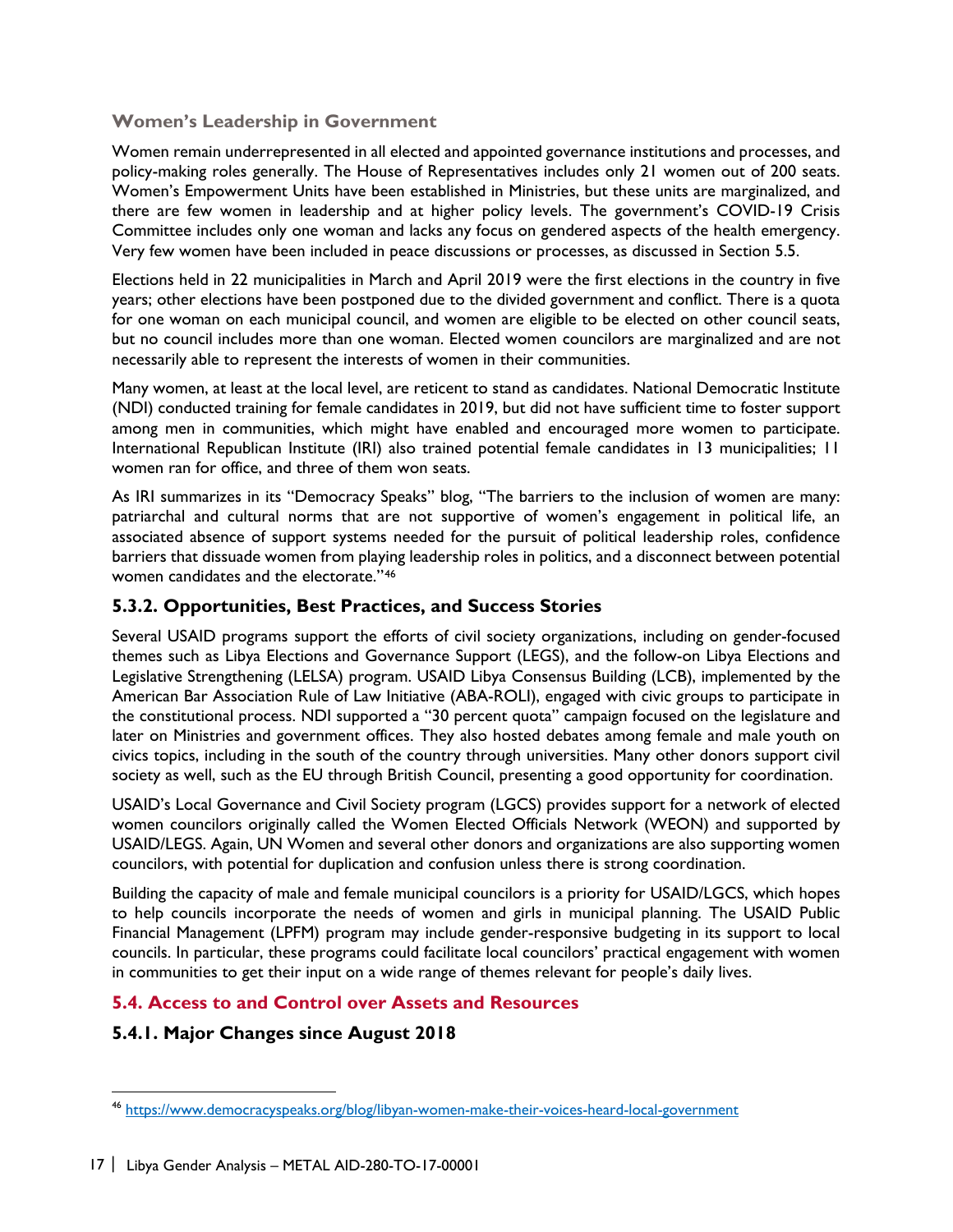## **Conflict and COVID-19**

The twin factors of ongoing conflict and the COVID-19 pandemic mean that more women in Libya need to earn income to support their families,<sup>[47](#page-24-0)</sup> but at the same time face more burdens at home and restrictions in their mobility. "War has forced Libyan women to enter the job market," according to Aya Mahjoub, the founder of a training center in Benghazi, but "often without enough awareness, skills and experience."[48](#page-24-1) The conflict and pandemic also further limit women's physical mobility and prevent them from traveling to conduct business or otherwise earn income. In addition, women's primary responsibility for domestic duties, discussed previously, impacts their time use and ability to manage their enterprises. In many workplaces, women have been given priority to stay home as they are seen as more vulnerable and weaker than men.[49](#page-24-2) Another practice in workplaces due to COVID-19 has been that women are more likely than men to be dismissed by their employers as they are considered less important workers.[50](#page-24-3)

#### **Informal Workers**

As most women in Libya work in the informal sector in home-based businesses and, therefore, do not pay taxes or make social security contributions, they are excluded from receiving social security benefits when they reach retirement age, further disadvantaging them from men, who work in much greater numbers in the formal sector.

#### **Businesses**

 $\overline{a}$ 

Due to the conflict and economic crisis, women's participation in the labor force has become more accepted in Libyan society in recent years. Many women started their owned businesses and became their primary source of income to support their families.<sup>[51](#page-24-4)</sup> However, the restrictions on travel induced by COVID-19 and the ongoing conflict have disrupted their operations and harmed their businesses.

## **5.4.2. Constraints and Opportunities**

There is a significant gap in research and data related to Libyan women's labor participation and incomegeneration activities as well as the status of women-headed households. Nevertheless, below are some of the constraints and opportunities regarding women's access to and control over assets and resources.

#### **Access to Employment**

The 2010 Labor Relations Law<sup>[52](#page-24-5)</sup> reinforces gendered occupational segregation and contributes to gender pay disparity. Article 24 states that "Women may not be employed in jobs that are not commensurate with the nature of women,"<sup>[53](#page-24-6)</sup> and positions deemed appropriate for women are generally of lower status and pay. About one-third of Libyan women work in paid employment,<sup>[54](#page-24-7)</sup> and women represent about one-

<span id="page-24-0"></span><sup>&</sup>lt;sup>47</sup> According to a recent UN Women survey, "51 percent of employed women reported working out of financial necessity." [https://arabstates.unwomen.org/en/digital-library/publications/2020/04/the-economic-and-social-impact](https://arabstates.unwomen.org/en/digital-library/publications/2020/04/the-economic-and-social-impact-of-conflict-on-libyan-women)[of-conflict-on-libyan-women,](https://arabstates.unwomen.org/en/digital-library/publications/2020/04/the-economic-and-social-impact-of-conflict-on-libyan-women) pages 14 and 32.

<sup>48</sup> <https://www.al-fanarmedia.org/2020/03/libyan-women-push-for-a-bigger-role-in-rebuilding-their-country/>

<span id="page-24-2"></span><span id="page-24-1"></span><sup>49</sup> [https://www.opendemocracy.net/en/north-africa-west-asia/libyas-forgotten-half-between-conflict-and-pandemic](https://www.opendemocracy.net/en/north-africa-west-asia/libyas-forgotten-half-between-conflict-and-pandemic-women-pay-the-higher-price/)women-pay-the-higher-price/<br>
<sup>50</sup> https://www.linkedin.com/pulse/how-covid-19-affects-women-libya-hala-bugaighis/?published=t<br>
<sup>51</sup> http://jusoor.ly/COVID19%20impact%20on%20women%20entrepreneurs%20in%20Libya.pdf<br>
<sup>52</sup> http

<span id="page-24-3"></span>

<span id="page-24-4"></span>

<span id="page-24-6"></span><span id="page-24-5"></span><sup>53</sup> Law No. 12 of 1378 FDP (2010 AD). <https://security-legislation.ly/node/31973>

<span id="page-24-7"></span><sup>54</sup> [http://datatopics.worldbank.org/gender/country/libya,](http://datatopics.worldbank.org/gender/country/libya) [https://tradingeconomics.com/libya/labor-force-total-wb](https://tradingeconomics.com/libya/labor-force-total-wb-data.html)[data.html,](https://tradingeconomics.com/libya/labor-force-total-wb-data.html) and https://www.theglobaleconomy.com/Libya/Female\_labor\_force\_participation/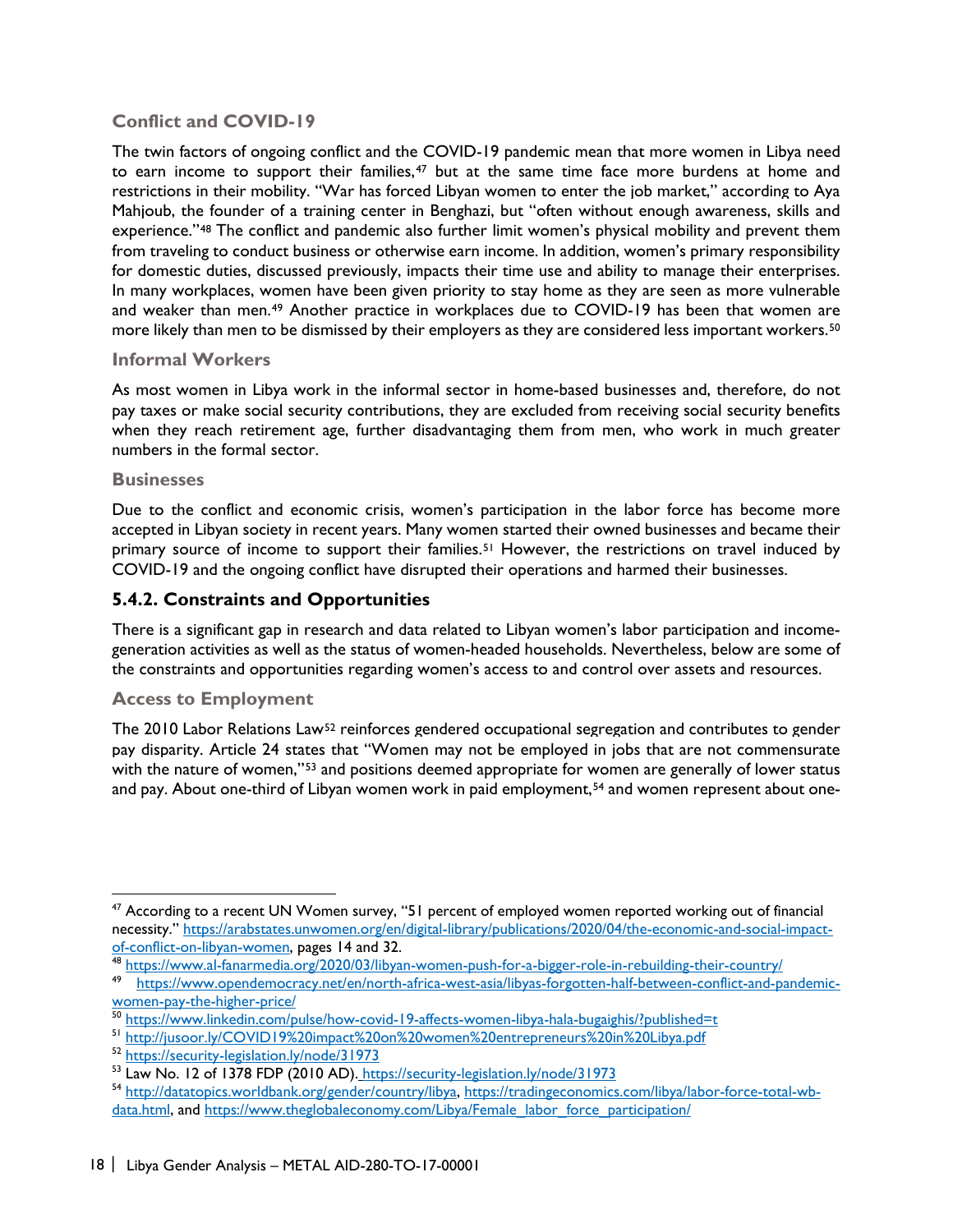quarter of the workforce.<sup>[55](#page-25-0)</sup> Most employed women are teachers or nurses in government schools and clinics or employed in administrative roles.[56](#page-25-1)

Women have limited access to information about their employment rights, in part because of inadequate workplace human resources services in civil service departments. For example, Article 25 of the Labor Law provides for paid maternity leave of 14 weeks, and Article 26 stipulates that employers should provide a childcare facility for working mothers. This issue is more serious in the private sector, where employers do not abide by the rights stipulated in the Labor Law and there is not adequate capacity within the respective government authority to ensure employers' adherence to the laws and regulations. Exacerbating the problem is that women lack information about the law or have no power to address these issues in their workplaces. For example, prohibitions of harassment at the workplace, contained in Article 12 of the Labor Law, provides no information on penalties for violators of the law or where to submit complaints.

#### **Access to Finances and Other Resources for Entrepreneurship**

Various factors, as discussed above, have led to an increase in the number of women who started their own businesses or work for others, but they remain a small part of the overall workforce and generally are in lower-status jobs, earning less than men. However, women face several constraints to either starting or expanding their businesses.

First, women entrepreneurs have limited access to available financial resources, such as local venture capital or loans from banks, government schemes, or donor-funded development programs. Access to bank loans, for example, is typically conditioned by ownership of land or property and a guarantor.<sup>[57](#page-25-2)</sup> Most women in Libya, however, do not own or have control over land or property against which they can obtain bank loans. While women and men have the same rights in land and property ownership, men typically retain control over such assets within a family.[58](#page-25-3) Libyan law gives women and men equal rights to access their inheritance in accordance with *Shariah* law, which defines a daughter's inheritance, for example, as half that of her male siblings. Nevertheless, discriminatory sociocultural values prevent women in some areas of Libya from accessing their inheritance.

The recent Namaa Tamweel<sup>[59](#page-25-4)</sup> project funded by the United Kingdom's Department for International Development (DFID) aimed to ease the access to finance for micro- and small enterprises, but did not assist many women business owners. According to two informants who received incubation support, Namaa provided a maximum loan of LYD 25,000 to pay for raw materials and equipment available in Libya, but this limited the amount of materials and equipment they could purchase due to the high prices for such goods in Libya. In addition, women found the lending rate to be unattractively high. Women with existing businesses have the willingness to accept financial arrangements based on local venture capital (or "sponsorship"), which is not uncommon for men in Libya.

Second, women face challenges in registering their businesses, which is required for accessing loans from many banks and from the government. The primary barrier is that most women have limited resources to meet the minimum capital requirement or fee of LYD 3,000-5,000 deposited in a bank.<sup>[60](#page-25-5)</sup> Advocacy groups may be able to seek a reduced fee for businesswomen with limited available resources.

<span id="page-25-0"></span><sup>55</sup> <https://www.wilsoncenter.org/blog-post/the-way-forward-for-women-libya>

<span id="page-25-1"></span><sup>56</sup> [https://docs.euromedwomen.foundation/files/ermwf-documents/7511\\_4.6.womeninthelibyanjobmarket](https://docs.euromedwomen.foundation/files/ermwf-documents/7511_4.6.womeninthelibyanjobmarket-realityandchallenges.pdf)[realityandchallenges.pdf,](https://docs.euromedwomen.foundation/files/ermwf-documents/7511_4.6.womeninthelibyanjobmarket-realityandchallenges.pdf) pages 19 and 37.

<span id="page-25-2"></span><sup>&</sup>lt;sup>57</sup> http://jusoor.ly/Libyan%20Women%20in%20Business%20AR.pdf<br><sup>58</sup> <https://spring-forward.unwomen.org/en/countries/libya>

<span id="page-25-5"></span><span id="page-25-4"></span><span id="page-25-3"></span><sup>&</sup>lt;sup>59</sup> https://namaatamweel.ly/en/faq/<br><sup>60</sup> [http://documents.worldbank.org/curated/en/551011541150622582/pdf/WP-DB2019-PUBLIC-Libya.pdf,](http://documents.worldbank.org/curated/en/551011541150622582/pdf/WP-DB2019-PUBLIC-Libya.pdf) pages 6 and 8.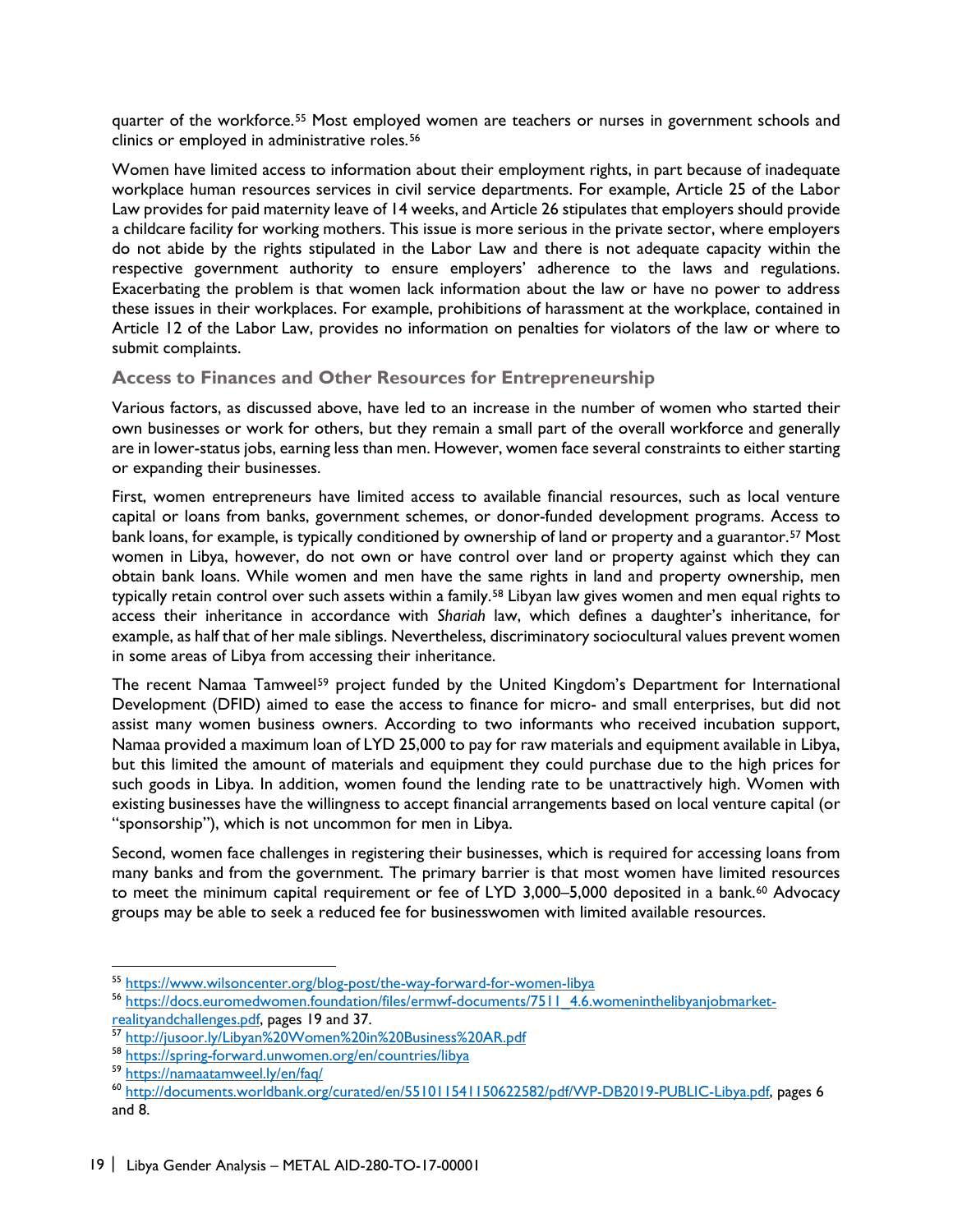Third, many women are reportedly prevented by their families from registering their business in their name (or putting their name on a product label). Women who enter in an entrepreneurial role often face family hostility or exploitation in that men in the family take control of the business finances and profits. Additionally, women are socially constrained in purchasing materials directly from male-dominated vendors, requiring a family member to make the purchase for them.

Finally, women lack knowledge and experience in marketing and managing a business. Women's economic empowerment projects funded by international donors, which attempt to address these gaps, are often short-term and focus on business planning and introductory skills rather than the core business skills of marketing, sales, customer services, financial management, etc. In addition, they often lack intensive mentoring and follow-up that have proven successful in other assistance programs. Libya also lacks a qualified pool of experienced entrepreneurs to deliver training in the core areas that are tailored to the local business environment.

#### **Women in Rural Areas**

The centralized system in Libya that distributes resources and economic activities more to the major cities creates difficulty to get proper job opportunities for Libyans in rural areas, especially for women who are constrained in their movements by the challenging security situation and conservative cultural norms. The few women who started to work in traditional home-based businesses that can generate income to the household, were unable to expand. The Innovative project,<sup>61</sup> after trying unsuccessfully to address these constraints for women entrepreneurs soon changed to offering them vocational training.<sup>62</sup>

In agricultural areas, women work in their immediate family or relatives' family farms, but never in those outside the family. In an assessment by the World Food Program,<sup>[63](#page-26-2)</sup> women were found to benefit more from agricultural projects if safe access and proper training programs were provided to them.

#### **Access to Identification Documents**

The Family Book is an essential collective identification document in Libya that is required to access all services, benefits, and resources in Libya. Libyan women married to foreigners cannot possess a Family Book, and therefore their access to benefits (such as the Financial Family Allowance provided by the Central Bank of Libya to ease the burden of inflation on Libyans) is denied. In contrast, Libyan men who are married to foreigners have full rights and can claim the allowance for their wives. In addition, access to subsidized commodities is also denied to women married to foreigners. However, informants in Benghazi have reported that the Interim Government in the East made an exception for those women and allows them to claim their allocated share of the commodities.

#### **Access to Information**

 $\overline{a}$ 

Access to information is an issue for most Libyans,<sup>[64](#page-26-3)</sup> but women suffer more from lack of information about laws, resources, and services relevant to their lives because their lower levels of status and power inhibit them from communicating with governmental institutions. These limitations are especially true for women of limited income and women in rural areas, who have less access to online resources and services. In recent years, Libyan women have started to use existing social media platforms as a way to advocate for their rights, and for women-owned businesses to promote their products and services, such as food

<span id="page-26-0"></span><sup>&</sup>lt;sup>61</sup> https://edition.cnn.com/2018/08/20/africa/libya-yummy-food-delivery-app/index.html<br><sup>62</sup> Interview with Key Informants from Sabha.

<span id="page-26-1"></span>

<span id="page-26-2"></span><sup>63</sup> https://reliefweb.int/report/libya/libya-agricultural-livelihood-needs-assessment-report-study-fezzan-region-march-<br>2020

<span id="page-26-3"></span><sup>&</sup>lt;sup>64</sup> https://freedomhouse.org/country/libya/freedom-net/2019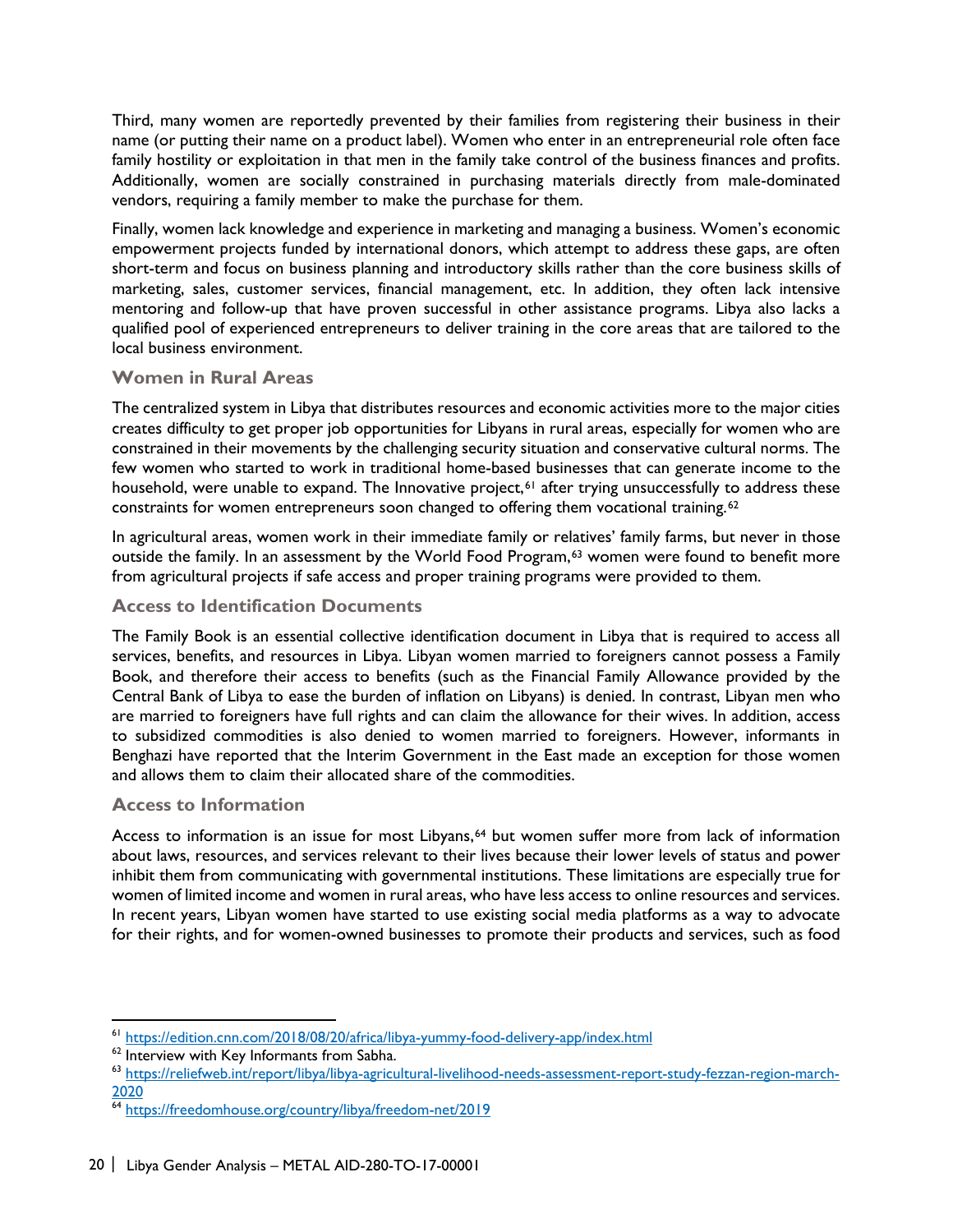catering, interior design, software programming, fashion design,<sup>[65](#page-27-0)</sup> building instruction, and art.<sup>66</sup> Giving women more digital tools and knowledge to access information and networks could further enhance their livelihoods, confidence, and status.

#### **Access to Education and Health Services**

Key informants described how the deterioration of security—both conflict in the northwest and the spread of small arms, militias, and crime in other regions—further limits women's mobility and access to resources, including higher education. In Sabha, for example, criminal activities near the university and female student accommodation reportedly deter families from allowing their daughters to attend classes. Women also are generally not permitted to take advantage of educational or other opportunities abroad unless they are accompanied by their husband, father, or brother.

Due to COVID-19, all educational institutions have been temporarily closed. As an alternative, the Minister of Education, in partnership with UNICEF, has started a platform for distance learning. However, because many young women are often engaged in household activities and have less access to the internet, they are unable to participate in distance learning. Another issue is that mothers who are in large part responsible for children's education have less digital literacy, and without guidance or support, are challenged to avail their children of distance learning.

Health infrastructure is poor in Libya, and women's access to reproductive and other health care is limited, especially among vulnerable women and in conflict areas. As of June 12, Libya had recorded in 2020 "the highest number of attacks on health facilities of any country in the world."<sup>[67](#page-27-2)</sup> In April, UNOCHA calculated that "a total of 27 health facilities have been damaged due to their proximity to military clashes, including 14 that have been closed and another 23 which are at risk of closure due to the shifting lines of conflict."<sup>[68](#page-27-3)</sup> In Misrata, the medical center's capacity is reportedly stretched due to the overwhelming number of conflict-related injuries they receive. The south has a limited number of health facilities, forcing women to travel long distances to access health services for themselves and their children.[69](#page-27-4) 

## **5.4.3. Best Practices and Success Stories**

## **Donor Investments in Women-Led Enterprises, Including Home-Based Businesses**

Several donor-funded programs have supported women entrepreneurs, such as the USAID Libya Economic Empowerment (LEE)<sup>[70](#page-27-5)</sup> implemented by Mennonite Economic Development Associates (MEDA) and initiatives funded by the European Union (EU), DFID, the Netherlands Ministry of Foreign Affairs,<sup>[71](#page-27-6)</sup> *Gesellschaft für Internationale Zusammenarbeit* (GIZ), and others.[72](#page-27-7) However, such programs provide training but offer little long-term mentoring and coaching, which has proven to improve the likelihood that women will apply the learning in their business.

<span id="page-27-1"></span><span id="page-27-0"></span><sup>&</sup>lt;sup>65</sup> Almost 200 projects are presented on the Libyan Business Women Directory platform https://lbwd.ly/wbd/<br><sup>66</sup> For example, Facebook page *Warini Shughlic* ("Show me your work") promotes the skills of local women and<br>men

<span id="page-27-2"></span><sup>67</sup> [https://reliefweb.int/report/libya/libya-covid-19-cases-double-14-days-violence-increases-exacerbating-existing](https://reliefweb.int/report/libya/libya-covid-19-cases-double-14-days-violence-increases-exacerbating-existing-threats)[threats](https://reliefweb.int/report/libya/libya-covid-19-cases-double-14-days-violence-increases-exacerbating-existing-threats)

<span id="page-27-3"></span><sup>68</sup> [https://reliefweb.int/report/libya/libya-attack-al-khadra-general-hospital-tripoli-un-ocha-echo-daily-flash-07-april-](https://reliefweb.int/report/libya/libya-attack-al-khadra-general-hospital-tripoli-un-ocha-echo-daily-flash-07-april-2020)

<span id="page-27-4"></span> $\frac{1}{69}$  $\frac{1}{69}$  $\frac{1}{69}$  <https://www.thenewhumanitarian.org/news-feature/2020/06/10/Libya-war-coronavirus-hospital-doctors> $^{70}$  The program name was originally Libya Women's Economic Empowerment (LWEE); when youth were added to

<span id="page-27-5"></span>the program plan, the name was changed to LEE.

<span id="page-27-6"></span><sup>&</sup>lt;sup>71</sup> https://spark.ngo/programme/local-employment-in-africa-for-development-lead/<br><sup>72</sup> See, for example, [https://www.streamers.ly/en/.](https://www.streamers.ly/en/)

<span id="page-27-7"></span>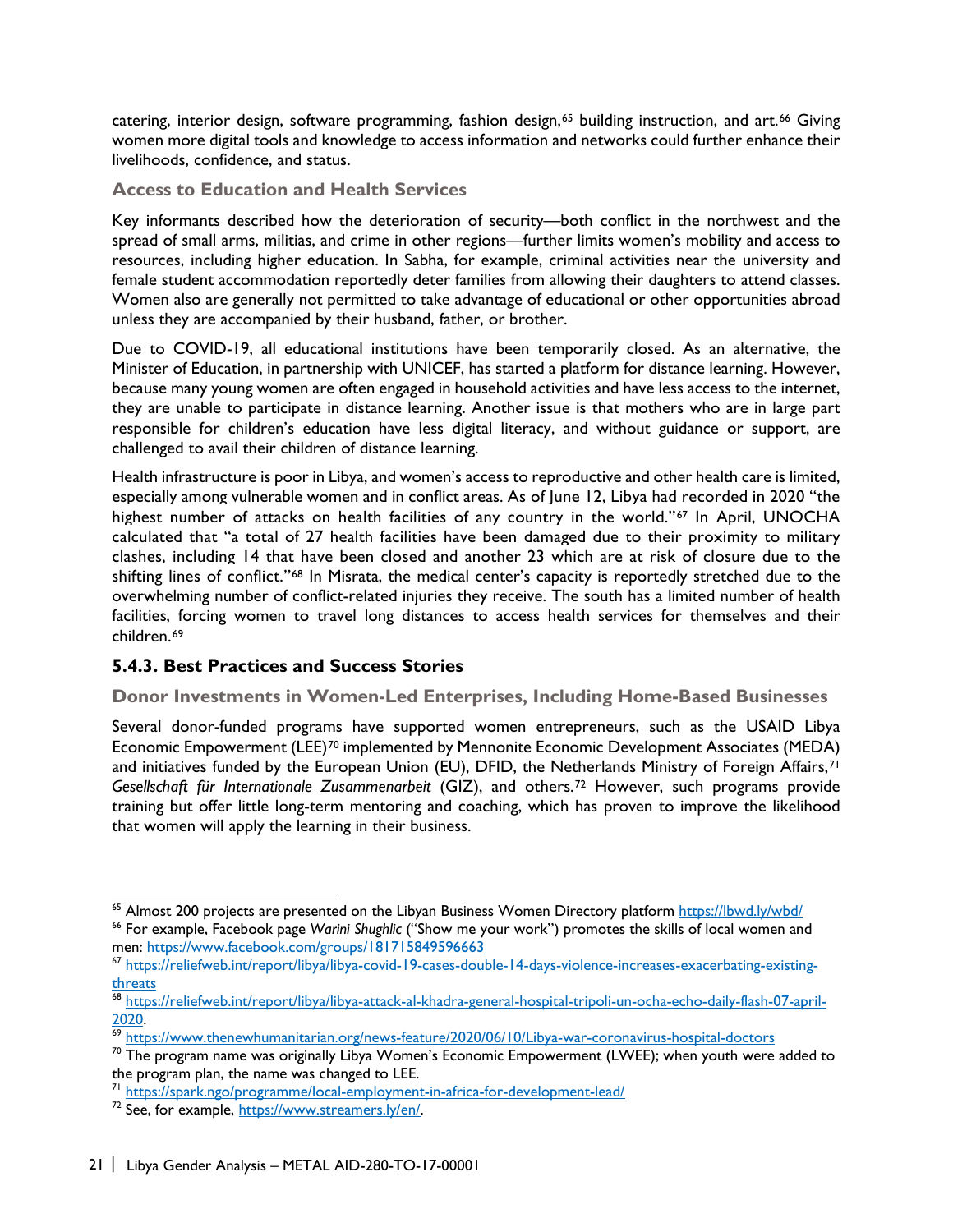A few women-led Libyan enterprises have been highly successful and serve as examples for others to follow. One such example is She Codes,<sup>[73](#page-28-1)</sup> which has received support from the EU, among others. Another example is the food delivery app called Yummy.[74](#page-28-2) A collaborative effort of the World Food Program (WFP), United States Institute of Peace (USIP), and United Nations Entity for Gender Equality and the Empowerment of Women (UN Women) is researching the potential to support women's microenterprises in the agriculture sector.[75](#page-28-3) 

#### **Job Creation for Women**

The USAID Libya Economic Stabilization Program (LESP) had an employment generation component and included a focus on women, as did USAID/LEE, which ended in 2020. The USAID Libya Public Financial Management (LPFM) program, a follow-on to USAID/LESP, does not include job creation, job training, or specific focus on women.

## **Women's Digital Literacy and Online Access**

The EU has funded an online business school called the Libyan School of Entrepreneurship,<sup>[76](#page-28-4)</sup> which enables Libyan women who cannot attend classes in person to access educational resources and certifications. However, challenges for women to access the internet and their relatively low levels digital literacy limits the number of women who can avail themselves of the program.

A few projects aim to build the capacity of school teachers in English language and information technology skills. Key informants mentioned the *Fahmni* ("Explain to Me") project, which trained Libyan teachers to teach online, and the International House English for Libyan Teachers project, which provided English language training.

## <span id="page-28-0"></span>**5.5. Physical Safety and Security**

The analysis under this domain relates to military conflict and peacebuilding efforts. Issues related to GBV, including conflict-related GBV, are addressed in the next domain.

# **5.5.1. Major Changes since August 2018**

#### **Conflict**

 $\overline{a}$ 

The resumption of conflict in 2019 has had a devastating impact on women and girls. They constitute 51 percent of internally displaced populations,<sup>[77](#page-28-5)</sup> causing severe psychological pressure, risk of violence, and financial hardships, but have very limited access to resources and support. In the southern region, the fragile security situation involves tension between ethnic groups and tribes, and the political vacuum has increased the rate of criminal violence, further limiting women's movement.<sup>[78](#page-28-6)</sup> The eastern region is under growing influence and power of Ultra Salafi extremist armed militias, which are allies of the LNA, creating a different form of threat to women's security and well-being.

#### **Peace and Stabilization Efforts**

Women have been mostly marginalized in peace and stabilization processes at the national and community levels. Women were not included in the Libyan delegations that attended the Berlin Conference in January 2020; in the political track organized by UNSMIL, the Libyan House of Representatives and State Council

<span id="page-28-1"></span><sup>73</sup> <https://shecodes.ly/> See also [https://www.ly.undp.org/content/libya/en/home/stories/Breaking-outlines-](https://www.ly.undp.org/content/libya/en/home/stories/Breaking-outlines-Entrepreneur-women-technology-sector.html)[Entrepreneur-women-technology-sector.html](https://www.ly.undp.org/content/libya/en/home/stories/Breaking-outlines-Entrepreneur-women-technology-sector.html)

<span id="page-28-2"></span><sup>&</sup>lt;sup>74</sup> <u>https://www.wellandgood.com/good-food/yummy-app-libya-gender-equality/</u><br><sup>75</sup> Key Informant Interviews with each partner in the collaboration.

<span id="page-28-4"></span><span id="page-28-3"></span> $^{76}$  <https://www.libya-businessnews.com/tag/online-libyan-business-school-libus/><br> $^{77}$  https://dtm.iom.int/reports/libya-%E2%80%94-idp-returnee-report-round-29-jan-feb-2020

<span id="page-28-6"></span><span id="page-28-5"></span><sup>&</sup>lt;sup>78</sup> [https://chathamhouse.shorthandstories.com/how-women-are-dealing-with-libya-s-ever-present-armed](https://chathamhouse.shorthandstories.com/how-women-are-dealing-with-libya-s-ever-present-armed-groups/#group-Key-Findings-AfiuIVCNWk)[groups/#group-Key-Findings-AfiuIVCNWk](https://chathamhouse.shorthandstories.com/how-women-are-dealing-with-libya-s-ever-present-armed-groups/#group-Key-Findings-AfiuIVCNWk)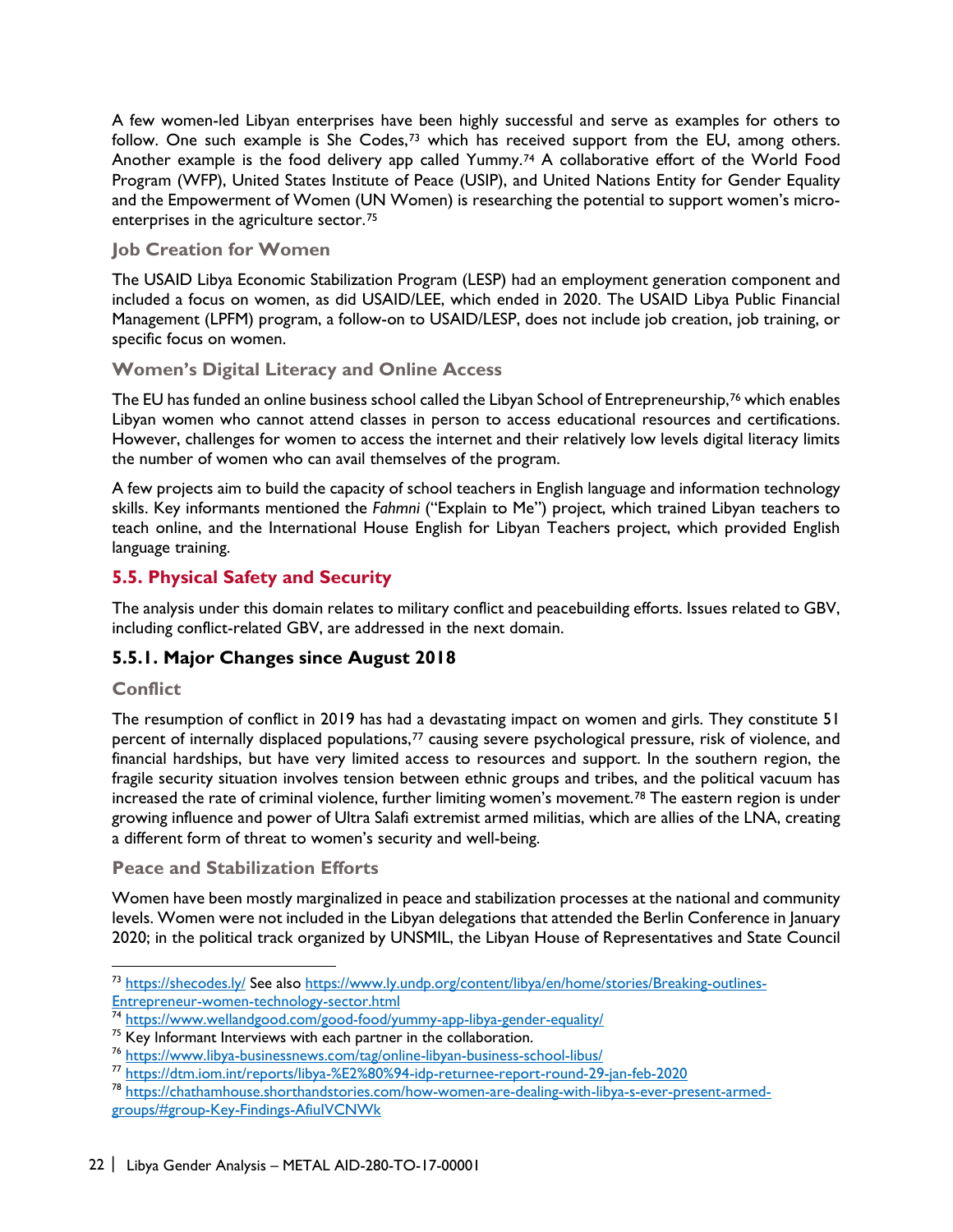all refused to nominate women to their delegations. UNSMIL added women from both political entities on the independent lists to fill in the gap. Because women do not play an active role in the military conflict, they were not invited to attend the security-focused "5+5 track" organized by UNSMIL.

# **5.5.2. Constraints and Opportunities**

#### **More Restricted Mobility due to Conflict**

One consequence of the ongoing conflict and political division is an absence of centralized military and police authority in the country. The resulting instability has led to further restrictions on women's mobility. As noted by UN Women in 2020, "Women are approximately four times more likely than men to have never left their homes, to have never travelled between cities or neighborhoods alone, and approximately three times more likely to have never travelled outside of Libya alone."[79](#page-29-0)

Many Libyan key informants reported that they do not feel safe in certain areas in Tripoli or in areas far from where they live. Even when the shelling of Tripoli stops, landmines left in streets and homes in urban conflict areas have caused deaths and severe injuries to medical staff and civilians.<sup>[80](#page-29-1)</sup> In addition, many incidents have been reported of hostile treatment from armed groups in front of banks, for example, and at checkpoints. Young women have reported that armed men offer to facilitate services in exchange for the women's phone numbers or accompanying them to a café.<sup>81</sup>

Localized conflict in the south is rooted in ethnic clashes and division.<sup>[82](#page-29-3)</sup> Women's movement is limited for fear of kidnapping or rape. The political vacuum and instability have empowered rigid tribal systems, which practice strict paternalism over women, who represent each tribe's honor. Nonetheless, women's experiences in the south varies; women from non-Arab tribes enjoy some freedom compared with women from Arab tribes. According to USIP in 2017, for example, "Tuareq women enjoy a degree of status and power not commonly seen in the region, especially in Islamic societies."[83](#page-29-4)

#### **Religious Extremism in the East**

In the east, Jihadi Islamists have gained considerable influence; Madkhali Salafis'<sup>[84](#page-29-5)</sup> alliance with the LNA enabled them to gain ground and gave them greater power in public life and influence over security forces.[85](#page-29-6) Known for their hostility toward women's rights and freedoms, Madkhalis seek the reconstruction of a moral order through their control of religious and security institutions and campaigns of intimidation.<sup>86</sup> An LNA order banning women under the age of 60 from traveling without a chaperone may be linked to the Madkhalis' influence in the east. In early 2019, the eastern government also approved a request to establish some Salafi religious training centers.<sup>[87](#page-29-8)</sup> Liberals in Benghazi have been concerned

<span id="page-29-0"></span><sup>&</sup>lt;sup>79</sup> [https://arabstates.unwomen.org/en/digital-library/publications/2020/04/the-economic-and-social-impact-of](https://arabstates.unwomen.org/en/digital-library/publications/2020/04/the-economic-and-social-impact-of-conflict-on-libyan-women)[conflict-on-libyan-women,](https://arabstates.unwomen.org/en/digital-library/publications/2020/04/the-economic-and-social-impact-of-conflict-on-libyan-women) page 53.<br><sup>[80](https://arabstates.unwomen.org/en/digital-library/publications/2020/04/the-economic-and-social-impact-of-conflict-on-libyan-women)</sup> [https://reliefweb.int/report/libya/libya-covid-19-cases-double-14-days-violence-increases-exacerbating-existing-](https://reliefweb.int/report/libya/libya-covid-19-cases-double-14-days-violence-increases-exacerbating-existing-threats)

<span id="page-29-1"></span>[threats](https://reliefweb.int/report/libya/libya-covid-19-cases-double-14-days-violence-increases-exacerbating-existing-threats)

<span id="page-29-2"></span><sup>81</sup> [https://chathamhouse.shorthandstories.com/how-women-are-dealing-with-libya-s-ever-present-armed](https://chathamhouse.shorthandstories.com/how-women-are-dealing-with-libya-s-ever-present-armed-groups/#group-Security-and-Mobility-LXqguWxUbB)groups/#group-Security-and-Mobility-LXqguWxUbB<br><sup>82</sup> [https://www.criticalthreats.org/wp-content/uploads/2017/11/A-Strategy-for-Success-in-Libya.pdf,](https://www.criticalthreats.org/wp-content/uploads/2017/11/A-Strategy-for-Success-in-Libya.pdf) page 46.

<span id="page-29-4"></span><span id="page-29-3"></span><sup>83</sup> [https://www.usip.org/sites/default/files/2017-12/sr416-matriarchal-and-tribal-identity-community-resilience-and](https://www.usip.org/sites/default/files/2017-12/sr416-matriarchal-and-tribal-identity-community-resilience-and-vulnerability-in-south-libya.pdf)[vulnerability-in-south-libya.pdf,](https://www.usip.org/sites/default/files/2017-12/sr416-matriarchal-and-tribal-identity-community-resilience-and-vulnerability-in-south-libya.pdf) page 11.

<span id="page-29-5"></span><sup>84</sup> Followers of Saudi Sheikh Rabee al-Madkhali, who adhere to an ultraconservative ideology advocating withdrawal from political affairs. [https://www.crisisgroup.org/middle-east-north-africa/north-africa/libya/addressing-rise-libyas](https://www.crisisgroup.org/middle-east-north-africa/north-africa/libya/addressing-rise-libyas-madkhali-salafis)[madkhali-salafis,](https://www.crisisgroup.org/middle-east-north-africa/north-africa/libya/addressing-rise-libyas-madkhali-salafis) page 3 (hereafter Crisis Group 2019).

<span id="page-29-6"></span><sup>85</sup> Crisis Group 2019, page 14, and [https://carnegieendowment.org/files/WehreyBoukhars\\_Chapter%206.pdf,](https://carnegieendowment.org/files/WehreyBoukhars_Chapter%206.pdf) page123.

 $^{86}$  Crisis Group 2019, pages ii, iii, 9, 23 and 26.

<span id="page-29-8"></span><span id="page-29-7"></span><sup>87</sup> Crisis Group 2019, page 27.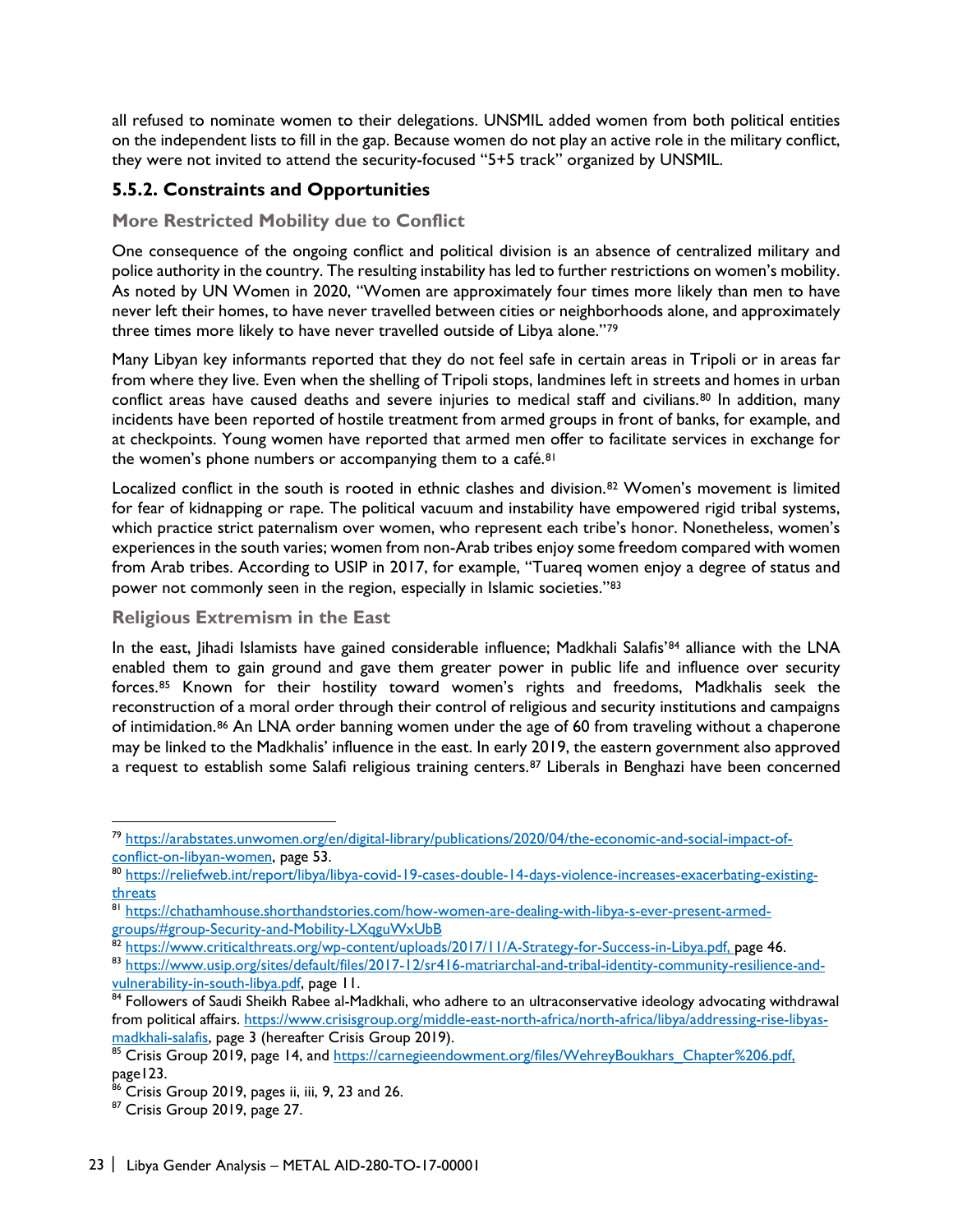about the growth of the Madkhalis' power.<sup>[88](#page-30-0)</sup> The growing influence of such an extremist ideology is a significant threat to women and women-led organizations in the eastern region.

The increased influence of Madkhalis has spread to different parts of the country as noted by Crisis Group in 2019, which reported that "Madkhali Salafism is a growing phenomenon in Libya, one which is substantially shaping its security, religious and social spheres. The presence of Madkhalis in armed groups with varying degrees of legitimacy across the country has enabled them to pursue an ultra-conservative agenda aimed at transforming society."[89](#page-30-1)

#### **Marginalization in Peacebuilding Efforts**

Although women are uniquely and disproportionally impacted by war, women have been mostly excluded from Libyan peace and stabilization processes and formal peace talks. Participation has been almost exclusively reserved for tribal leaders and elder men. Some women have attempted to contribute to mediation efforts by providing food to a besieged area or negotiating to release captured prisoners, but these efforts were made informally and never led to a woman securing a seat at the table for peace talks.

Although women participated in the Libya Political Agreement (LPA) process of 2015, their input was minimal and marginalized. Therefore, LPA lacks a gender focus, does not include provision for women affected by the conflict, and does not nominate any women as members in the presidential council.<sup>[90](#page-30-2)</sup> If the political track resumes or there are any other future peace talks, it will be essential not to exclude women from participation and to ensure that the peace agenda prioritizes gender issues.<sup>[91](#page-30-3)</sup>

Civil society organizations have contributed to raising public awareness about the importance of inclusion of women in peacebuilding and in conflict mitigation and negotiation. However, these efforts have typically been relatively short-term and superficial. Such initiatives need a longer-term and more in-depth approach to educate men and women in communities about the importance of having inclusive peacebuilding processes which are more effective and sustainable.

#### **5.5.3. Best Practices and Success Stories**

#### **Community-Based Peace-Building Initiatives**

Women are sometimes more able to find common ground in community-based peace initiatives, in part because they are not as politicized by ethnic or political divisions as men. USIP notes that this is a traditional role for women in some Libyan tribes, perhaps particularly in the south, and has documented several successful examples.<sup>[92](#page-30-4)</sup> USIP also has worked with youth from disparate regions in the country, engaging them in research and community dialogue, and providing training on conflict resolution method, and techniques for using videos and cell phone apps to promote peace. Participants in a recent project were facilitated to design local peace initiatives for their communities.<sup>93</sup>

USAID's Private Sector Engagement for Stabilization (PSES) piloted small community-based economic empowerment and peacebuilding initiatives with women, according to a representative of Development Alternatives International (DAI), which could be studied further. The United Nations Development Program (UNDP) designed a similar pilot project as part of the Stabilization Fund for Libya (SFL) to use economic empowerment for women as an entry point to facilitate dialogue about conflict reduction and mediation in their communities. However, the project did not receive internal approval.

<span id="page-30-0"></span><sup>88</sup> [https://carnegieendowment.org/files/WehreyBoukhars\\_Chapter%206.pdf,](https://carnegieendowment.org/files/WehreyBoukhars_Chapter%206.pdf) page 133.

<span id="page-30-1"></span><sup>89</sup> Crisis Group 2019, page 32.

<span id="page-30-2"></span><sup>90</sup> <https://unsmil.unmissions.org/sites/default/files/Libyan%20Political%20Agreement%20-%20ENG%20.pdf>

<span id="page-30-3"></span><sup>91</sup> <https://www.atlanticcouncil.org/blogs/menasource/how-the-exclusion-of-women-has-cost-libya/>

<span id="page-30-4"></span><sup>92</sup> <https://www.usip.org/publications/2019/10/help-end-war-call-libyas-women-negotiators>

<span id="page-30-5"></span><sup>93</sup> <https://www.usip.org/publications/2018/05/libya-hope-springs-youth-and-local-communities>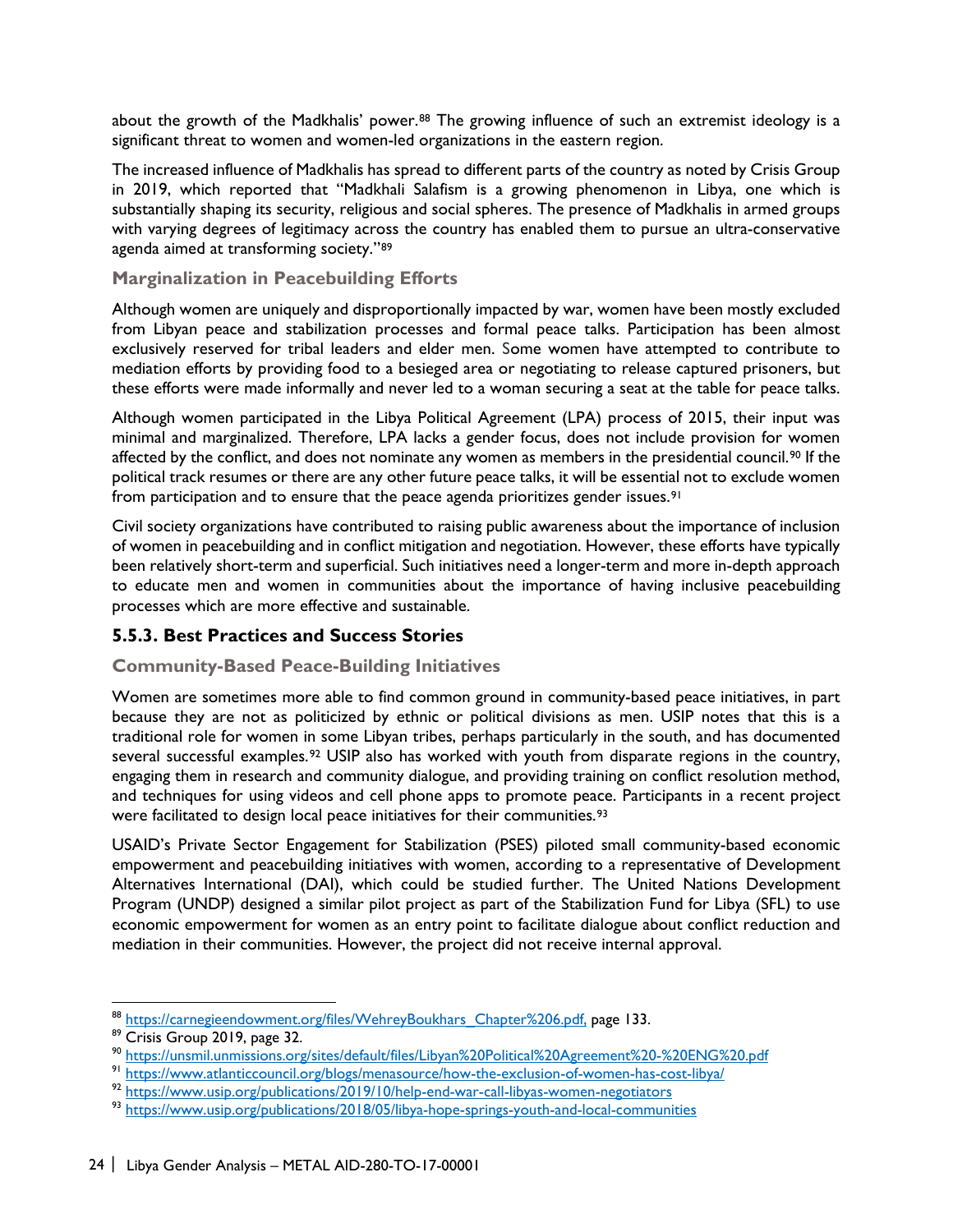#### **Need for Coalition-Building and Coordination**

Women have been active in advocating for peace by initiating many public campaigns, such as the "You Are Missing the Full Picture"<sup>[94](#page-31-1)</sup> campaign that resulted in the inclusion of Libyan women in the Palermo conference in 2018.<sup>95</sup> Another campaign by the Libyan Women for Peace Platform was titled "Women Peace Mediators."[96](#page-31-3) These efforts need better coordination and assistance to strengthen coalitions in order to unify women's voices to advocate for inclusive peace talks and stabilization processes.

Part of the agenda of UN Women is the implementation of UN Security Council Resolution 1325 related to women's participation at every level in the full range of peace efforts<sup>[97](#page-31-4)</sup> through support for civil society campaigns and high-level UN advocacy. The Libyan Women's Network for Peacebuilding, created with support from UN Women in July 2019, is currently coordinating COVID-19 prevention efforts.<sup>[98](#page-31-5)</sup>

#### <span id="page-31-0"></span>**5.6. Gender-Based Violence**

Gender-based violence includes "any harmful act that is perpetrated against a person's will and that is based on socially ascribed (i.e., gender) differences between males and females. It includes acts that inflict physical, sexual or mental harm or suffering, threats of such acts, coercion, and other deprivations of liberty. These acts can occur in public or in private."<sup>[99](#page-31-6)</sup> This section includes analysis of GBV in the public and private spheres, including GBV related to the ongoing conflict.

#### **5.6.1. Major Changes since August 2018**

In addition to the socioeconomic consequences of the resumption of conflict in 2019, women and girls also have faced various forms of conflict-related violence and have been used as a weapon of war. The conflict and political division put them at greater risk of sexual violence, abduction, and arbitrary detention. As noted by UNSMIL in a 2019 Report of the Secretary-General:<sup>[100](#page-31-7)</sup>

Women and girls were arbitrarily detained, at times on the basis of their family affiliation or for 'moral crimes,' such as engaging in consensual sexual relations outside of marriage. Women were arbitrarily deprived of their liberty, including in facilities without female guards, exposing them to the risk of sexual abuse.... Migrant women and girls were particularly vulnerable to rape and other sexual violence and exploitation at the hands of State and non-State actors.

Sex-disaggregated data regarding conflict-related violence in Libya is not readily available from UNOCHA or other sources. However, on June 19, 2020, the International Day for the Elimination of Sexual Violence in Conflict, UNSMIL announced that "To ensure better documentation of Conflict-Related Sexual Violence, the UN will lead the creation of Monitoring, Analysis and Reporting Arrangements on conflictrelated sexual violence (MARA) in Libya in line with para. 8 of Security Council Resolution 1960 (2010)."[101](#page-31-8)

Based on anecdotal evidence, the wave of displacement in Tripoli has affected women significantly. For example, women who stayed in shelters and schools were locked in the space assigned to them to avoid mingling with men in the shelters. As a result, they were disconnected from social and family support networks and they had limited access to any services. In the recent attack on Tripoli by armed forces

 $\overline{a}$ 

<span id="page-31-2"></span><span id="page-31-1"></span><sup>94</sup> https://togetherwebuildit.org/you-are-missing-the-full-picture-campaign/<br>95 <https://theglobalobservatory.org/2018/12/libya-talks-embody-missing-participation-women-peace-processes/> and <https://togetherwebuildit.org/portfolio/libyan-women-coalition/> and<https://www.addresslibya.co/en/archives/36008><br><sup>96</sup> https://lwpp.org/news/details/115/

<span id="page-31-4"></span><span id="page-31-3"></span><sup>97</sup> <https://www.unwomen.org/en/docs/2000/10/un-security-council-resolution-1325>

<span id="page-31-5"></span><sup>98</sup> [https://www.unwomen.org/en/news/stories/2020/6/feature-women-peacebuilders-lead-covid-19-prevention](https://www.unwomen.org/en/news/stories/2020/6/feature-women-peacebuilders-lead-covid-19-prevention-efforts-across-libya)[efforts-across-libya](https://www.unwomen.org/en/news/stories/2020/6/feature-women-peacebuilders-lead-covid-19-prevention-efforts-across-libya)

<span id="page-31-6"></span><sup>99</sup> <https://wash.unhcr.org/download/how-to-support-survivors-of-gbv-when-a-gbv-actor-is-not-available/>

<span id="page-31-7"></span><sup>&</sup>lt;sup>100</sup> [https://unsmil.unmissions.org/sites/default/files/sg\\_report\\_on\\_unsmil\\_s\\_2019\\_19e.pdf,](https://unsmil.unmissions.org/sites/default/files/sg_report_on_unsmil_s_2019_19e.pdf) paragraph 39.

<span id="page-31-8"></span><sup>&</sup>lt;sup>101</sup> <https://reliefweb.int/report/libya/un-libya-statement-international-day-elimination-sexual-violence-conflict-zones>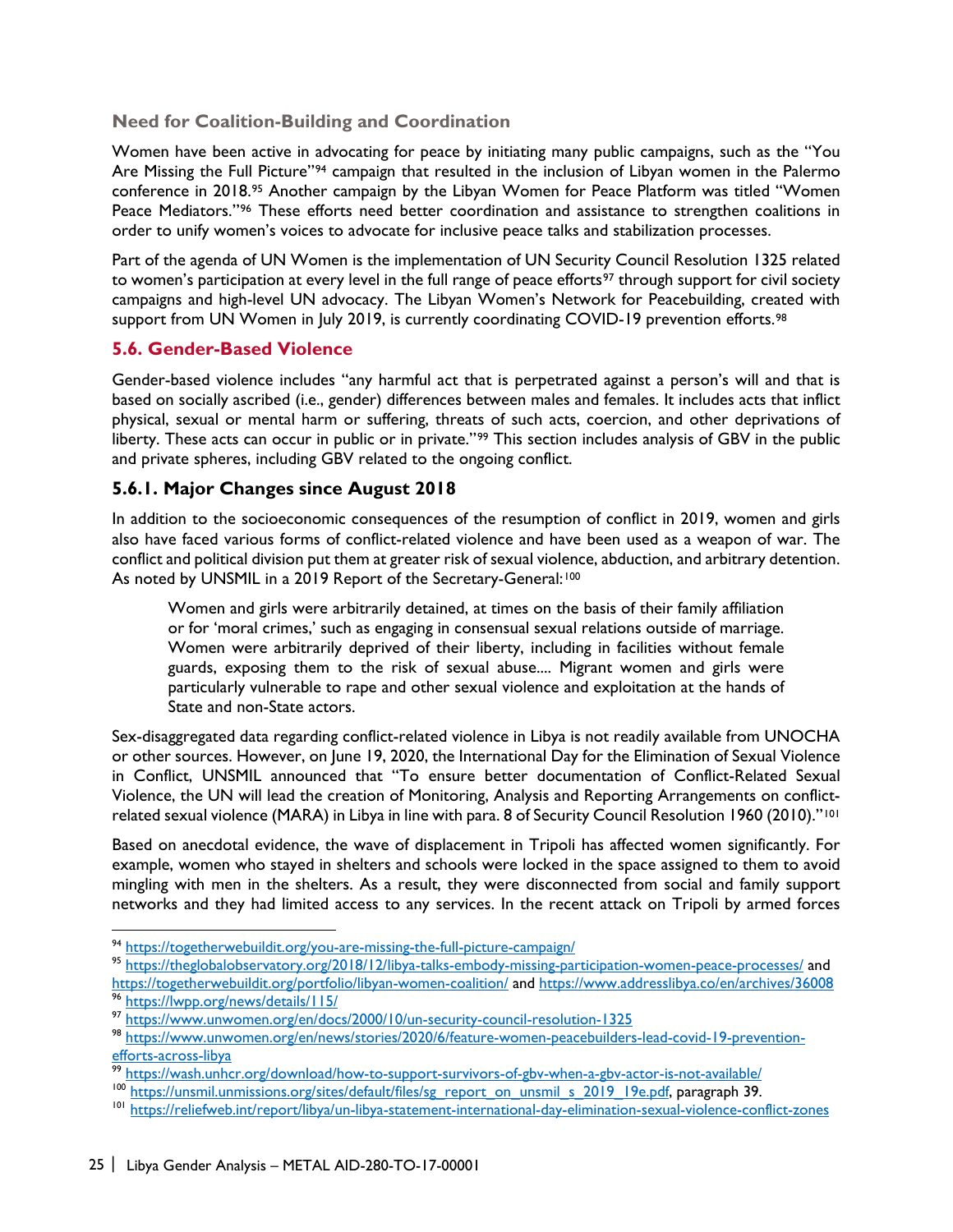belonging to the LNA, a few women reportedly disappeared as part of a dispute between their family and the leaders of the brigade controlling the city. There were conflicting reports about their status, and they are still missing. A male member of the women's family shared a video on social media threatening that he will have no mercy on women in Tarhuna in order to take revenge for his family honor.

In the south, the fragile security situation also has increased the risk of GBV by armed militias or criminals. Families reportedly restrict their female members' movement and activities more than they did previously. In addition, women from different ethnic groups have encountered sexual violence because of their ethnicities, as reported in an activist's statement at the United Nations.[102](#page-32-0) 

Lockdown measures in response to COVID-19 also mean that women are confined to their homes with male members of their family under very stressful circumstances, and potentially face increased risk of domestic violence and less availability of support services. In the East, informants reported that it has become more difficult for women to seek assistance at GBV support centers or to access other services due to the lockdown. It is also more difficult for women to visit their female family members in other households to access support and consult with trusted persons. In addition, courts and law firms are closed, which creates a barrier for women who wish to file for divorce to leave a violent home.

## **5.6.2. Constraints and Opportunities**

#### **Lack of GBV Data and Information**

There is no reliable information or data available for Libya related to GBV prevalence, incidence, risk factors, and access to local services. However, the GBV Working Group for Libya maintains an interactive dashboard, as shown in Figure 2, summarizing the GBV-related work of a dozen international organizations geographically and in terms of services provided. The working group's most recent situational update, covering the period January–September 2019, includes a clear summary analysis and recommendations.[103](#page-32-1)



#### **Figure 2: Dashboard of International Organizations' GBV-Related Work in Libya**[104](#page-32-2)

<span id="page-32-1"></span>10[3https://www.humanitarianresponse.info/sites/www.humanitarianresponse.info/files/documents/files/jan](https://www.humanitarianresponse.info/sites/www.humanitarianresponse.info/files/documents/files/jan-sept_updates_eng_web.pdf)[sept\\_updates\\_eng\\_web.pdf](https://www.humanitarianresponse.info/sites/www.humanitarianresponse.info/files/documents/files/jan-sept_updates_eng_web.pdf)

<span id="page-32-0"></span><sup>&</sup>lt;sup>102</sup> [https://www.peacewomen.org/sites/default/files/NGOWG\\_UNSC\\_OpenDebate\\_Statement\\_Miloud\\_04-](https://www.peacewomen.org/sites/default/files/NGOWG_UNSC_OpenDebate_Statement_Miloud_04-2019_EN.pdf) [2019\\_EN.pdf](https://www.peacewomen.org/sites/default/files/NGOWG_UNSC_OpenDebate_Statement_Miloud_04-2019_EN.pdf)

<span id="page-32-2"></span><sup>104</sup> <https://www.humanitarianresponse.info/en/operations/libya/gender-based-violence-working-group>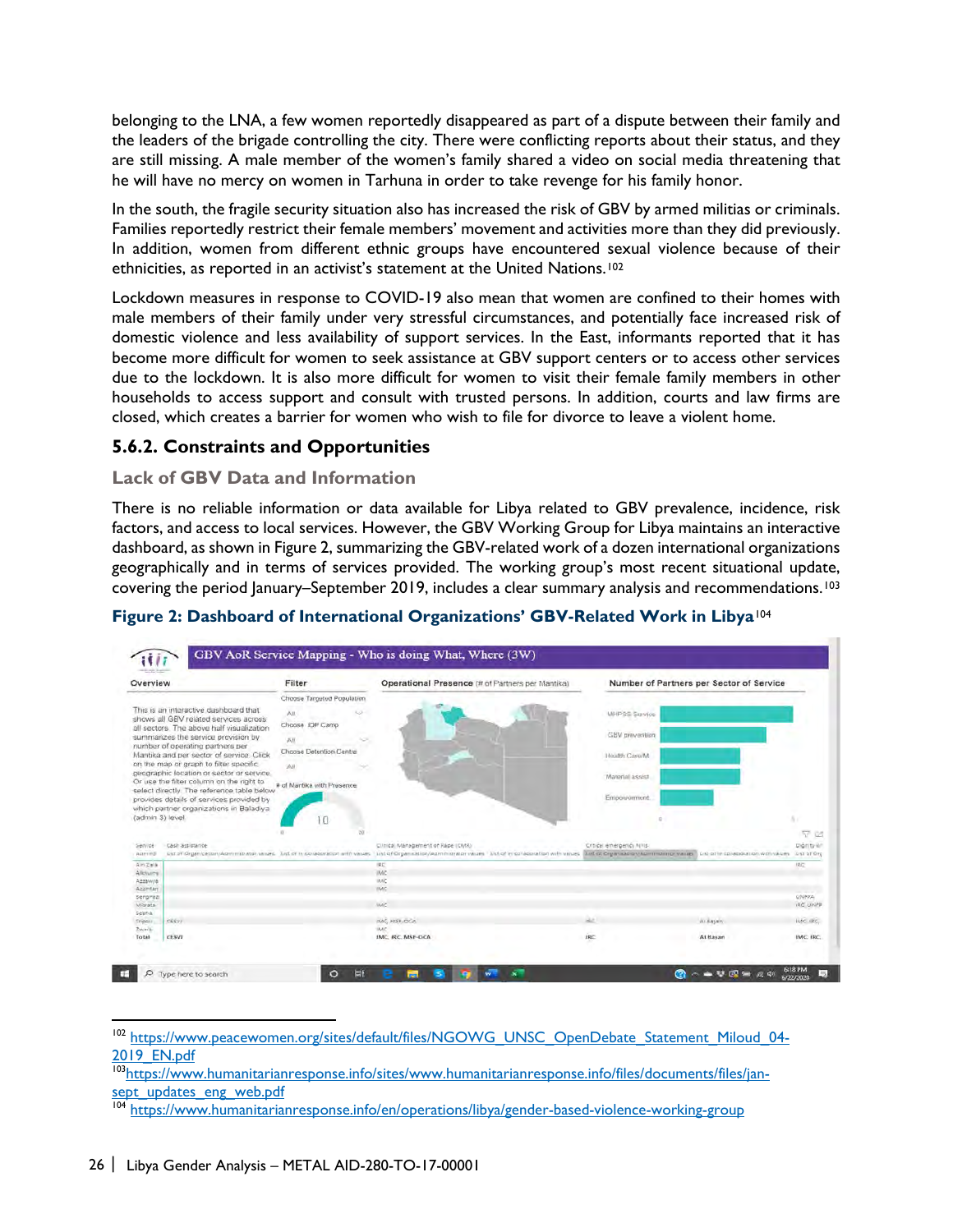#### **Insufficient Services**

Most hospitals don't have proper clinical management of rape victims and lack a referral system that can assist the survivors to access various services such as hospitals, psychological support, governmental aids, legal support, etc. Hospital emergency rooms do not have rape survivors' kits, and hospitals are not equipped with a section for females who survived sexual violence of any kind. In addition, there are no affordable mental health institutions that provide assistance for women who survived sexual violence in Libya. Police forces are not trained to deal with victims of violence and most police stations do not have policewomen or social workers to handle these cases, and the absence of shelters and protection services remain the main issue facing any attempts to tackle this problem.

#### **Lack of Legal and Institutional Framework**

The Libyan law lacks specific provisions that cover the different forms of violence against women, as described in detail in the 2018 Gender Analysis. The dysfunction of the legislative bodies also limits prospects for legal reform in this area. Newly established bodies like Women Empowerment Units do not address GBV, including sexual harassment, because of the sensitivity of the issues. The attempt to maintain a GBV-focused police unit in the east was unsuccessful, and the unit was dissolved.

#### **Cultural Resistance**

To some extent, domestic violence is socially accepted when perpetrated by fathers or brothers. It is less accepted by husbands, but the increase of extreme ideologies has contributed to increased acceptance of husband-perpetrated domestic violence under the banner of discipline and moral guidance, which has further prevented women from reporting and seeking support. Women who report domestic violence are often stigmatized and abandoned by their families, and societal acceptance of domestic violence prevents women from getting support. Hospital staff lack GBV awareness; the law obligates doctors to report any domestic violence cases,<sup>[105](#page-33-0)</sup> but they see it as a private matter and do not interfere.<sup>[106](#page-33-1)</sup>

#### **Silencing Defenders Voices: Cyber Violence and Sexual Harassment**

The general lack of rule of law and security in the country also has increased cases of verbal and physical sexual harassment, including cyber harassment and bullying.<sup>[107](#page-33-2)</sup> As Democracy Reporting International (DRI) concluded after 11 months of social media monitoring, "Female social media users are vulnerable in online public fora and participate less in online discourse. . . . [Women] who engage online often face abuse, highlighting why many choose to stay away. Anecdotal evidence suggests that many women choose not to self-identify . . . or prefer to engage solely in private and female-only online spaces."<sup>108</sup>

Women in decision-making positions also face serious threats and violence. Siham Sergiwa, a member of the House of Representatives critical of the LNA's offensive on Tripoli, was abducted by armed gunmen from her home in Benghazi.<sup>[109](#page-33-4)</sup> Amnesty International has noted, "Women who spoke out against corruption or the violent actions of militias or the LNA were subjected to threats, abduction and genderbased violence, gender-related slurs by militias and smear campaigns on social media, including allegations of adultery and engaging in sex work."[110](#page-33-5) Many informants stated that they avoid working on violence cases without adequate protection from the government. Some of them specifically mentioned the increase in ideological armed groups who reject the concept of women's rights.

<span id="page-33-0"></span><sup>&</sup>lt;sup>105</sup> 1953 [Code of Criminal Procedure,](https://security-legislation.ly/sites/default/files/lois/292-Criminal%20Procedure%20Code_EN.pdf) Article 16 Notification Duties of Public Employees and the Like.

<span id="page-33-1"></span><sup>&</sup>lt;sup>106</sup> Multiple Key Informant Interviews.

<span id="page-33-2"></span><sup>&</sup>lt;sup>107</sup> https://www.amnesty.org/download/Documents/MDE1986572018ENGLISH.pdf<br><sup>108</sup> <https://democracy-reporting.org/libya-social-media-report/main-findings/>

<span id="page-33-3"></span><sup>109</sup> [https://www.amnesty.org/en/latest/news/2019/08/libya-fears-mount-for-abducted-woman-politician-a-month-](https://www.amnesty.org/en/latest/news/2019/08/libya-fears-mount-for-abducted-woman-politician-a-month-since-she-went-missing/)

<span id="page-33-5"></span><span id="page-33-4"></span>[since-she-went-missing/.](https://www.amnesty.org/en/latest/news/2019/08/libya-fears-mount-for-abducted-woman-politician-a-month-since-she-went-missing/) Also see<https://insidearabia.com/abducted-libyan-mp-activist-siham-sergiwa-still-missing/> <sup>110</sup> [https://www.amnesty.org/download/Documents/MDE0113572020ENGLISH.PDF,](https://www.amnesty.org/download/Documents/MDE0113572020ENGLISH.PDF) pages 43-46.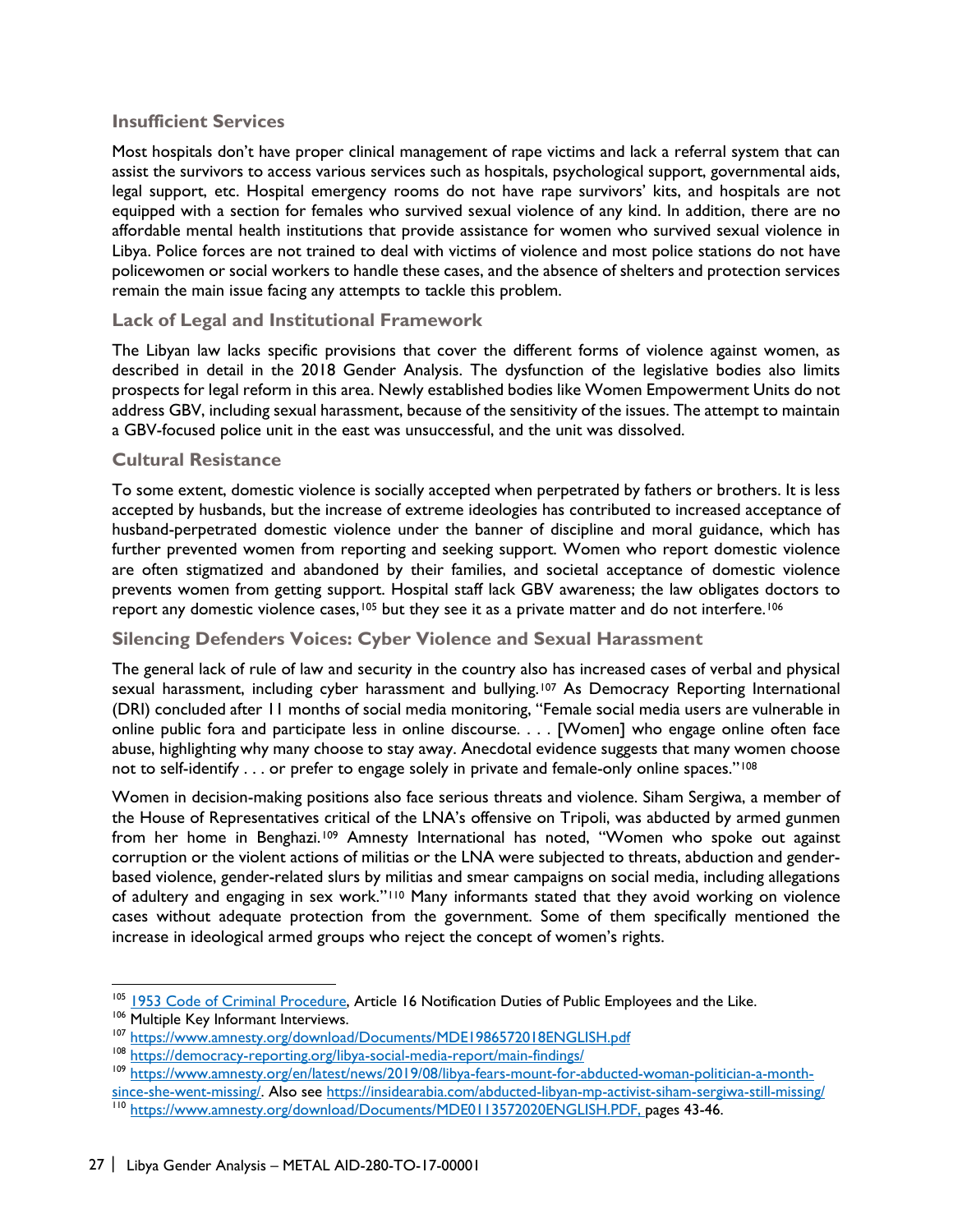Under Libyan law, the definition of sexual harassment does not cover educational establishments, sporting establishments, public places, cyber harassment, or cyber stalking.[111](#page-34-0) Article 12 of the Labor Relations Law prohibits employees from performing or inciting acts of sexual harassment. Sexual harassment also is prevalent in public transport, but women rarely report it to the police for fear of being accused of provoking the harassment. Low-income women rely on public transport to access education and employment opportunities and reportedly face daily intimidation and harassment.

## **5.7.3. Best Practices and Success Stories**

#### **Coordination among Donors and Implementers**

The European Union Border Assistance Mission in Libya (EUBAM) hosts regular coordination meetings among dozens of implementing partners and donors on gender-responsive rule of law, justice, and security issues. The GBV working group, described above, is another useful coordination mechanism enabling implementers to learn from each other, avoid duplication, and identify synergies. In April 2020, the United States Department of State Bureau of Democracy, Rights and Labor (U.S. DRL) advertised new funding related to GBV in Libya that will create another opportunity for collaboration.

#### **Media and Awareness Campaigns**

Despite the ongoing war and conflict, NGOs, both in Libya and in exile, remain active advocates for gender equality, reflected in online activities and campaigns to end GBV. For example, the Feminists of Libya Facebook page initiated several gender-awareness campaigns, including to raise women's awareness of GBV. Most recently, they started a campaign to highlight conflict-related violence women face and a campaign of solidarity with women in Tarhuna. However, more needs to be done to further educate the public about the prevalence of GBV and the threat it poses to women.

#### **Psychological Support Hotline**

The United Nations Population Fund (UNFPA), in partnership with the Ministry of Social Affairs and its Psychosocial Support Team, launched the first psychosocial hotline in Libya with the free number 1417.<sup>112</sup> The hotline's special number does not expose the caller identification or phone number and ensures callers' privacy. Amica, a German foundation,<sup>[113](#page-34-2)</sup> also established a hotline to support victims of violence, but they received very few calls because they used mobile phones rather than designated numbers, so callers' identities were not protected.

#### **Enhancing Police Capacities**

A Domestic Violence Police Unit exists in the West but is under-resourced and needs more capacity-building and guidance.<sup>[114](#page-34-3)</sup> In the East, a women's police unit was dissolved for misconduct<sup>[115](#page-34-4)</sup> and no efforts have been made to reestablish it. UNSMIL and UNDP launched a project with the Ministry of Interior to build the capacity of women police officers. The women affairs unit and human rights unit established recently in the Ministry of Interior may help with the inclusion of more women in the security sector.

**Safe Spaces** 

<sup>&</sup>lt;sup>111</sup> Article (420) bis Libyan Criminal Code

<span id="page-34-1"></span><span id="page-34-0"></span><sup>112</sup> [https://libya.unfpa.org/en/news/launch-first-psychosocial-hotline-libya-statement-unfpa-libya-representative-ms](https://libya.unfpa.org/en/news/launch-first-psychosocial-hotline-libya-statement-unfpa-libya-representative-ms-b%C3%A9rang%C3%A8re-b%C3%B6ell)[b%C3%A9rang%C3%A8re-b%C3%B6ell](https://libya.unfpa.org/en/news/launch-first-psychosocial-hotline-libya-statement-unfpa-libya-representative-ms-b%C3%A9rang%C3%A8re-b%C3%B6ell) See als[o https://ly.ambafrance.org/IMG/pdf/16\\_days\\_of\\_activism\\_-](https://ly.ambafrance.org/IMG/pdf/16_days_of_activism_-_libya_2019_report.pdf)

<span id="page-34-2"></span>[\\_libya\\_2019\\_report.pdf.](https://ly.ambafrance.org/IMG/pdf/16_days_of_activism_-_libya_2019_report.pdf) [113](https://ly.ambafrance.org/IMG/pdf/16_days_of_activism_-_libya_2019_report.pdf) <https://www.amica-ev.org/en/frontpage-amica-ev/>

<span id="page-34-3"></span><sup>&</sup>lt;sup>114</sup> Key Informant Interview, May 18, 2020.

<span id="page-34-4"></span><sup>&</sup>lt;sup>115</sup> <https://www.libyaobserver.ly/news/benghazi-security-directorate-shuts-down-womens-police-station>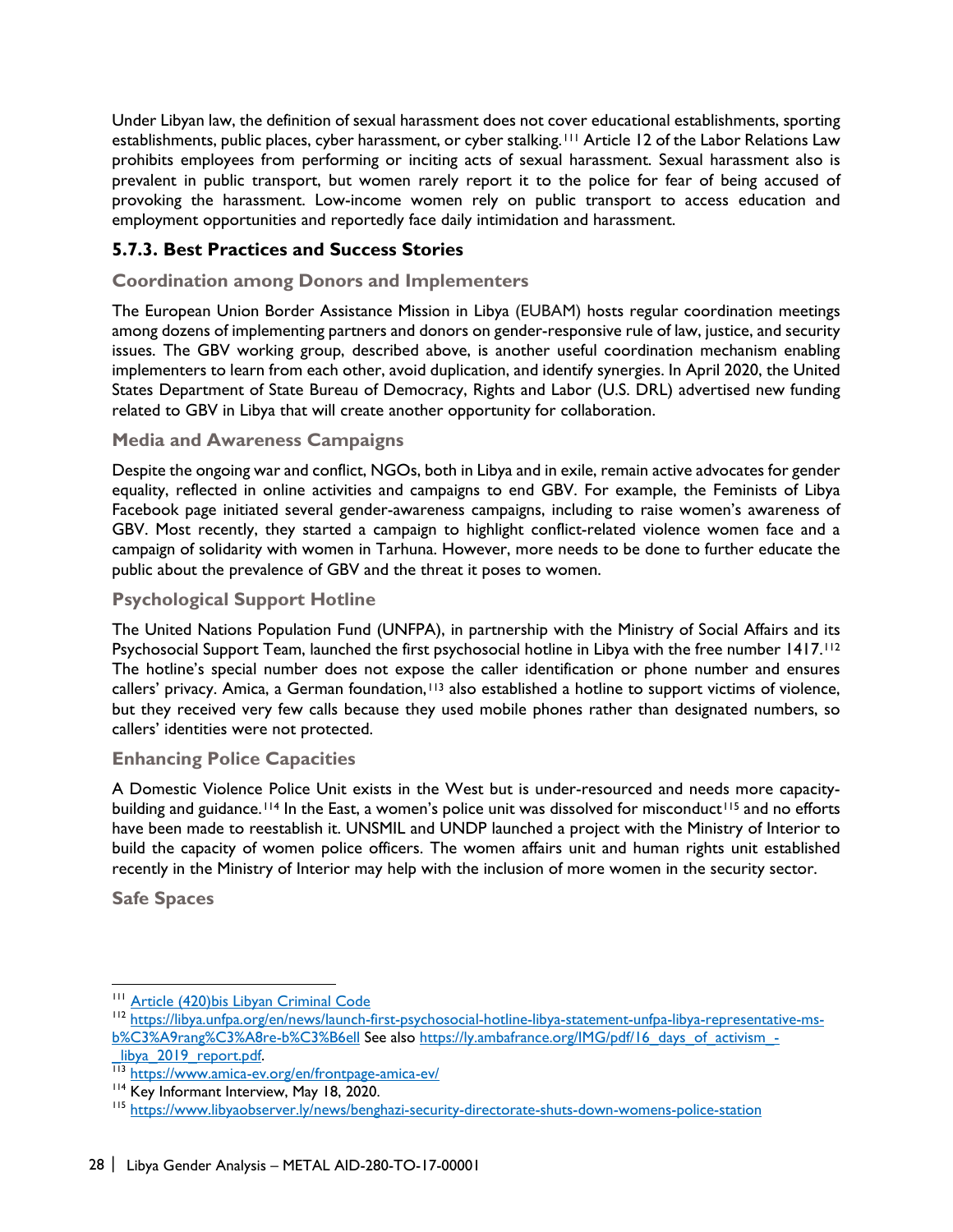The Amica Foundation has worked successfully for years providing support to women in Tripoli and Benghazi through their implementing partners.<sup>[116](#page-35-2)</sup> The safe spaces they fund for women work under the umbrella of vocational training programs and women entrepreneurship projects, and also provide psychological support, social care support, and legal aid services.

# <span id="page-35-0"></span>**6. RECOMMENDATIONS**

The following recommendations are intended to inform future USAID programming to promote gender equality and female empowerment. Priority recommendations are presented by domains of gender analysis, followed by general, cross-cutting recommendations. Where appropriate, relevant USAID sectors are identified, namely DG, EG, and Stabilization.

## <span id="page-35-1"></span>**6.1. Recommendations by Domain and Sector**

#### **Laws, Policies, Regulations, and Institutional Practices**

- Support civil society efforts to strengthen and sustain coalitions, draft legislation and policy, develop strategic advocacy toolkits and training, and conduct coordinated public advocacy and awareness-raising campaigns. (DG)
- Host a working group among the many donors and implementers working with civil society organizations, with a special focus on gender-related initiatives. (DG)
- Leverage the vitality of female and male justice sector stakeholders (judges, law professors, etc.), who are mostly non-politicized, for women's access to justice ("gender justice") programming. Build the capacity of government public defenders, who are mostly women. (DG)

#### **Cultural Norms and Beliefs / Roles, Responsibilities, and Time Use**

- Conduct a gender-focused review of the civics curriculum developed by the USAID Libya Elections and Legislative Strengthening program (LELSA) with the Ministry of Education to ensure that it counters gender stereotypes and addresses gender-based violence (GBV). Adapt parts of the curriculum for use by civil society groups in community awareness-raising activities. (DG)
- Fund media campaigns depicting women and girls in nontraditional roles. Inspire journalists to avoid gender stereotypes and cover issues of concern to women and girls through hands-on media training and journalism awards. In the COVID-19 context, highlight men and women in families working together to share household burdens, resolve family problems, and stay healthy. (DG)
- Use community-based economic empowerment activities for women as an entry point to address cultural norms indirectly and lessen potential for resistance or backlash. (EG)

## **Patterns of Power and Decision-Making**

- Build the capacity of male and female municipal councilors to conduct public consultations with women, to incorporate the needs of women and girls in all municipal planning (not just social services), and to develop gender-responsive local budgets. (DG and EG)
- Condition USAID Local Governance and Civil Society (LGCS) grants to municipalities on engagement with community women to get their input on diverse themes. Engage women-led civil society groups in health and education service delivery, coordinating with municipalities. (DG)

<span id="page-35-2"></span><sup>&</sup>lt;sup>116</sup> <https://www.amica-ev.org/libyen/> and [https://www.theguardian.com/global-development-professionals](https://www.theguardian.com/global-development-professionals-network/2013/jun/07/confronting-rape-post-war-libya)[network/2013/jun/07/confronting-rape-post-war-libya](https://www.theguardian.com/global-development-professionals-network/2013/jun/07/confronting-rape-post-war-libya)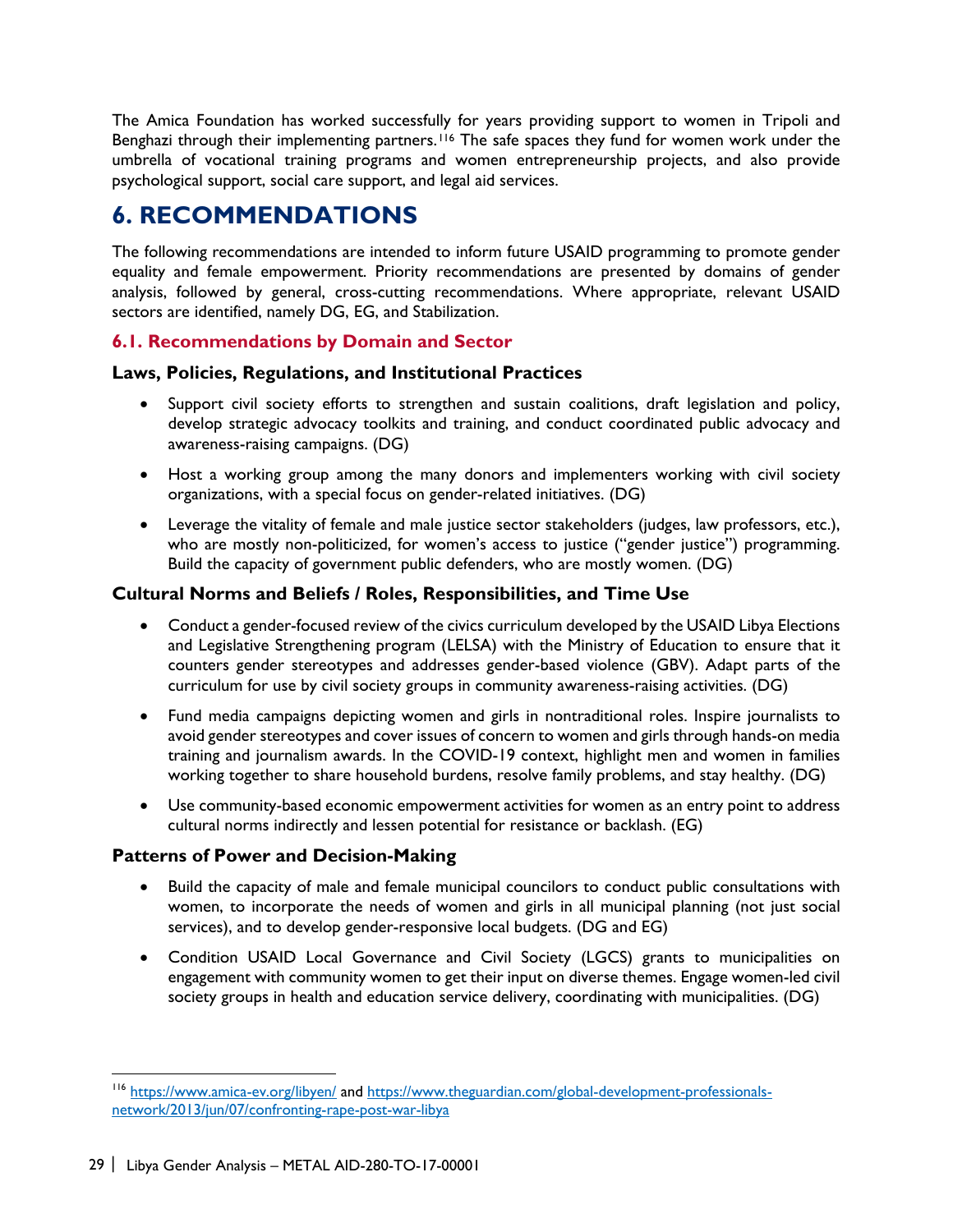• Foster women's civic participation through long-term, community-based approaches, including for mobilizing female electoral candidates long before the next elections. Support strategic advocacy for more effective female representation at every level. (DG)

#### **Access to and Control over Assets and Resources**

- Support women-led enterprises—including home-based, agricultural, and nontraditional microand small businesses—with long-term mentoring, consistent follow-up, and user-friendly online tools and peer learning mechanisms. Consider innovative examples of successful women's enterprises in other countries focused on women's transportation, health care advice, and online educational content. Work with government and banks to enhance financing opportunities for women's enterprises. (EG)
- Invest in private sector job creation for women. Work with government and civil society advocates to foster gender-sensitive human resources laws and policies to protect women's rights and expand their opportunities in public and private employment. (EG and DG)
- In the long-term, support civil society legislative drafting and advocacy campaigns related to women's access to and control over property ownership, inheritance, banking, business registration, and individual or family identification documents. (DG and EG)

## **Physical Safety and Security**

- Support advocacy for inclusion of diverse and outspoken women in national and international peace processes. (DG and Stabilization)
- Invest in women's collective community-based peace initiatives, including women-led informal conflict resolution approaches that are traditional in some communities, particularly in the south. Involve young women and men in mixed events and activities focused on conflict mitigation, working through respected local civil society and educational institutions. (Stabilization)

#### **GBV**

- Incorporate a GBV focus into justice sector programming (DG), media campaigns (DG), the new civics curriculum (DG), and conflict-resolution initiatives (Stabilization), as mentioned above.
- Ensure that any USAID-funded GBV programming is implemented in coordination with the existing gender-responsive rule of law, justice and security group, the GBV working group, and the new United States Department of State Bureau of Democracy, Rights, and Labor program.

## <span id="page-36-0"></span>**6.2. General (Cross-cutting) Recommendations**

- For all USAID solicitations and programs, require gender-specific indicators (ADS 205.3.9.2), gender action plans (ADS 205.3.6-7), and gender-disaggregated reporting data (ADS 205.3.8).
- Use all interactions with government entities, civil society, and other stakeholders to increase gender-focused research and technical capacities to gather and use sex-disaggregated data.
- Engage men and boys in all efforts toward gender equality and female empowerment—as allies, "champions," spokespeople, family members, training participants, and target audiences.
- Avoid segregated events whenever possible to normalize interactions among women/men and foster male allies/champions.
- Organize parallel training/awareness-raising activities for mahram (male chaperones) to enable women's participation in events and to encourage male allies and champions.
- Include youth (young girls/women and boys/men) in all programming sectors as much as possible.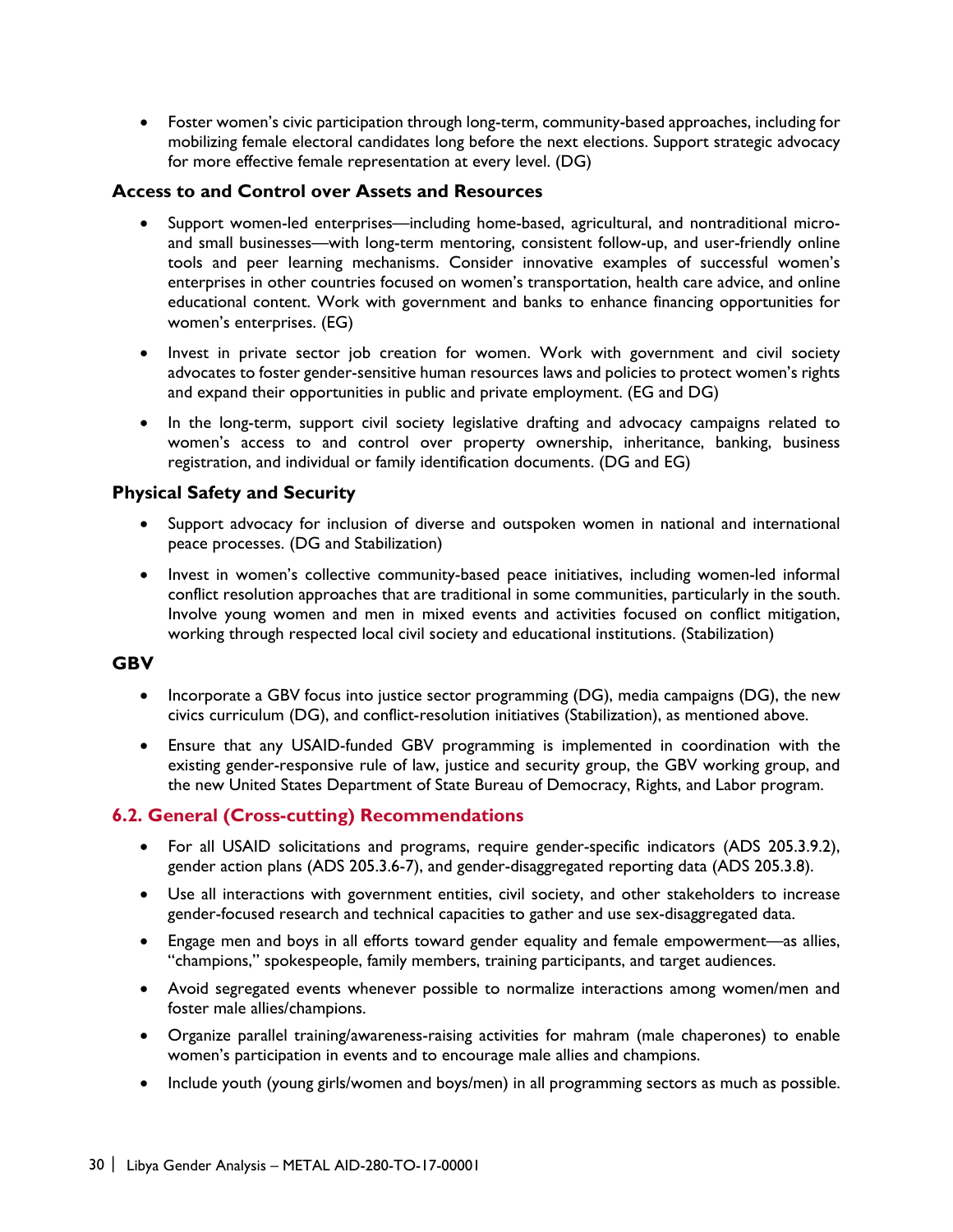- Support women's online networking and learning opportunities, including funding internet connections and investing in women's digital literacy and cyber-security.
- Adopt procedures (such as public procurement quotas) to prioritize women and their businesses as vendors for USAID-funded programs.
- Ensure that USAID and its IPs participate actively in gender-focused coordination efforts to share learning, avoid duplication, and ensure complementarity.
- Foster communities of practice among Libyan women. Seek out regional best-practice examples and link women in the region as peers and mentors.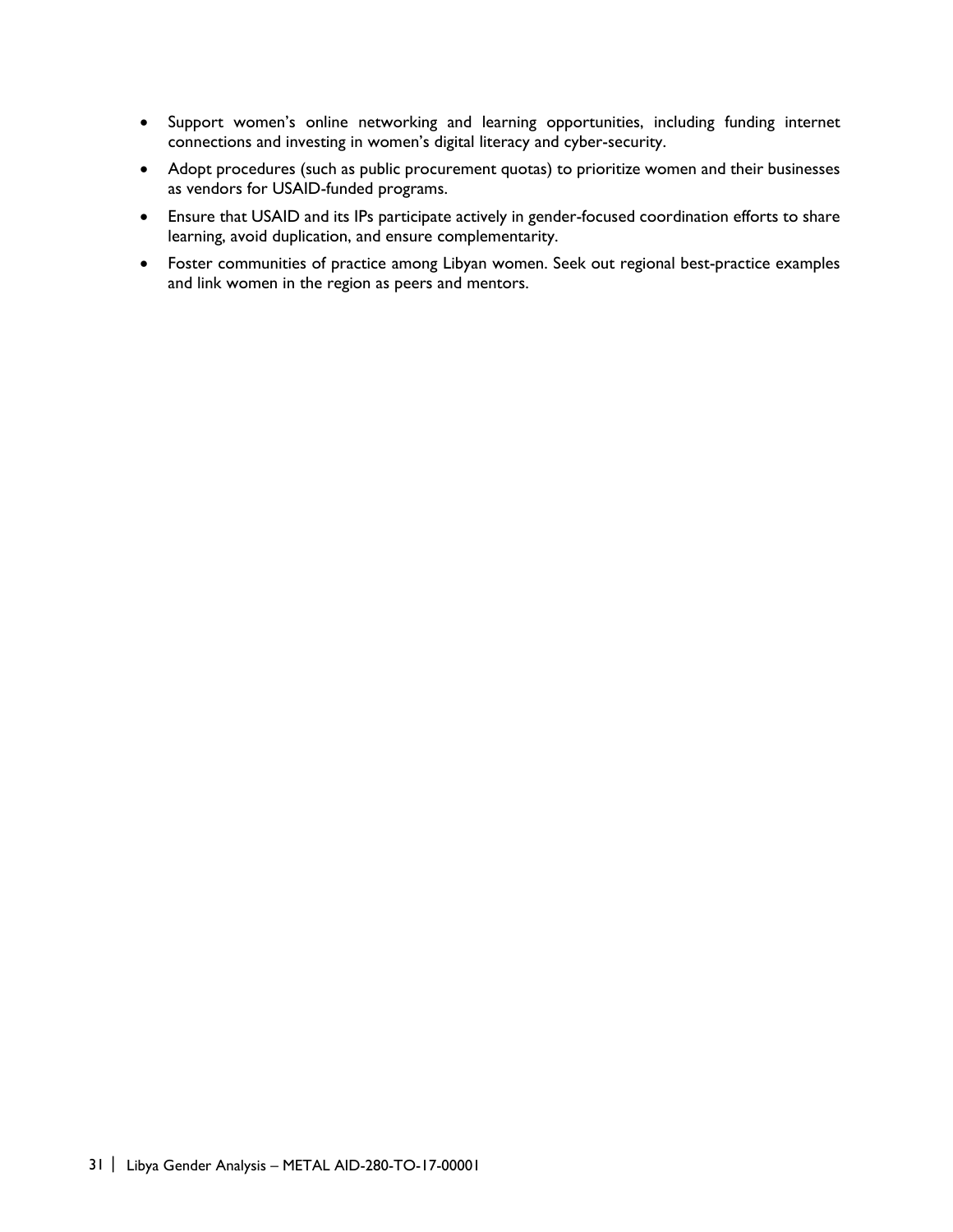# <span id="page-38-0"></span>**ANNEX 1: SCOPE OF WORK**

## **USAID/Libya Gender Analysis Scope of Work February 3, 2020**

#### **PURPOSE**

The *[Libya Program Plan \(LPP\)](https://www.usaid.gov/sites/default/files/documents/1883/06-11-19USAIDLibyaProgramPlan.pdf)*[,](https://www.usaid.gov/sites/default/files/documents/1883/06-11-19USAIDLibyaProgramPlan.pdf) *[2018–2020](https://www.usaid.gov/sites/default/files/documents/1883/06-11-19USAIDLibyaProgramPlan.pdf)* is USAID/Libya's strategic framework for its assistance program in Libya and is used to guide its program planning and implementation. As the LPP ends this year, USAID/Libya is embarking on the development of a new strategic framework to follow the LPP. As part of this process, USAID/Libya seeks to update its August 2018 Gender Analysis to ensure that it reflects the most recent macro- and sector-level opportunities, challenges, and constraints in the Libyan operating environment. Since the gender analysis was completed, significant geopolitical and socioeconomic changes in Libya due to the ongoing conflict necessitate a review of that analysis. Findings and recommendations from the updated gender analysis described in this Statement of Work will guide the integration of gender equality and female empowerment principles into the new strategy, including incorporating these principles into activity design, implementation, and Collaborating, Learning, and Adapting.

The key stakeholder and the primary audience for the analysis is USAID/Libya. Secondary stakeholders include USAID implementing partners, other USAID operating units, and other donors.

## **OBJECTIVES**

Specifically, the Mission seeks to do the following:

- Update and revalidate USAID/Libya's 2018 Gender Analysis findings and recommendations.
- Identify how the continued conflict has resulted in new constraints and opportunities for female empowerment and gender equality, including what these constraints and opportunities are by sector, geographic region, and the scope of their impact.
- Identify female empowerment best practices and/or success stories from development interventions in Libya, which could be replicated and/or expanded by USAID/Libya in its programming.

## **COUNTRY BACKGROUND**

Libya's 2011 revolution set into motion a series of events that toppled the existing regime and led to the current period of civil strife, with rival factions vying for control of the country and its oil wealth. The Government of National Accord (GNA) is recognized by the international community as Libya's legitimate government. The GNA faces opposition from a rival government based in eastern Libya as well as from various militias. In the Eastern part of the country, Colonel Khalifa Haftar has established the Libyan National Army (LNA), which, since April 2019, has been fighting to take over Tripoli. In addition, several countries have been supporting different parties to the conflict and providing them with weapons and other support during the ongoing war. The conflict has resulted in many deaths and internally displaced people.

The situation on the ground is fluid and ever-evolving. There have been many attempts by international actors and the UN to initiate dialogue and bring different parties together to reach an agreement, but so far none of the attempts have been fruitful.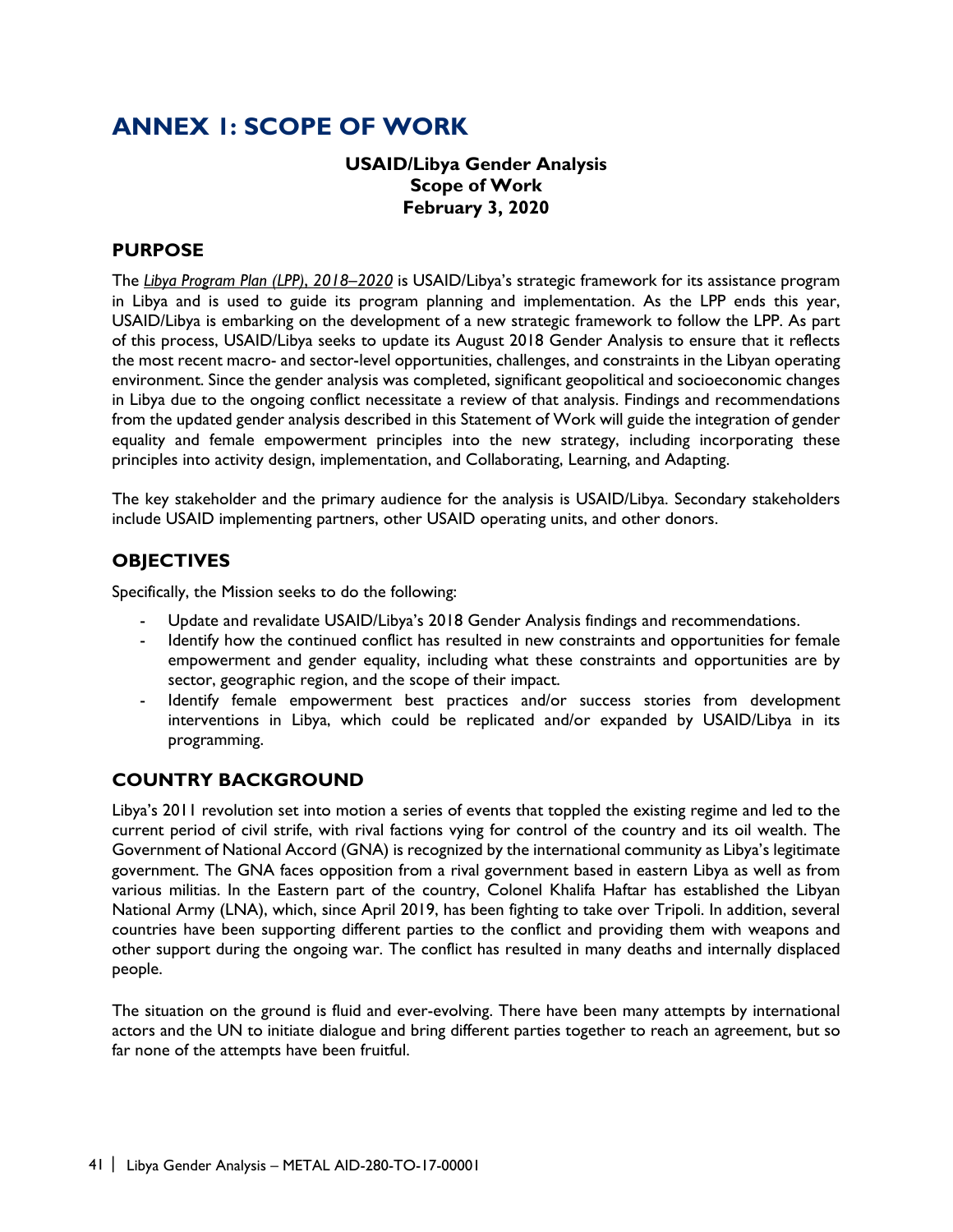USAID/Libya's 2018 Gender Analysis concluded that the post-revolution period in Libya has markedly excluded women and hampered the country's advance toward gender equality. The lack of development of inclusive governance institutions and platforms that can bridge the cleavages within the Libyan society has proven detrimental toward a successful transition, as a majority of the population remains marginalized. Women and minorities maintain limited political and economic influence, suggesting that issues of inequality and inequity are deeply rooted in rigid social norms.

## **USAID/LIBYA BACKGROUND**

USAID's program approach in Libya, as codified in the LPP, focuses on advancing stability and self-reliance by partnering with government institutions, civil society, the private sector, and other actors essential to Libya's near-term stability and long-term development. The LPP is structured around the following three objectives: Objective 1: *Improve the accountability of governance institutions and their alignment with citizen interests*; Objective 2: *Increase opportunities for licit economic growth and participation;* and Objective 3: *Enhance the ability of communities to address drivers of instability and conflict*. Corollary objectives include strengthening representative political processes, improving the business enabling environment, broadening employment opportunities, and enhancing the government's capacity to deliver essential services.

## **METHODOLOGY**

The Contractor must review, update and/or validate the findings of the USAID/Libya's internally produced 2018 gender analysis. Update and validation must be in compliance with ADS 205, the USAID Journey to Self-Reliance (and related metrics), the 2018 Women's Entrepreneurship and Economic Empowerment Act, and the USAID 2019 Policy Framework. Updates must specifically focus on the following:

1. Reviewing and revalidating the findings and recommendations of the 2018 Gender Analysis. This includes through a desk-based literature review, key informant interviews (in person or via remote technology), focus group discussions (if appropriate given current security constraints), and meetings with a wide variety of interlocutors, including but not limited to those who are aware of the local context who can provide unpublished information and insight. Furthermore, meetings should also be held with relevant USAID/Libya and D.C. staff; USAID/Libya implementing partners (as recommended by USAID); key donors; civil society organizations; local academic institutions; think tanks; beneficiaries (current and prior as appropriate); and government officials at the national and sub-national levels.

The focus of the literature/document review should be on documents primarily published after August 2018 to identify new opportunities and challenges to promoting gender equality and female empowerment that were not identified in the 2018 Gender Analysis report. The documents will include but not be limited to studies; assessments; surveys; national- and sector-level gender analyses conducted by donors and non-governmental organizations (NGOs); implementing partners' annual reports and situation analyses; sector assessments; evaluations; pertinent laws enacted after August 2018; regional or sectoral gender analyses and reports by the UN and regional intergovernmental organizations; and implementing partner reports.

In doing the literature/document review, the Contractor should search documents, surveys, assessments, etc. using keywords including but not limited to "gender," "gender-based violence," "violence against women," "Libya," "policy," "strategy," "equality," "threats to safety for men and boys," "threats to education and employment for men and boys," "new technologies for women," "changed cultural practices for women," "freedom of movement for women and men," "female heads of households," "gender role changes," and "gender dynamics." All documents shared by USAID will be reviewed, as will current (2019/2020) documents shared across humanitarian aid sites, including UNOCHA, Humanitarian Response, ReliefWeb, etc.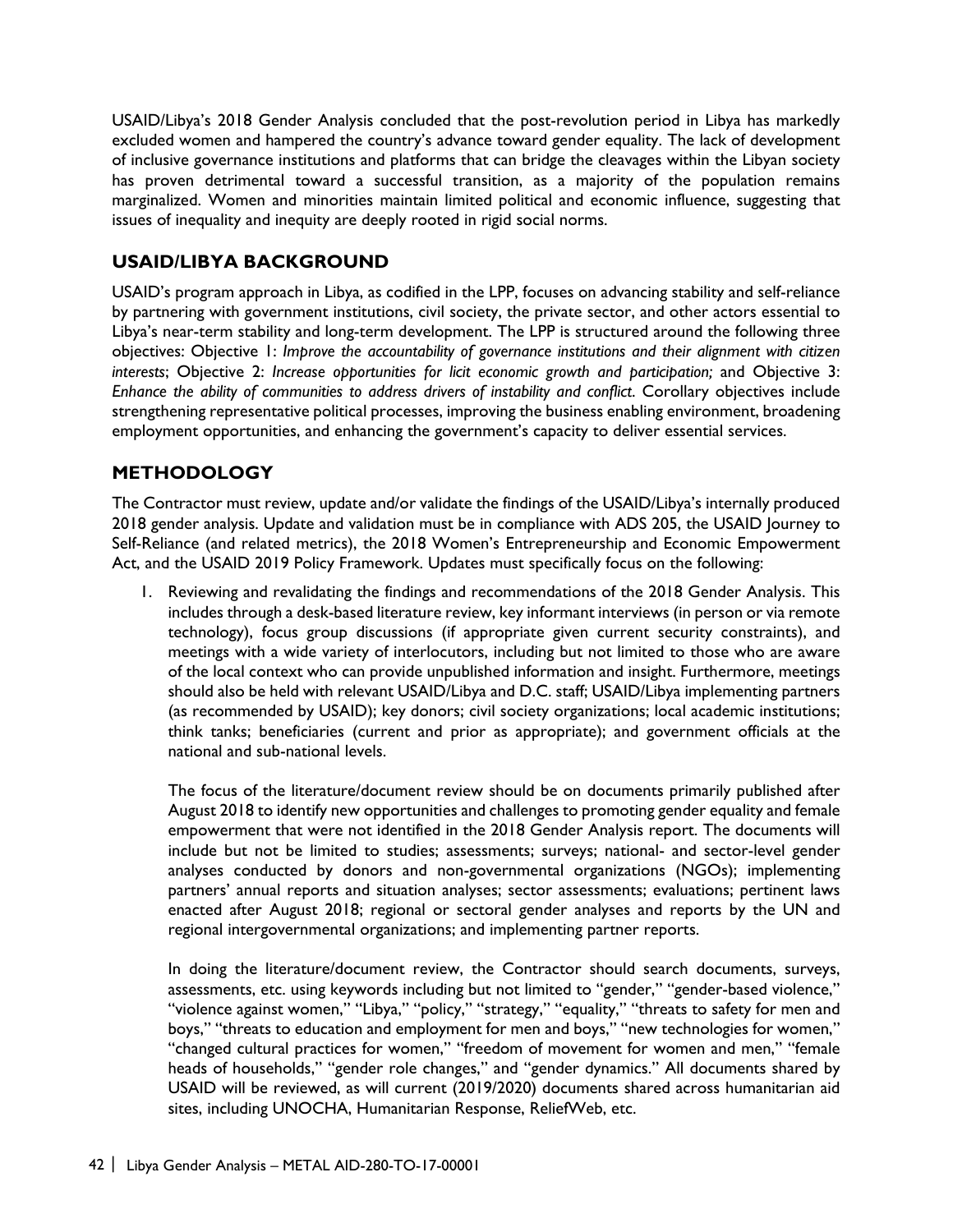- 2. Based on research and interviews undertaken, identify how the continued conflict has resulted in new constraints or opportunities for female empowerment and gender equality, including what these constraints and opportunities are by sector, geographic region, and scope of impact. The opportunities and challenges will be identified based on five domains listed in ADS 205.3.2, in addition to two domains related to GBV and the specific context in Libya, namely:
	- a. Laws, Policies, Regulations, and Institutional Practices
	- b. Cultural Norms and Beliefs
	- c. Gender Roles, Responsibilities, and Time Use
	- d. Access to and Control Over Assets and Resources
	- e. Patterns of Power and Decision-making
	- f. Physical Safety and Security, including Gender-Based Violence (GBV)
	- g. GBV Prevalence, Incidence, Risk Factors, and Access to Services

The analysis should cut across sectors, including democracy and governance, economic participation and growth, service delivery, and engagement of women in stabilization programming and other programmatic efforts to address and mitigate drivers of instability and conflict. The report and its findings should be actionable for USAID technical experts who are designing strategies and programming for the mission.

3. Identify female empowerment best practices and/or success stories from development interventions in Libya that could be replicated and/or expanded by USAID/Libya in its programming.

The gender analysis must provide, to the extent feasible, descriptive statistics on men and women, and country- and sector-level quantitative and qualitative data on the key gender gaps in each of the domains described above. In the event that quantitative data is not available, other supporting evidence must be provided to support the findings, conclusions, and recommendations in the assessment.

# **PERIOD OF PERFORMANCE**

The period of performance is approximately 10 weeks starting the third week of February 2020.

## **TEAM COMPOSITION**

The Contractor must identify a team of two to three members, including one international consultant and at least one Libyan national consultant (based in Libya or with the ability to travel in Libya) to perform the gender analysis. At a minimum, the team must be fully fluent in English and Arabic and be able to produce a high-quality report in English. It is required that at least one of the consultants have contacts in Libya who can facilitate meetings with experts. The team members will complement each other with expertise in the different sectors in which USAID/Libya works.

The team leader must have the following experience and skills:

- At least 10 years of experience in development areas relevant to USAID/Libya's work, including proven experience in conducting high-quality gender analyses
- A master's degree in sociology, anthropology, gender studies, international development, or a relevant social science field
- Excellent verbal and written skills in English
- Familiarity with the Middle East context and development work in the region, and preferably with Libya context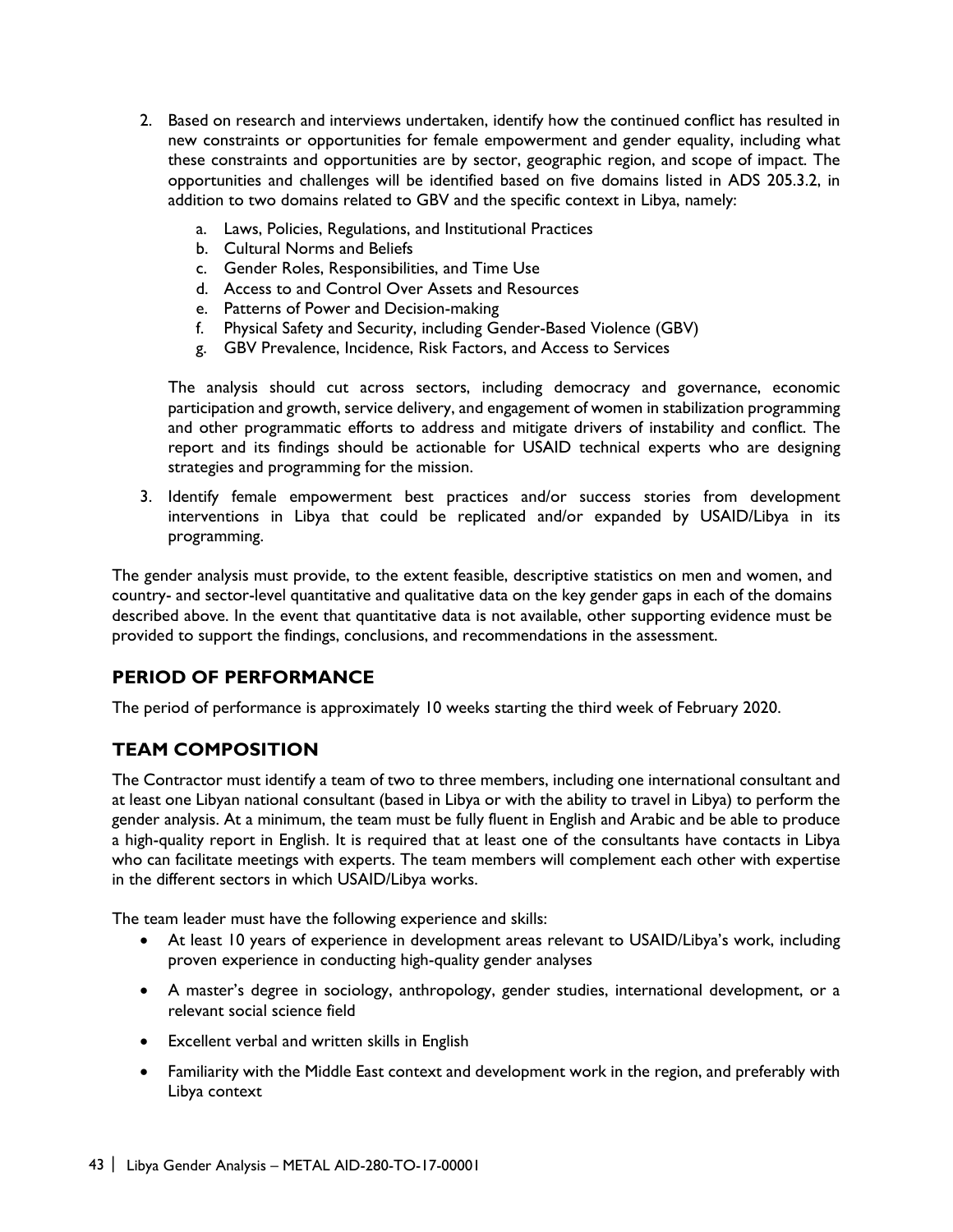• Leadership skills and ability to lead meetings, coordinate and gather different points of view of members of the team, draft initial documents with conclusions and recommendations, and prepare reports and presentations

At least one of the other team members proposed must be a senior gender expert familiar with public policies addressing gender and social inclusion gaps, GBV, youth, disability, and gender agendas and programs of the main development agencies in Libya, particularly USAID.

All consultants will sign a USAID nondisclosure agreement prior to beginning work.

## **DELIVERABLES AND TIMELINE**

The Contractor must provide the following deliverables. All written documentation for submission by the contractor to USAID/Libya must be in English.

|              | <b>Deliverables</b>                                                                                                                                                                                                                                                                                                           | Due Date (Time frame)                                                                                                                            |
|--------------|-------------------------------------------------------------------------------------------------------------------------------------------------------------------------------------------------------------------------------------------------------------------------------------------------------------------------------|--------------------------------------------------------------------------------------------------------------------------------------------------|
| $\mathbf{I}$ | <b>Inception report</b><br>Prior to the start of the document review and meetings, the<br>Contractor must submit to USAID an Inception Report for<br>USAID approval. The report must include the following:                                                                                                                   | <b>Inception Report Prep</b><br>Period: March 10, 2020<br>(March I-10, 2020)<br><b>USAID Review Period:</b>                                      |
|              | Complete list of documents planned for review<br>Complete list of planned interviews and proposed<br>$\bullet$<br>individuals<br>Proposed list of questions for the interviews<br>Detailed description of the data collection plan and<br>analysis methodology<br>Literature review                                           | March 17, 2020<br>(March 10-17, 2020)                                                                                                            |
|              | USAID will have one week to review and provide<br>comments/feedback.                                                                                                                                                                                                                                                          |                                                                                                                                                  |
| $\mathbf{2}$ | <b>PowerPoint presentation of Gender Analysis</b><br>preliminary findings and recommendations<br>The Contractor must develop and deliver a PowerPoint<br>presentation of the preliminary findings and recommendations of<br>the Gender Analysis to USAID/Libya and DC staff to be<br>delivered to the USAID/Libya team.       | April 14, 2020<br>(March 17-April 14, 2020)                                                                                                      |
| 3            | <b>Draft Gender Analysis Report</b><br>Refer to section "Final Report Format and Supporting Data"<br>below. Should be submitted as an MS Word document. Draft<br>report will include feedback from PowerPoint presentation of<br>preliminary findings and recommendations.<br>USAID will have two weeks to review and provide | <b>Draft Report Prep Period:</b><br>May 1, 2020<br>(April 14-May 1, 2020)<br><b>USAID Review Period:</b><br>May 15, 2020<br>(May 1-May 15, 2020) |
|              | comments/feedback.                                                                                                                                                                                                                                                                                                            |                                                                                                                                                  |
| 4            | <b>Final Gender Analysis Report</b>                                                                                                                                                                                                                                                                                           | May 29, 2020                                                                                                                                     |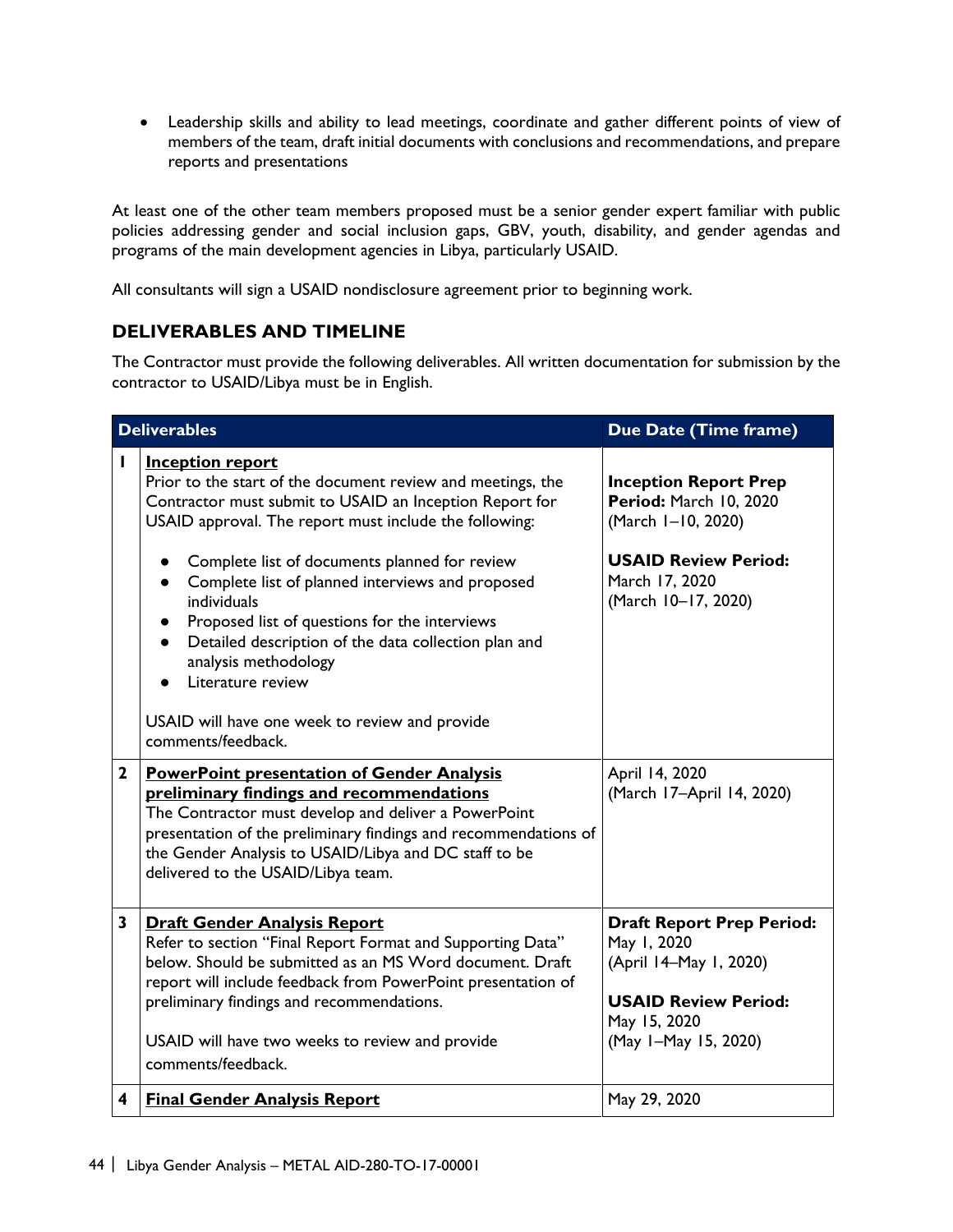| <b>Deliverables</b>                                                                                                                                                                                       | Due Date (Time frame) |
|-----------------------------------------------------------------------------------------------------------------------------------------------------------------------------------------------------------|-----------------------|
| Refer to section "Final Report Format and Supporting Data"<br>below. All comments provided by USAID should be addressed in<br>the Final Report. Report should be submitted in MS Word and<br>PDF formats. | (May 15-May 29, 2020) |

# **LEVEL OF EFFORT**

Estimated amounts of LOE are as follows:

- Document research, interview planning, and inception report development 10 days
- Inception Report, including literature review 5 days
- Interviews and consultation meetings (in person, via phone, teleconferences, emails, etc.) 15 days
- PowerPoint presentation and Draft and Final Report writing 10 days

In addition, USAID will have a period of one week to provide feedback on the Inception Report and two weeks to provide feedback on the draft Gender Analysis Report (see Deliverables).

## **LOGISTICS AND ADMINISTRATIVE SUPPORT**

The Contractor must be responsible for the administrative support and logistics required to fulfill this task. These shall include all appointment scheduling, secretarial services, report preparation services, printing, duplicating, and translation services. USAID will assist the Contractor in obtaining any program documents and contacts necessary to fulfill the task. The Contracting Officer's Representative (COR) and/or alternate will provide strategic direction and guidance throughout the analytical process, including the development of any data collection tools and gender analysis report outline, approach, and content. It is expected that several USAID/Libya staff with different expertise will be involved with the gender analysis process.

# **FINAL REPORT FORMAT AND SUPPORTING DATA**

The Gender Analysis final report must not exceed 30 pages, excluding cover page, table of contents, and annexes/attachments.

The gender analysis must describe and analyze the following:

- How the constraints to promoting gender equality that were identified in the 2018 Gender Analysis have become more/less difficult.
- How these constraints affect different groups or geographic regions differently within Libya (i.e., ethnic, tribal, age, etc.).
- How the continued conflict has resulted in new constraints and opportunities for female empowerment and gender equality that were not identified in the 2018 Gender Analysis, what these constraints and opportunities are within the different USAID/Libya sectors, Libya's geographic regions, and what the scope of their impact is.
- What specific and significant gender issues need to be addressed at the strategic level for USAID/Libya technical areas.
- Recommendations for USAID for prioritizing programming areas where it can affect impact, and areas of collaboration with other donors, GNA, and other relevant actors.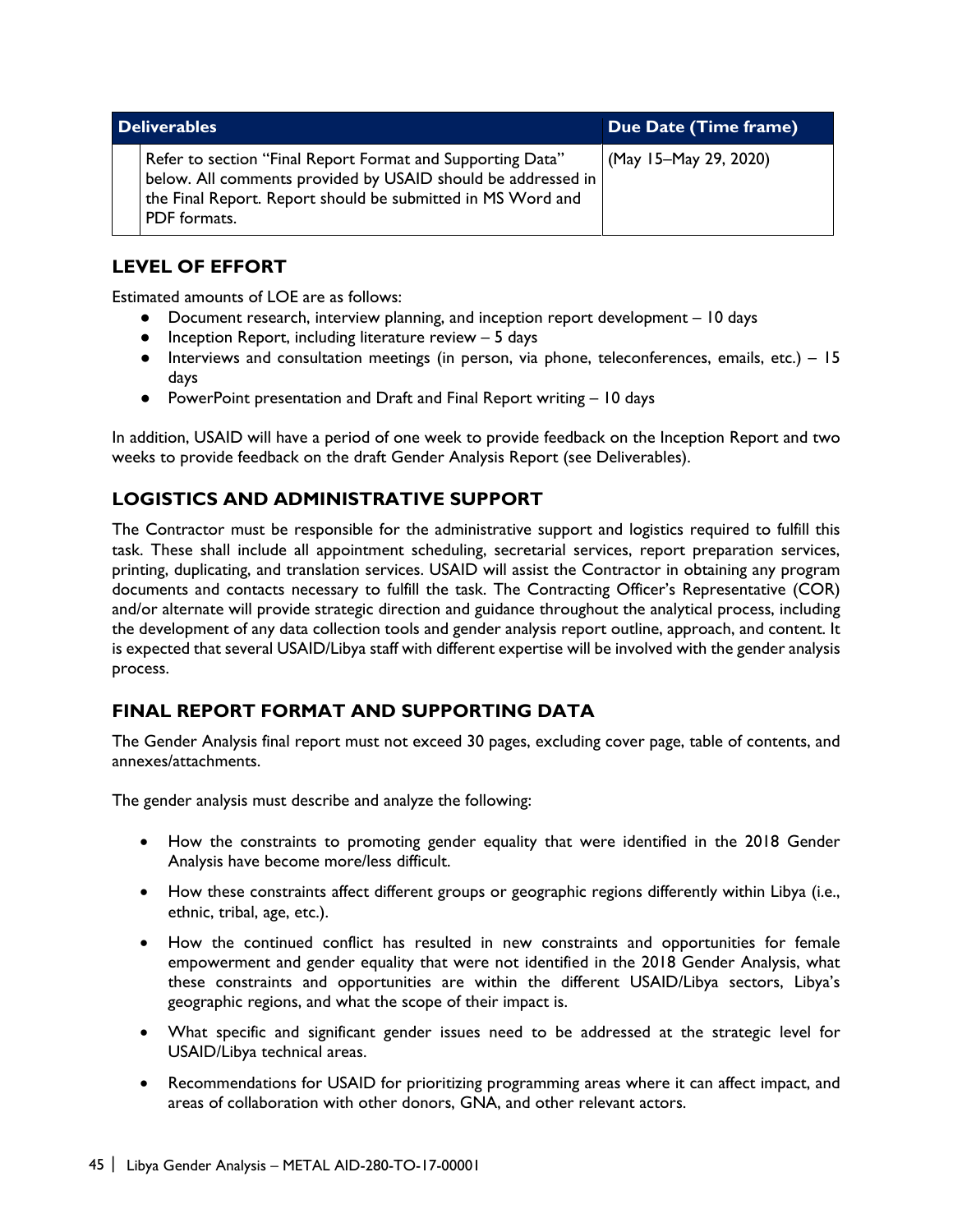The report outline is expected to be as follows:

- 1. Acronyms and Abbreviations
- 2. Executive Summary (no more than three pages)
- 3. Overview of the Context
- 4. Introduction and Objectives
- 5. Methodology and Limitations to Analysis
- 6. Findings (to be presented across the gender analysis domains)
	- a. Major changes since August 2018
	- b. Emerging constraints and opportunities (not identified in the August 2018 report) to promote gender equality and women's empowerment by geographic locations, sectors, and groups
	- c. Female empowerment best practices and/or success stories from development interventions in Libya, which could be replicated and/or expanded by USAID/Libya in its programming.
- 7. Recommendations
- 8. Conclusion
- 9. References
- 10. Appendices:
	- Appendix A Scope of work
	- Appendix B Bibliography
	- Appendix C List of individuals interviewed, including name, title, organization, and contact information
	- Appendix D All data collection tools and questionnaires developed for interviews

## **DATA**

The Contractor must provide summaries of all key meetings, workshops, discussions, and any data collection exercises conducted in the course of the analysis. These summaries must be submitted to the USAID/Libya COR, along with copies of any background documents and reports gathered in the course of the assessment. All information must be provided in an electronic format, organized and fully documented for use.

The Contractor must comply with the requirements in ADS 579, as applicable.

## **BRANDING AND MARKING**

The Contractor shall comply with the requirements of the policy directives and required procedures outlined in the USAID ADS 320.3.2 "Branding and Marking in USAID Direct Contracts" (version from January 8, 2007) at https://www.usaid.gov/ads/policy/300/320; and USAID "Standard Graphic Manual" available at http://www.usaid.gov/branding/gsm, or any successor branding policy. The final report will be submitted to the Development Experience Clearinghouse. In the event that the report has Sensitive but Unclassified information, there must be two final versions of the report: a USAID internal version and a public version with sensitive information redacted.

# **DOCUMENTS TO BE CONSULTED**

#### **USAID/Washington documents including, but not limited to**:

- USAID Automated Directives System (ADS) 201 and 205
- USAID Gender Equality and Female Empowerment Policy, 2012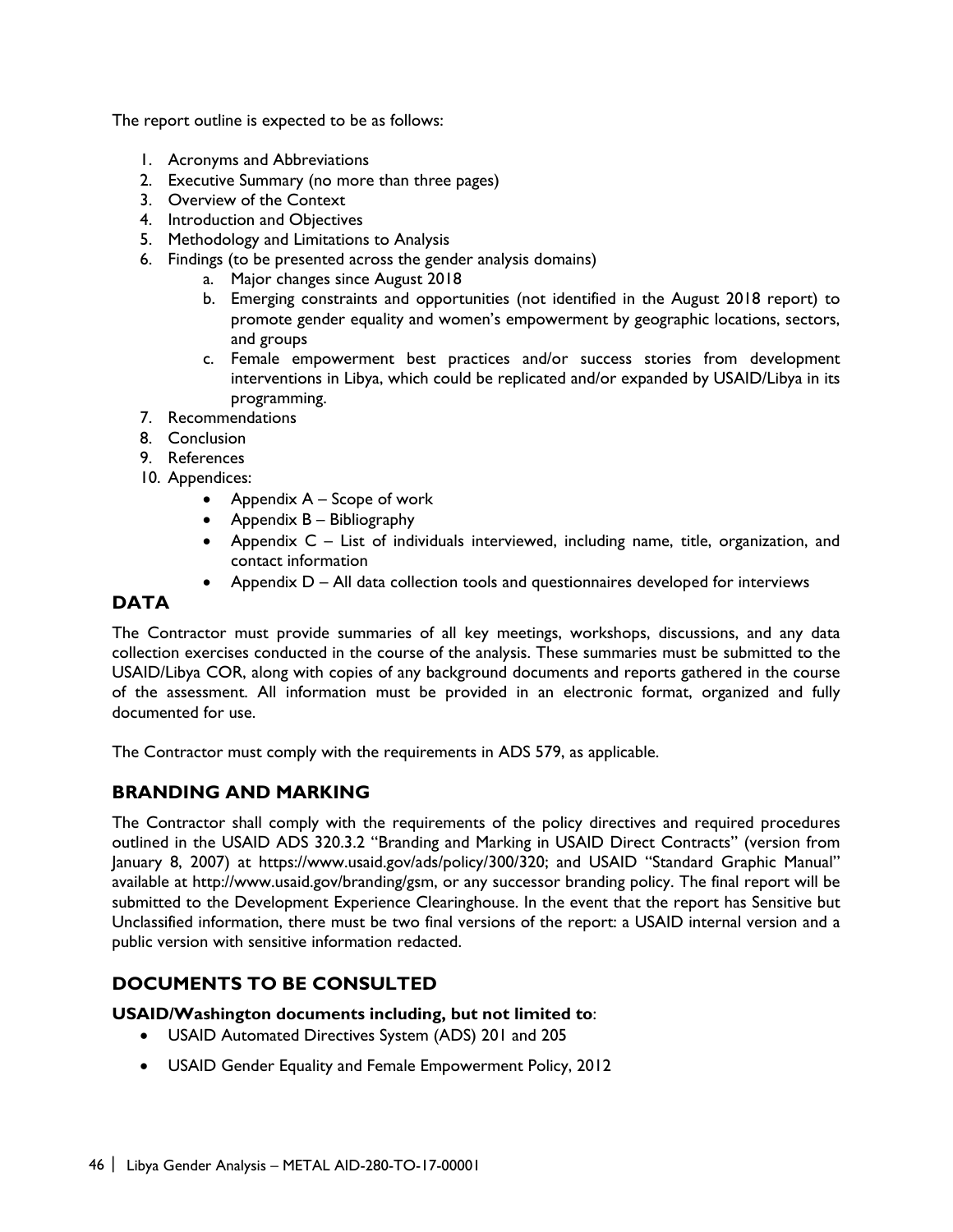- [United States] U.S. Strategy to Prevent and Respond to Gender-Based Violence Globally (GBV Strategy), 2019
- U.S. Global Strategy to Empower Adolescent Girls
- USAID Counter-Trafficking in Persons Policy, 2012
- USAID Youth in Development Policy, 2012
- USAID Private Sector Engagement Policy, 2019
- USAID Journey to Self-Reliance, Libya Country Roadmap
- USAID Policy Framework: Ending the Need for Foreign Assistance
- U.S. Strategy on Women, Peace and Security 2019

#### **USAID/Libya including, but not limited to:**

- USAID/Libya Gender Analysis, 2018
- USAID Libya Program Plan 2018–2020
- Gender reporting under the annual Performance Plans and Reports
- [Project Appraisal Document] PAD Gender analyses for USAID-funded implementing mechanisms
- Gender and social inclusion strategies developed by implementing partners
- Third-party Monitoring site visit reports
- ABA-ROLI Status of Women Assessment 2017
- ABA-ROLI Report on the Advocacy and Awareness Roundtables on the Status of Women Assessment in Libya 2019

#### **Non-USAID documents, including but not limited to:**

- Gender Justice & the Law: Libya, UNFPA December 2019
- Human Development Report 2019, Libya Briefing Note: UNDP, 2019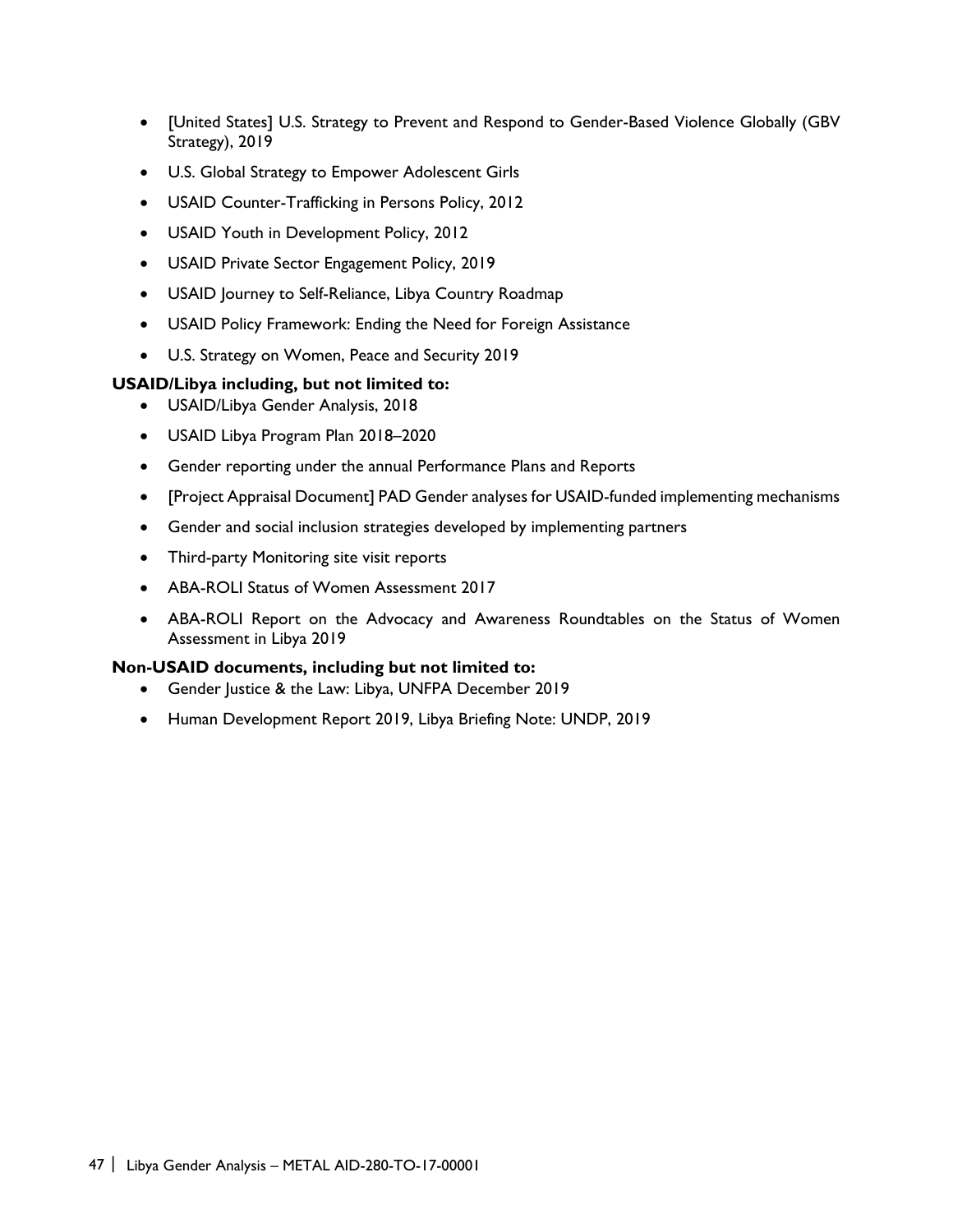# <span id="page-45-0"></span>**ANNEX 2: LIST OF KEY INFORMANTS**

| No.                                | <b>Name</b><br>Organization                                                                                                            |                                                               | <b>Region</b><br>(W/E/S)  | F/M                     |  |  |  |
|------------------------------------|----------------------------------------------------------------------------------------------------------------------------------------|---------------------------------------------------------------|---------------------------|-------------------------|--|--|--|
| <b>USAID Implementing Partners</b> |                                                                                                                                        |                                                               |                           |                         |  |  |  |
| L                                  | Chief of Party & Staff<br>Member/Gender Focal Point                                                                                    | <b>USAID/LGCS (DAI)</b>                                       | W (national)              | 2M                      |  |  |  |
| $\overline{2}$                     | <b>Staff Member</b>                                                                                                                    | <b>USAID/PSES (DAI)</b>                                       | W (national)              | $\overline{\mathsf{M}}$ |  |  |  |
| $\overline{\mathbf{3}}$            | Senior Program Manager                                                                                                                 | <b>USAID/LEGS and LELSA (NDI)</b>                             | $\overline{W}$ (national) | $\overline{\mathsf{M}}$ |  |  |  |
| $\overline{4}$                     | <b>Staff Members</b><br>(& Chief of Party via email)                                                                                   | <b>USAID/LEGS and LELSA (IFES)</b>                            | W (national)              | 2F                      |  |  |  |
| $\overline{5}$                     | <b>Program Associate</b>                                                                                                               | USAID/LEGS (IRI)                                              | W (national)              | $\overline{\mathsf{M}}$ |  |  |  |
| 6                                  | <b>Staff Member</b><br>(& Chief of Party via email)                                                                                    | <b>USAID/LESP</b> (Pragma)                                    | W (national)              | F                       |  |  |  |
| $\overline{7}$                     | Associate Director, Middle East<br>and North Africa (MENA)                                                                             | <b>USAID/LEE (MEDA)</b>                                       | W (national)              | $\overline{\mathsf{M}}$ |  |  |  |
| 8                                  | <b>Staff Member</b>                                                                                                                    | <b>USAID/LCB (ABA-ROLI)</b>                                   | W (national)              | F                       |  |  |  |
| $\overline{9}$                     | <b>Project Manager</b>                                                                                                                 | <b>USAID/SFL (UNDP)</b>                                       | $\overline{W}$ (national) | $\overline{\mathsf{M}}$ |  |  |  |
| $\overline{10}$                    | Chief of Party & Business<br><b>Environment Enhancement</b><br>Team Leader                                                             | <b>USAID/LPFM</b> (Pragma)                                    | $\overline{W}$ (national) | M, F                    |  |  |  |
|                                    | <b>United Nations Agencies</b>                                                                                                         |                                                               |                           |                         |  |  |  |
| $\mathbf{H}$                       | Programme Analyst                                                                                                                      | <b>UN Women</b>                                               | W (national)              | F                       |  |  |  |
| $\overline{12}$                    | <b>Gender Officer</b>                                                                                                                  | <b>UNSMIL Gender Unit</b>                                     | W (national)              | F                       |  |  |  |
| 3                                  | <b>Country Representative</b>                                                                                                          | <b>UNFPA</b>                                                  | W (national)              | F                       |  |  |  |
| $\overline{14}$                    | <b>Staff Member</b>                                                                                                                    | <b>UNICEF</b>                                                 | W (national)              | F                       |  |  |  |
| 15                                 | Programme Policy Officer,<br>Resilience                                                                                                | World Food Program (WFP)                                      | W (national)              | M                       |  |  |  |
| 16                                 | Project Management Specialist &<br>Project Officer                                                                                     | <b>UNDP</b>                                                   | W (national)              | 2F                      |  |  |  |
|                                    | <b>Other Donors</b>                                                                                                                    |                                                               |                           |                         |  |  |  |
| 17                                 | Human Rights and Gender<br>Adviser                                                                                                     | <b>EUBAM</b>                                                  | W (national)              | F                       |  |  |  |
| 8                                  | Coordinator,<br><b>GBV Working Group</b>                                                                                               | <b>EUBAM</b>                                                  | W (national)              | $\overline{\mathsf{M}}$ |  |  |  |
| 9                                  | <b>Gender Focal Point</b>                                                                                                              | United Kingdom Foreign and<br>Commonwealth Office (UK<br>FCO) | W (national)              | F                       |  |  |  |
| 20                                 | Chef de Mission Adjoint /<br>Deputy Head of Mission                                                                                    | <b>Finland Embassy</b>                                        | W (national)              | F                       |  |  |  |
| 21                                 | Attaché - Programme Manager                                                                                                            | $E$ U                                                         | W (national)              | $\overline{\mathsf{M}}$ |  |  |  |
| 22                                 | <b>Political Counsellor &amp; Former</b><br><b>Grants Coordinator</b>                                                                  | Global Affairs Canada                                         | W (national)              | M, F                    |  |  |  |
| 23                                 | Head of Programme,<br><b>Employment Promotion and</b><br>Economic Development in Libya<br>and Socioeconomic Dialog<br>Process in Libya | GIZ                                                           | W (national)              | F                       |  |  |  |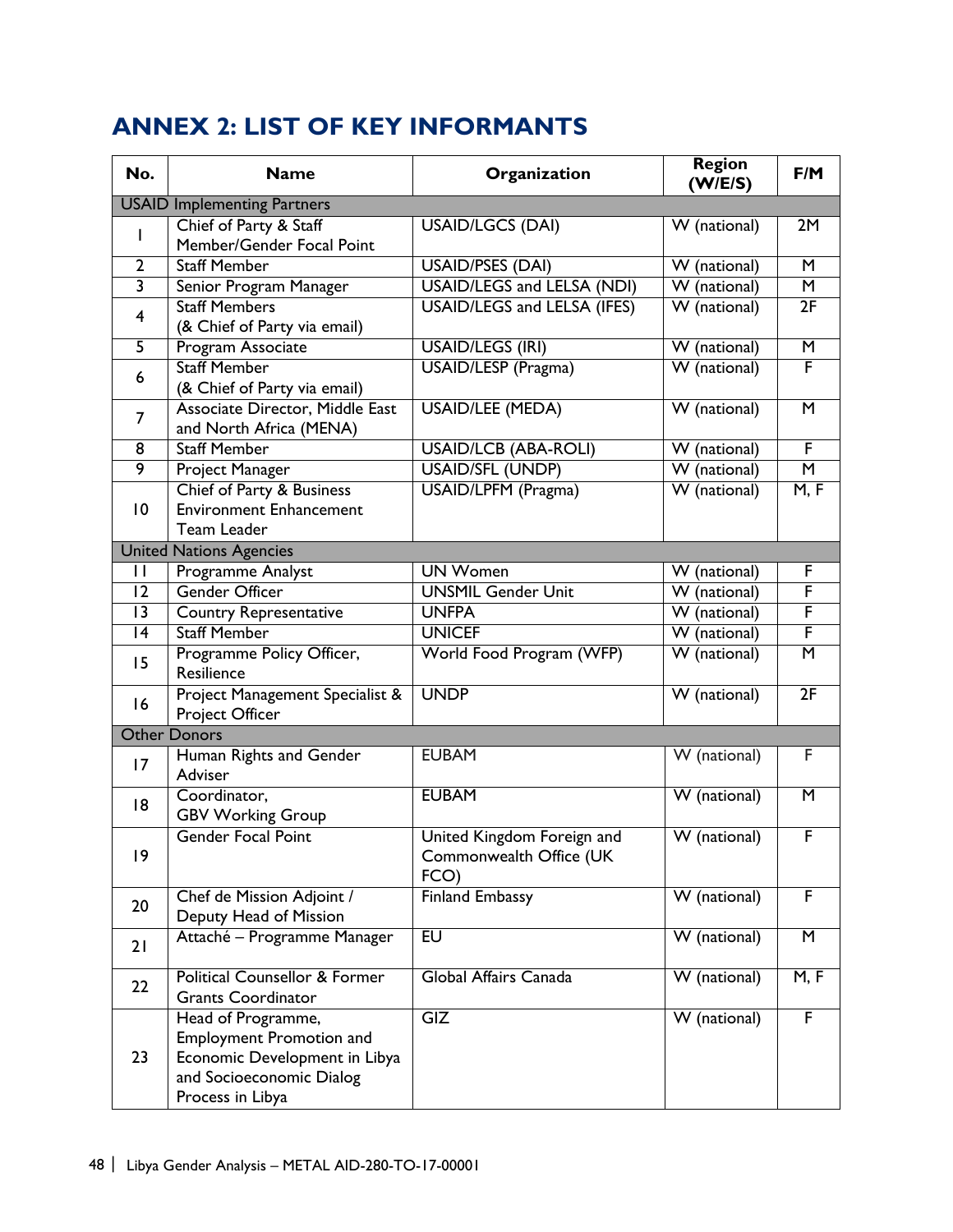| No.             | <b>Name</b>                                      |                    | Organization                                                                                     | <b>Region</b><br>(W/E/S)  | F/M                     |  |  |
|-----------------|--------------------------------------------------|--------------------|--------------------------------------------------------------------------------------------------|---------------------------|-------------------------|--|--|
|                 | Other International Organizations                |                    |                                                                                                  |                           |                         |  |  |
| 24              | Programme Manager                                |                    | International Legal Assistance<br>Consortium (ILAC)                                              | W (national)              | F                       |  |  |
| 25              | Senior Programs Manager                          |                    | Institute for Women's Policy<br>Research (IWPR)                                                  | W (national)              | F                       |  |  |
| 26              | Child Protection and GBV<br>Specialist           |                    | Cooperazione e Sviluppo (CESVI)                                                                  | W (national)              | F                       |  |  |
| 27              | <b>Gender Focal Point</b>                        |                    | International Organization for<br>Migration (IOM)                                                | W (national)              | F                       |  |  |
| $\overline{28}$ | Libya Country Manager                            |                    | <b>USIP</b>                                                                                      | W (national)              | $\overline{\mathsf{M}}$ |  |  |
| 29              | Senior Legal Advisor<br><b>MENA Programme</b>    |                    | International Commission of Jurists<br>(ICI)                                                     | $\overline{W}$ (national) | F                       |  |  |
| 30              | Counsel - Syria, Libya, Sudan                    |                    | Public International Law and Policy<br>Group (PILPG)                                             | W (national)              | F                       |  |  |
| $\overline{3 }$ | Senior Program Advisor                           |                    | <b>ABA-ROLI/non-USAID</b>                                                                        | W (national)              | F                       |  |  |
| 32              | Chief of Party                                   |                    | <b>Expertise France, Private Sector</b><br>Development Programme Libya                           | W (national)              | $\overline{\mathsf{M}}$ |  |  |
| $\overline{33}$ | <b>Country Director</b>                          |                    | <b>Voluntas Advisory</b>                                                                         | W (national)              | M                       |  |  |
| 34              | Programme Manager                                |                    | Democracy Reporting International<br>(DRI)                                                       | W (national)              | F                       |  |  |
| 35              | <b>MENA Advocacy</b><br>Coordinator              |                    | Women's International League for<br>Peace and Freedom (WILFP)                                    | W (national)              | F                       |  |  |
| $\overline{36}$ | <b>Country Representative</b>                    |                    | <b>World Bank</b>                                                                                | W (national)              | M                       |  |  |
| $\overline{37}$ | <b>Country Director</b>                          |                    | <b>British Council</b>                                                                           | W (national)              | $\overline{\mathsf{M}}$ |  |  |
|                 | Libyan Civil Society / Activists / Businesswomen |                    |                                                                                                  |                           |                         |  |  |
| 38              | Co-founder                                       |                    | Haqi Organisation for Libyan Women Jurists                                                       | $\overline{\mathsf{W}}$   | F                       |  |  |
| 39              | <b>Staff Member</b>                              |                    | The Right Voice for Libyan Women                                                                 | W<br>(national)           | F                       |  |  |
| 40              | Project Assistant                                |                    | <b>Elbiro Media Foundation</b>                                                                   | W (national)              | F                       |  |  |
| 41              | <b>Director</b>                                  |                    | Together We Build It                                                                             | W (national)              | F                       |  |  |
| 42              | Manager                                          |                    | Tanweer 424 Project                                                                              | W                         | F                       |  |  |
| $\overline{43}$ | <b>Staff Member</b>                              |                    | Washem Centre for Women's Studies                                                                | E                         | F                       |  |  |
| 44              | Chair of the Board<br>of Directors               |                    | Al-Nour Organisation for Development and<br><b>Empowerment of Displaced and Refugee</b><br>Women |                           | F                       |  |  |
| 45              | <b>Director</b>                                  |                    | Al Bir Wa Takwa                                                                                  |                           | F.                      |  |  |
| 46              | Project Director                                 |                    | National Caucus of Fezzan                                                                        | $\overline{\mathsf{S}}$   | M                       |  |  |
| 47              | Founding<br>Coordinator                          |                    | Dihya Development - Western Mountain                                                             |                           | F                       |  |  |
| 48              | <b>Chief Executive</b><br>Officer (CEO)          |                    | Athar for Development and Empowerment of<br>Women and Children                                   |                           | F                       |  |  |
| 49              | Coordinator                                      |                    | Libyan Women's Union in the South                                                                | $\overline{\mathsf{s}}$   | F                       |  |  |
| 50              | Businesswoman                                    | <b>Zone Centre</b> |                                                                                                  | W (national)              | F                       |  |  |
| 51              | Program Officer                                  | For You Libya      |                                                                                                  | W                         | F                       |  |  |
| 52              | <b>Staff Member</b>                              |                    | Libyan Women's Union in the South                                                                |                           | F                       |  |  |
| 53              | Director                                         |                    | Almaraa Women's Platform for Development                                                         | $\overline{\mathsf{W}}$   | F                       |  |  |
| $\overline{54}$ | <b>Businesswoman</b>                             |                    | Altanmmia Almustdama                                                                             | $\overline{\mathsf{w}}$   | F                       |  |  |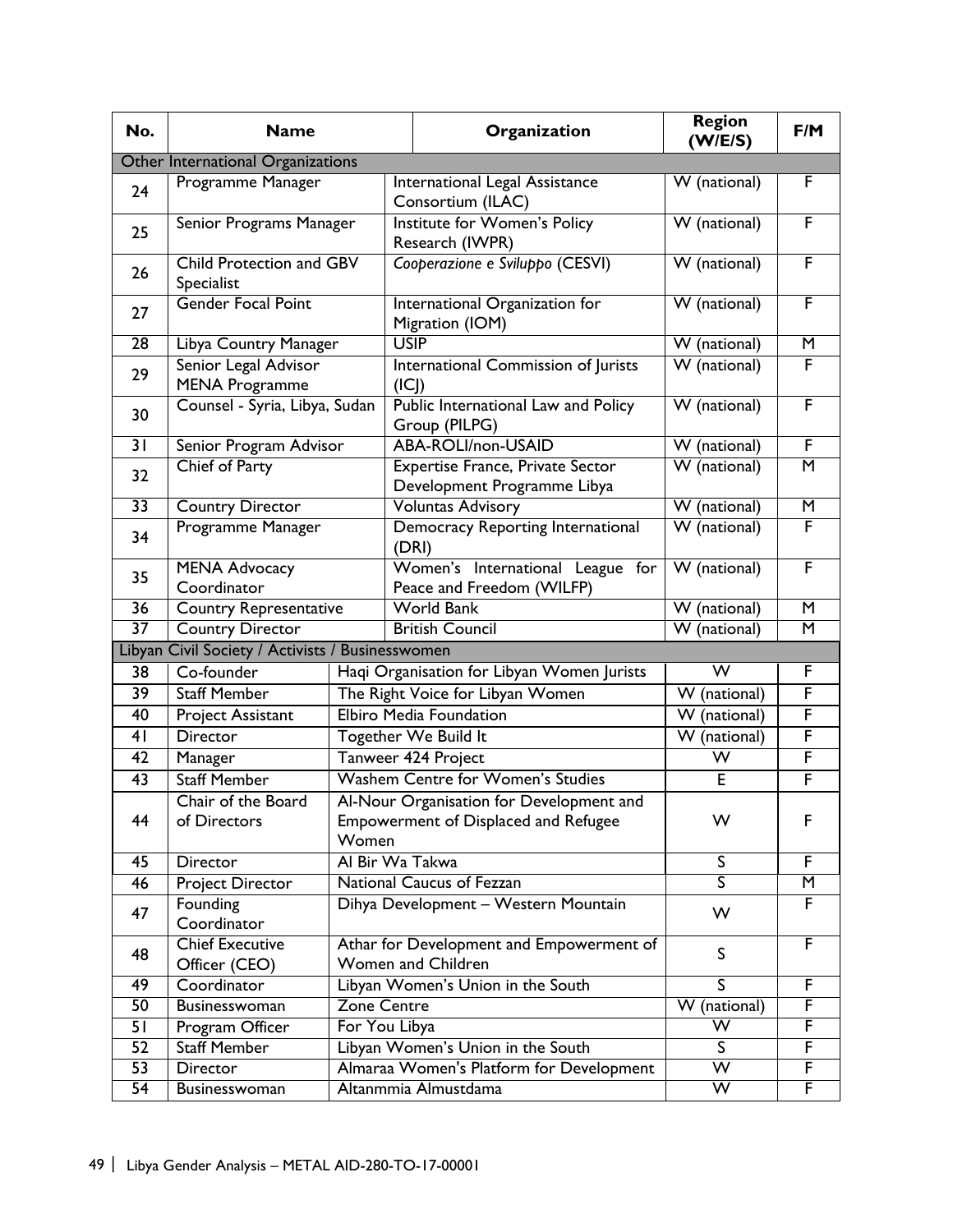| $\overline{55}$                                     | Co-Founder                  | <b>Tamazigh Women Movement</b>            | $\overline{\mathsf{w}}$   | F |  |
|-----------------------------------------------------|-----------------------------|-------------------------------------------|---------------------------|---|--|
| $\overline{56}$                                     | Co-founder                  | <b>Tefanoen Organization</b>              | S                         | F |  |
| 57                                                  | Co-founder                  | Libyan Women Peace Platform               | Ē                         | F |  |
| $\overline{58}$                                     | Director                    | Eladia for Development                    | $\overline{\mathsf{w}}$   | F |  |
| 59                                                  | Co-founder                  | <b>Tawasal Organization</b>               | $\overline{\mathsf{W}}$   | F |  |
| 60                                                  | <b>Staff Member</b>         | Ajeeal                                    | W                         | F |  |
| 61                                                  | <b>Staff Member</b>         | <b>AZGER</b>                              | S                         | F |  |
| 62                                                  | <b>Director</b>             | The 10 Group for Women Empowerment        | $\overline{\mathsf{W}}$   | F |  |
| 63                                                  | <b>Staff Member</b>         | Women Solidarity Organization             | W                         | F |  |
| 64                                                  | Co-founder                  | <b>Tamazigh Women Movement</b>            | $\overline{\mathsf{W}}$   | F |  |
| 65                                                  | <b>Director</b>             | Jurist without Borders                    | E                         | F |  |
| 66                                                  | <b>Staff Member</b>         | Nabaad for Women and Youth Development    | $\overline{\mathsf{w}}$   | F |  |
| 67                                                  | Founder and CEO             | Nitaj for Women Development               | E                         | F |  |
| 68                                                  | <b>Staff Member</b>         | Libyan Women Union                        | $\overline{\mathsf{w}}$   | F |  |
| 69                                                  | Member                      | 30% Quota Campaign                        | W                         | F |  |
| $\overline{70}$                                     | <b>Staff Member</b>         | Fezzan Group                              | S                         | M |  |
| $\overline{7}$                                      | Journalist                  | Salam TV Channel                          | Ē                         | F |  |
| $\overline{72}$                                     | Co-founder                  | <b>Businesswomen Council</b>              | W                         | F |  |
| 73                                                  | Head                        | <b>Businesswomen Council</b>              | $\overline{\mathsf{W}}$   | F |  |
| $\overline{74}$                                     | Businesswoman               | Sigma Academy                             | W                         | F |  |
| $\overline{75}$                                     | <b>Businesswoman</b>        | Fahimni                                   | $\overline{\mathsf{w}}$   | F |  |
| $\overline{76}$                                     | Businesswoman               | Space340                                  | W                         | F |  |
| $\overline{77}$                                     | <b>Businesswoman</b>        | <b>Yasmin Shaam</b>                       | $\overline{\mathsf{W}}$   | F |  |
| $\overline{78}$                                     | Businesswoman               | Self-employed/Print Businesswoman         | $\overline{\mathsf{w}}$   | F |  |
| Government and Thought Leaders/Academics/Professors |                             |                                           |                           |   |  |
| 79                                                  | <b>Leading Member</b>       | Libyan Feminist Facebook group            | W                         | F |  |
| 80                                                  | Department Head             | University of Benghazi, Criminal Law      | E                         | F |  |
|                                                     |                             | Department                                |                           |   |  |
| 81                                                  | <b>Former Member</b>        | February Committee                        | W (national)              | F |  |
|                                                     | Consultant                  | Women Empowerment Unit, Presidential      | $\overline{W}$ (national) |   |  |
| 82                                                  |                             | Council on Health, Education and          |                           | F |  |
|                                                     |                             | Municipalities                            |                           |   |  |
| 83                                                  | Member                      | <b>Constitutional Drafting Assembly</b>   | W (national)              | F |  |
| 84                                                  | Member                      | <b>Constitutional Drafting Assembly</b>   | W (national)              | M |  |
| 85                                                  | Member                      | <b>Constitutional Drafting Assembly</b>   | F                         | M |  |
| 86                                                  | Member                      | <b>Constitutional Drafting Assembly</b>   | W (national)              | M |  |
| 87                                                  | Member                      | Reconciliation Committee, Supreme Council | W (national)              | M |  |
|                                                     |                             | of State                                  |                           |   |  |
| 88                                                  | Head                        | Women Empowerment Office, Ministry of     | W (national)              | F |  |
|                                                     |                             | Education                                 |                           |   |  |
| 89                                                  | Municipal Councillor        | Janzour municipality                      | $\overline{\mathsf{W}}$   | F |  |
| 90                                                  | <b>Staff Member</b>         | Formerly with MEDA                        | W<br>(national)           | F |  |
| 91                                                  | Member                      | 17th February Coalition                   | E (national)              | F |  |
| 92                                                  | <b>Municipal Councillor</b> | <b>Wadi Al Bwanees municipality</b>       | S.                        | F |  |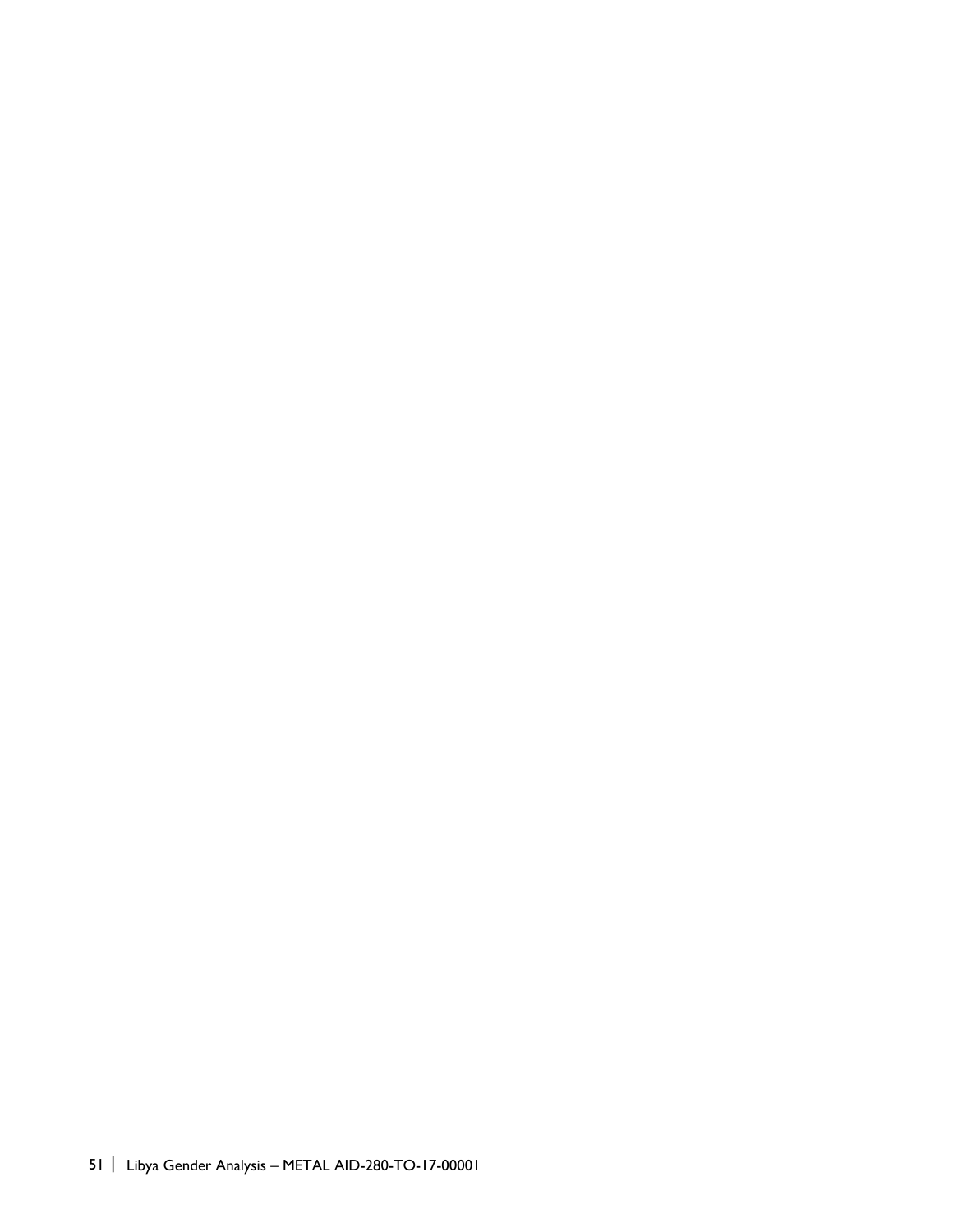# <span id="page-49-0"></span>**ANNEX 3: DATA COLLECTION TOOL**

#### **Key Informant Interview Protocol**

بروتوكول مقابلة المخبر(ة) الأساسي(ة)

| التاريخ <b>/Date</b>                                   | المقابل :Interviewer       |
|--------------------------------------------------------|----------------------------|
| Interviewee's Full Name and Job Title                  | Interviewee's Organization |
| الاسم الكامل والوظيفة للذي(التي) تجري معه(ها) المقابلة | منظمة                      |

#### **Introduction**

Thank you for agreeing to participate in this discussion today. My name is \_\_\_\_\_\_, and I am a member of the USAID/Libya Gender Analysis team. We have asked you to participate in today's interview because of your knowledge and experience related to gender issues [and/or a specific sector] in Libya. **Our focus will be on the past 1-2 years since mid-2018.** Your name will not be attributed to any specific information reported in the report. May we begin the interview?

نشكرك(ك) على موافقتك(كِ) على المشاركة في هذه المناقشة الیوم. اسمي ----------- وأنا عضو في فريق التحليل الجندري للوكالة ِ الأمريكية للتنمية الدولية / ليبيا. لقد طلبنا منك(كِ) المشاركة في مقابلة اليوم بسبب معرفتك(كِ) وخبرتك(كِ) المتعلقة بقضايا النوع الاجتماعي [و / أو قطاع معين] في ليبيا. سيكون تركيزنا على العامين أوالعامين الماضيين منذ منتصف 2018. لن يُنسب اسمك(كِ) إلى أي معلومات محددة تم الإبلاغ عنھا في التقریر. ھل نبدأ المقابلة؟

#### ا**لأسئلة Questions**

1. **Thinking about the current situation in Libya, what are the most significant constraints (challenges, gaps, problems, issues) related to women and girls?** [Ask sub-questions below if they are relevant for the informant and if the informant has not mentioned them.] [If the informant does not mention any of the seven gender analysis domains, ask follow-up questions about constraints related to [1] law, policy, and institutional practices; [2] cultural and social norms; [3] time commitments and family obligations; [4] power and decision-making; [5] access to resources, including information; [6] safety/security; and [7] GBV.]

بالنظر إلى الوضع الحالي في لیبیا ، ما ھي أھم المعوقات (التحدیات والثغرات والمشاكل والقضایا) المتعلقة بالنساء والفتیات؟ [اطرح(ي) الأسئلة الفر عية أدناه إذا كانت ذات صلة بالمُخبر(ة) وإذا لم يكن المُخبر (ة) قد ذكرها [إذا لم يشر المُخبر إلى أي من مجالات التحليل الجندري السبعة، اطرح أسئلة متابعة حول القيود المتعلقة بـ [1] القانون والسياسة والممارسات المؤسسية ؛ [2] المعايير الثقافية والاجتماعية ؛ [3] الالتزامات الزمنیة والالتزامات العائلیة ؛ [4] السلطة وصنع القرار ؛ [5] الوصول إلى الموارد ، بما في ذلك المعلومات ؛ [6] سلامة / امان؛ و [7] العنف المبني على النوع الاجتماعي.]

- 1.1. What about gender gaps related to democracy and governance? ماذا عن الفجوات بین الجنسین المتعلقة بالدیمقراطیة والحوكمة؟
- 1.2. What about gender gaps related to economic development? ماذا عن الفجوات بین الجنسین المتعلقة بالاقتصاد و التنمیة؟
- 1.3. What about gender gaps related to safety and security? ماذا عن الفجوات بین الجنسین المتعلقة بالسلامة و الامن؟
- 1.4. What about gender gaps related to education and health? ماذا عن الفجوات بین الجنسین المتعلقة بالتعلیم و الصحة؟
- 1.5. What about gender gaps related to peace-building and conflict-mitigation? ماذا عن الفجوات بین الجنسین المتعلقة ببناء السلام وتخفیف حدة الصراع؟
- 2. [If not already clear from previous answers:] **Have any of these constraints changed or are they**  ھل تغیرت أي من ھذه القیود أو برزت قیود جدیدة منذ 2018؟ **?2018 since new**
- 3. **What is the impact of COVID-19 on women and girls in Libya?**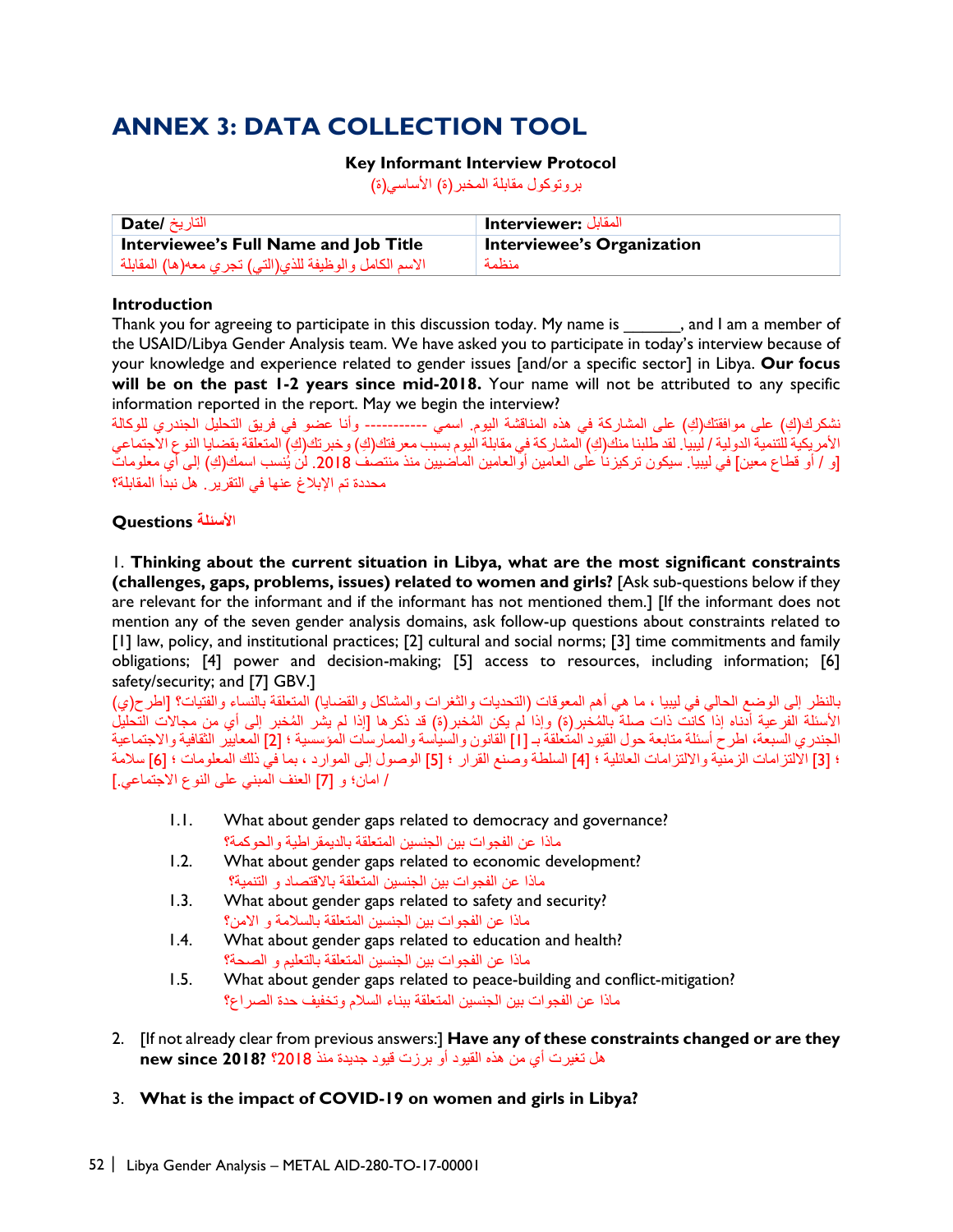ما ھو تأثیر فیروس كورونا على النساء والفتیات في لیبیا؟

- 4. **In the current situation in Libya, can you identify two or three opportunities related to the status of women and girls?** [Use the same sector and domain probes as for Question 1.] ِ في الظروف و السیاق الحالي في لیبیا، ھل یمكنك(ك) تحدید أثنین أو ثلاث فرص متعلقة بمكانة النساء ة الفتیات؟
	- 4.1. What about opportunities related to democracy and governance? ماذا عن الفرص المتعلقة بالدیمقراطیة والحكم؟
	- 4.2. What about opportunities related to economic development? ماذا عن الفرص المتعلقة بالتنمیة الاقتصادیة؟
	- 4.3. What about opportunities related to safety and security? ماذا عن الفرص المتعلقة بالسلامة والأمن؟
	- 4.4. What about opportunities related to education and health? ماذا عن الفرص المتعلقة بالتعلیم والصحة؟
	- 4.5. What about opportunities related to peace-building and conflict-mitigation? وماذا عن الفرص المتعلقة ببناء السلام وتخفیف حدة الصراع؟
- 5. **Can you identify any best practices and/or success stories from development interventions in Libya related to gender equality and female empowerment?** Do you think any of these examples could be replicated and/or expanded? How or in what way? ِ ھل یمكنك(ك) تحدید أفضل الممارسات و / أو نماذج ناجحة كنتیجة لتدخلات التنمیة في لیبیا فیما یتعلق بالمساواة بین الجنسین وتمكین المرأة؟ ھل تعتقد(ي) أن أیا من ھذه الامثلة یمكن تكرارھا و / أو توسیعھا؟ كیف أو بأي طریقة؟
- 6. **Do you have any other recommendations for USAID for supporting gender equality and female empowerment in any sector in Libya?** [Ask probes about the sectors and/or domains.] ھل لدیكم أي توصیات أخرى للوكالة الأمریكیة للتنمیة الدولیة لدعم المساواة بین الجنسین وتمكین المرأة في أي قطاع في لیبیا؟
- 7. **Are you aware of any recent survey, analysis, or other documentation or data related to gender in Libya (since 2018)?**

ِ ھل أنت(ت) على علم بأي مسح أو تحلیل حدیث أو أي وثائق أو بیانات أخرى تتعلق بالنوع الاجتماعي في لیبیا (منذ 2018)؟

8. **Is there any other person you recommend for me to interview who is knowledgeable about the topics we have been discussing? Any other organization doing gender-related work?**

ِ ھل ھناك أي شخص آخر لدیھ(ھا) معرفة ودرایة بالموضوعات التي ناقشناھا یمكنك(ك) اقتراحھ(ھا) علینا لأجراء مقابلة؟ ھل ھناك منظمة أخرى تقوم بعمل یتعلق النوع الاجتماعي؟

9. [If time permits and if not already obvious from the previous discussion:] **Would you briefly describe your organization's work related to gender themes?** ِ هل يمكنك(كِ) وصف عمل منظمتك(كِ)والذي يتعلق بموضوعات النوع الاجتماعي وصف عمل مؤسستك المتعلقة بموضوعات النوع الاجتماعي؟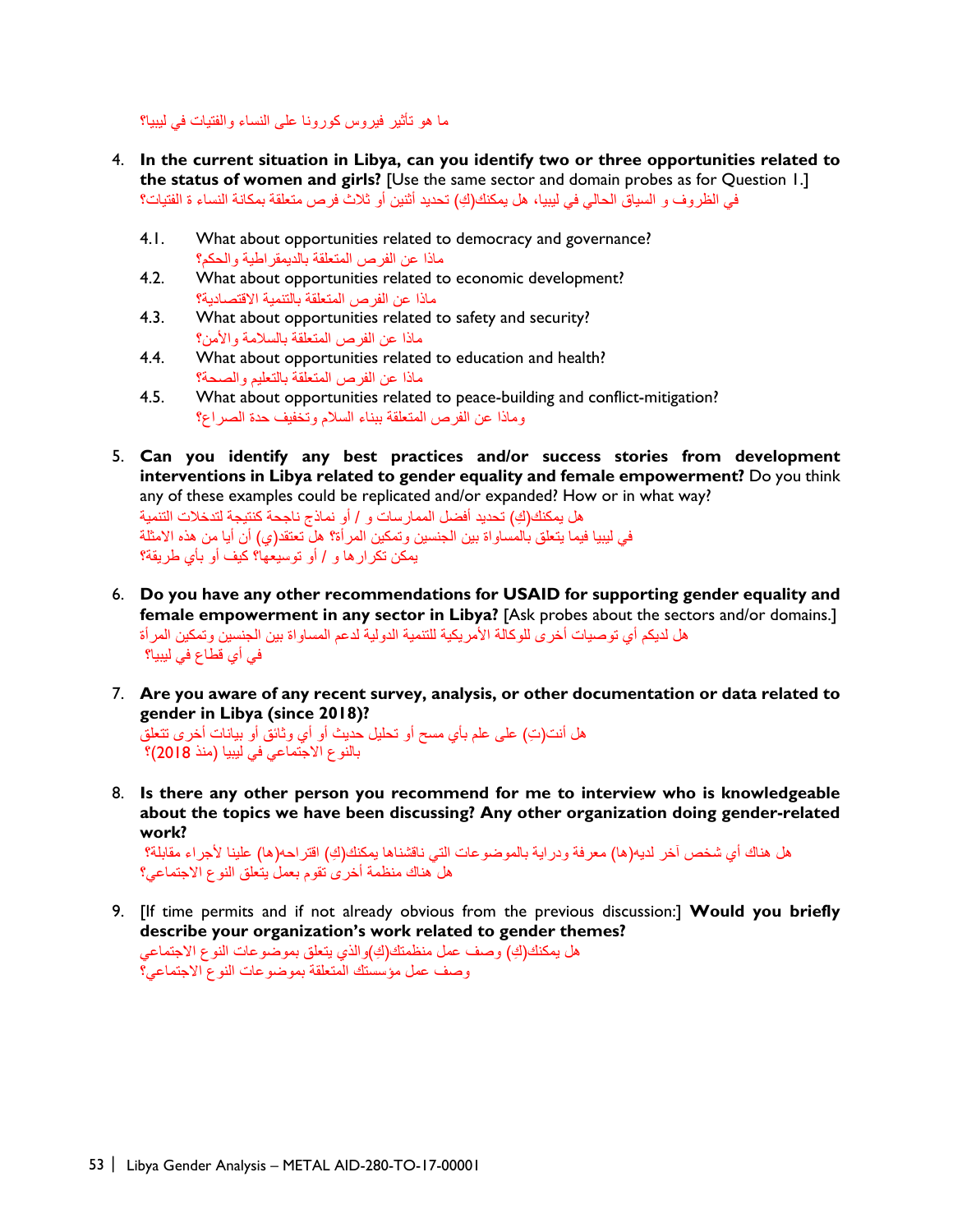# <span id="page-51-0"></span>**ANNEX 4: BIBLIOGRAPHY**

Aboueldahab, Noha. "Why peace initiatives in Libya are failing." 22 January 2020. *Aljazeera*. <https://www.aljazeera.com/indepth/opinion/peace-initiatives-libya-failing-200122111825330.html>

ACTED (*Agence d'Aide à la Coopération Technique et au Développement*) project brief: EU for Civil Society in Libya. December 2019.<https://www.acted.org/en/projects/eu-for-civil-society-in-libya-cil/>

American Bar Association Rule of Law Initiative. *In Legal Limbo: An Assessment of Laws and Practices Affecting Amazigh, Tebu and Tuareg in Libya.* March 2020. [Not available online.]

ABA-ROLI. *Report on the Advocacy and Awareness Roundtables on the Status of Women Assessment in Libya.* June-July 2019. [Not available online.]

Amnesty International. *Human Rights in the Middle East and North Africa: Review of 2019*. 2020. <https://www.amnesty.org/download/Documents/MDE0113572020ENGLISH.PDF>

Assad, Abdulkader. "Benghazi security directorate shuts down women's police station." 21 November 2019. *Libya Observer*. [https://www.libyaobserver.ly/news/benghazi-security-directorate-shuts-down](https://www.libyaobserver.ly/news/benghazi-security-directorate-shuts-down-womens-police-station)[womens-police-station](https://www.libyaobserver.ly/news/benghazi-security-directorate-shuts-down-womens-police-station)

Bugaighis, Hala. *How COVID-19 Affects Women in Libya*. 10 April 2020. <https://www.linkedin.com/pulse/how-covid-19-affects-women-libya-hala-bugaighis/?published=t>

Bugaighis, Hala. *Policy Paper: COVID-19 impact on women entrepreneurs in Libya, and how to mitigate it?* Jusoor Center for Studies and Development June 2020. <http://jusoor.ly/COVID19%20impact%20on%20women%20entrepreneurs%20in%20Libya.pdf>

Bugaighis, Hala and Mohamed Tantoush. *Women in the Libyan Job Market: Reality and Challenges*. Jusoor Center for Studies and Development and Friedrich Ebert Stiftung Foundation. 2017. [https://www.euromedwomen.foundation/pg/en/documents/view/7511/women-in-libyan-job-market](https://www.euromedwomen.foundation/pg/en/documents/view/7511/women-in-libyan-job-market-reality-and-challenges)[reality-and-challenges](https://www.euromedwomen.foundation/pg/en/documents/view/7511/women-in-libyan-job-market-reality-and-challenges)

Bughaighis, Wafa. "The Way Forward for Women in Libya." Wilson Center blog. 18 March 2019. <https://www.wilsoncenter.org/blog-post/the-way-forward-for-women-libya>

*Bundesregierung* (German Federal Cabinet). "The Berlin Conference on Libya: Conference Conclusions." Press release 31. 19 January 2020. [https://www.bundesregierung.de/breg-en/news/the-berlin-conference](https://www.bundesregierung.de/breg-en/news/the-berlin-conference-on-libya-1713882)[on-libya-1713882](https://www.bundesregierung.de/breg-en/news/the-berlin-conference-on-libya-1713882) and [https://unsmil.unmissions.org/sites/default/files/berlin\\_conference\\_communique.pdf](https://unsmil.unmissions.org/sites/default/files/berlin_conference_communique.pdf)

Burchfield, Emily. "How the exclusion of women has cost Libya." MENA Source. Atlantic Council blog. 26 November 2019. [https://www.atlanticcouncil.org/blogs/menasource/how-the-exclusion-of-women-has](https://www.atlanticcouncil.org/blogs/menasource/how-the-exclusion-of-women-has-cost-libya/)[cost-libya/](https://www.atlanticcouncil.org/blogs/menasource/how-the-exclusion-of-women-has-cost-libya/)

Cairo Institute for Human Rights Studies: the Libya Platform and Aman Organization Against Discrimination. *Report: Libya's Universal Periodic Review Human Rights Situation in Libya*. 3 April 2020. <https://www.defendercenter.org/3755>

Congressional Research Service. *Women in the Middle East and North Africa: Issues for Congress*. 19 June 2020.<https://crsreports.congress.gov/product/pdf/R/R46423>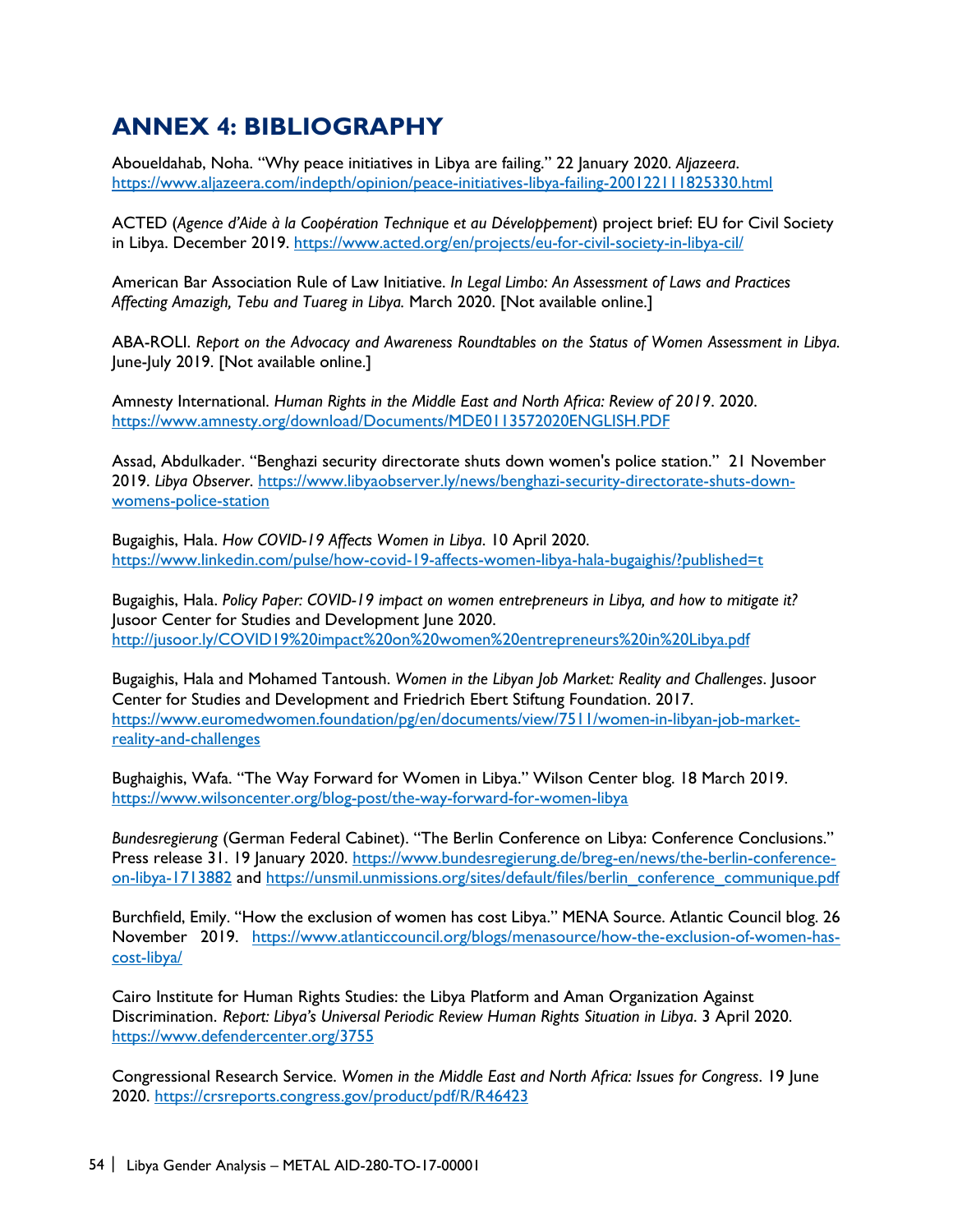Cordaid. *Human Security at Stake: The Gendered Impact of Covid-19 in Libya.* 11 May 2020. [https://www.cordaid.org/en/publications/human-security-at-stake-the-gendered-impact-of-covid-19-in](https://www.cordaid.org/en/publications/human-security-at-stake-the-gendered-impact-of-covid-19-in-libya/)[libya/](https://www.cordaid.org/en/publications/human-security-at-stake-the-gendered-impact-of-covid-19-in-libya/)

Crisis Management Initiative, "You get a feeling of sadness when walking the streets of the city." Profile of Ghemera Krekshi, CMI Coordinator in Libya. 27 May 2020. [http://cmi.fi/2020/05/27/you-get-a-feeling](http://cmi.fi/2020/05/27/you-get-a-feeling-of-sadness-when-walking-the-streets-of-the-city/)[of-sadness-when-walking-the-streets-of-the-city/](http://cmi.fi/2020/05/27/you-get-a-feeling-of-sadness-when-walking-the-streets-of-the-city/)

Dearing Scott, Caitlin, Rawan Elmuntaser, and Armis Sadri. "Libyan Women Make Their Voices Heard in Local Government." *Democracy Speaks blog*. International Republican Institute. 3 July 2019. <https://www.democracyspeaks.org/blog/libyan-women-make-their-voices-heard-local-government>

Democracy Reporting International. *Monitoring Libya's Public Discourse Online*. 23 February 2019. [https://democracy-reporting.org/dri\\_publications/monitoring-libyas-public-discourse-online/](https://democracy-reporting.org/dri_publications/monitoring-libyas-public-discourse-online/)

Democracy Reporting International. *General Characteristics of the Libyan Social Media Landscape*. June 2019. [https://www.democracy-reporting.org/libya-social-media-report/march/pdfs/DRI-LY-DE\\_SMM-](https://www.democracy-reporting.org/libya-social-media-report/march/pdfs/DRI-LY-DE_SMM-Report_Annex%20I_2019-04-05.pdf)[Report\\_Annex%20I\\_2019-04-05.pdf](https://www.democracy-reporting.org/libya-social-media-report/march/pdfs/DRI-LY-DE_SMM-Report_Annex%20I_2019-04-05.pdf)

Dilli, Selin, Sarah G. Carmichael and Auke Rijpma. "Introducing the Historical Gender Equality Index." Published online 18 April 2018. *Feminist Economics* 25, no. 1: 31–57. <https://www.tandfonline.com/doi/full/10.1080/13545701.2018.1442582>

Estelle, Emily. *A Strategy for Success in Libya*. American Enterprise Institute, November 2017. <https://www.criticalthreats.org/wp-content/uploads/2017/11/A-Strategy-for-Success-in-Libya.pdf>

European Union Border Assistance Mission in Libya (EUBAM). *Matrix on international community support relevant to gender responsive security, justice, rule of law programming*. June 2020. [Not available online.]

Forster, Robert. *A Gender Analysis of Peace Agreements and Transitional Documents in Libya, 2011–2018 (PA-X Report, Spotlight Series)*. 2019. UN Women and Global Justice Academy, University of Edinburgh. <https://www.politicalsettlements.org/publications-database/gender-analysis-of-peace-agreements-in-libya/>

Freedom House. *Freedom in the World 2020: Libya*. [https://freedomhouse.org/country/libya/freedom](https://freedomhouse.org/country/libya/freedom-world/2020)[world/2020](https://freedomhouse.org/country/libya/freedom-world/2020)

Gender-Based Violence Working Group. *Gender-Based Violence Sub-Sector – Libya Update May 2019*. <https://reliefweb.int/report/libya/gender-based-violence-sub-sector-libya-update-may-2019>

Gibril, Jazia and Marwan Tashani. "Child Marriage in Libya: Ignored by Society, Unprotected by Legislation." Blog published by Defender Center for Human Rights. 23 May 2019. <https://www.defendercenter.org/2259>

Human Rights Watch. "Libya: Events of 2019." World Report 2020. [https://www.hrw.org/world](https://www.hrw.org/world-report/2020/country-chapters/libya)[report/2020/country-chapters/libya](https://www.hrw.org/world-report/2020/country-chapters/libya) 

IFES Survey on Voters' Intent: Libya: A nationwide survey exploring public opinion of the political situation in Libya and voter intentions to participate in future elections. International Foundation for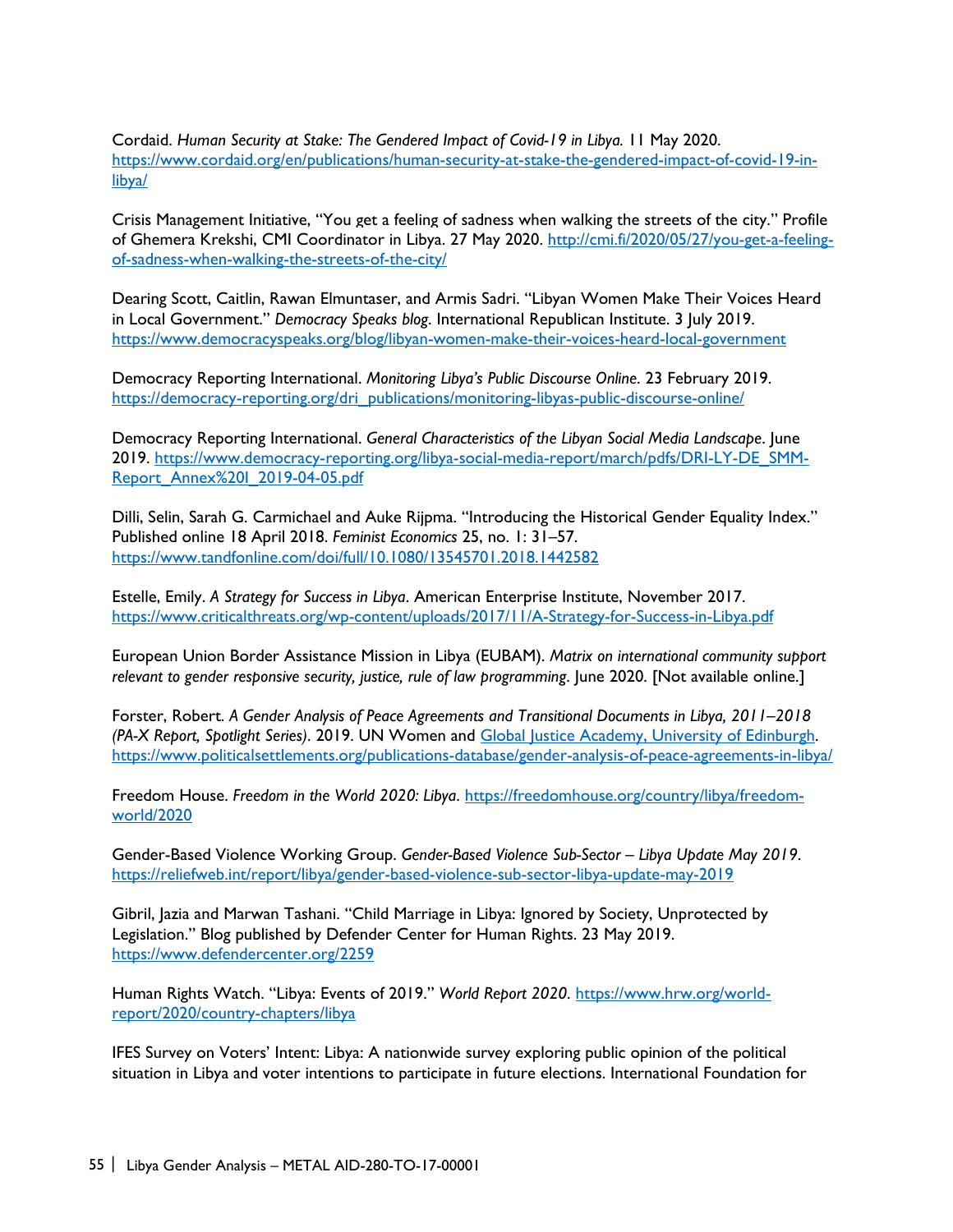Electoral Systems. August 2018. [https://www.ifes.org/sites/default/files/ifes\\_2018\\_survey\\_on\\_voters\\_intent\\_libya.pdf](https://www.ifes.org/sites/default/files/ifes_2018_survey_on_voters_intent_libya.pdf)

Institute for War & Peace Reporting. "Libya: We Are Pioneers: IWPR project highlights success stories and challenges preconceptions," and "Pushing Boundaries and Inspiring Change: Showcasing positive role models encourages young women to pursue their dreams." 8 March 2020. <https://iwpr.net/global-voices/libya-we-are-pioneers> and [https://iwpr.net/global-voices/pushing](https://iwpr.net/global-voices/pushing-boundaries-and-inspiring-change)[boundaries-and-inspiring-change](https://iwpr.net/global-voices/pushing-boundaries-and-inspiring-change)

IWPR. "Project Highlight: Celebrating Gender Equality in Libya: IWPR's work with women-led NGOs highlighted at embassy event." 19 November 2019. [https://iwpr.net/global-voices/celebrating-gender](https://iwpr.net/global-voices/celebrating-gender-equality-libya)[equality-libya](https://iwpr.net/global-voices/celebrating-gender-equality-libya)

IWPR. *The Post-Resolution Pioneers: Emerging Opportunities and Implications for Libyan Women and Civil Society*. 2018.<https://iwpr.net/what-we-do/printed-materials/post-revolution-pioneers>

International Commission of Jurists. *Accountability for Serious Crimes under International Law in Libya: An Assessment of the Criminal Justice System*. March 2019. [https://www.icj.org/wp](https://www.icj.org/wp-content/uploads/2019/07/Libya-Accountability-serious-crimes-Publications-Reports-Thematic-reports-2019-ENG.pdf)[content/uploads/2019/07/Libya-Accountability-serious-crimes-Publications-Reports-Thematic-reports-](https://www.icj.org/wp-content/uploads/2019/07/Libya-Accountability-serious-crimes-Publications-Reports-Thematic-reports-2019-ENG.pdf)[2019-ENG.pdf](https://www.icj.org/wp-content/uploads/2019/07/Libya-Accountability-serious-crimes-Publications-Reports-Thematic-reports-2019-ENG.pdf)

ICJ. *Response to the Call for Submissions by the United Nations Special Rapporteur on Violence Against Women, its Causes and Consequences in view of her thematic report on rape as a grave and systematic human rights violation and gender-based violence against women*. 20 May 2020. Pages 13-19. [Not available online.]

ICJ. *Challenges for the Libyan Judiciary: Ensuring Independence, Accountability, and Gender Equality*. July 2016. <https://www.refworld.org/pdfid/57ee8f9f4.pdf>

International Crisis Group. *Addressing the Rise of Libya's Madkhali-Salafis*. Report No. 200. 25 April 2019. [https://www.crisisgroup.org/middle-east-north-africa/north-africa/libya/addressing-rise-libyas-madkhali](https://www.crisisgroup.org/middle-east-north-africa/north-africa/libya/addressing-rise-libyas-madkhali-salafis)[salafis](https://www.crisisgroup.org/middle-east-north-africa/north-africa/libya/addressing-rise-libyas-madkhali-salafis)

International Labor Organization. *Wages in Africa: Recent trends in average wages, gender pay gaps, and wage disparities.* 3 November 2019. [https://www.ilo.org/africa/information](https://www.ilo.org/africa/information-resources/publications/WCMS_728363/lang--en/index.htm)[resources/publications/WCMS\\_728363/lang--en/index.htm](https://www.ilo.org/africa/information-resources/publications/WCMS_728363/lang--en/index.htm)

Johnston, Melissa, Jacqui True, and Zineb Benalla. *Gender Equality and Violent Extremism: A Research Agenda for Libya.* Monash University and UN Women. 2019. [https://arabstates.unwomen.org/en/digital](https://arabstates.unwomen.org/en/digital-library/publications/2019/11/gender-equality-and-violent-extremism-in-libya)[library/publications/2019/11/gender-equality-and-violent-extremism-in-libya](https://arabstates.unwomen.org/en/digital-library/publications/2019/11/gender-equality-and-violent-extremism-in-libya) 

Jusoor Center for Studies and Development. *Libyan Women in Business*. 2020. For Spark. <http://jusoor.ly/Libyan%20Women%20in%20Business%20AR.pdf>

Jusoor Center for Studies and Development. *Market Needs and Necessary Skills in Food Businesses*. Prepared for GIZ Libya. February 2020. [Not available online.]

Kakar, Palwasha L. "To Help End a War, Call Libya's Women Negotiators: Aisha Bakoush and other women, unseen by outsiders, are reducing violence." United States Institute of Peace. 17 October 2019. <https://www.usip.org/publications/2019/10/help-end-war-call-libyas-women-negotiators>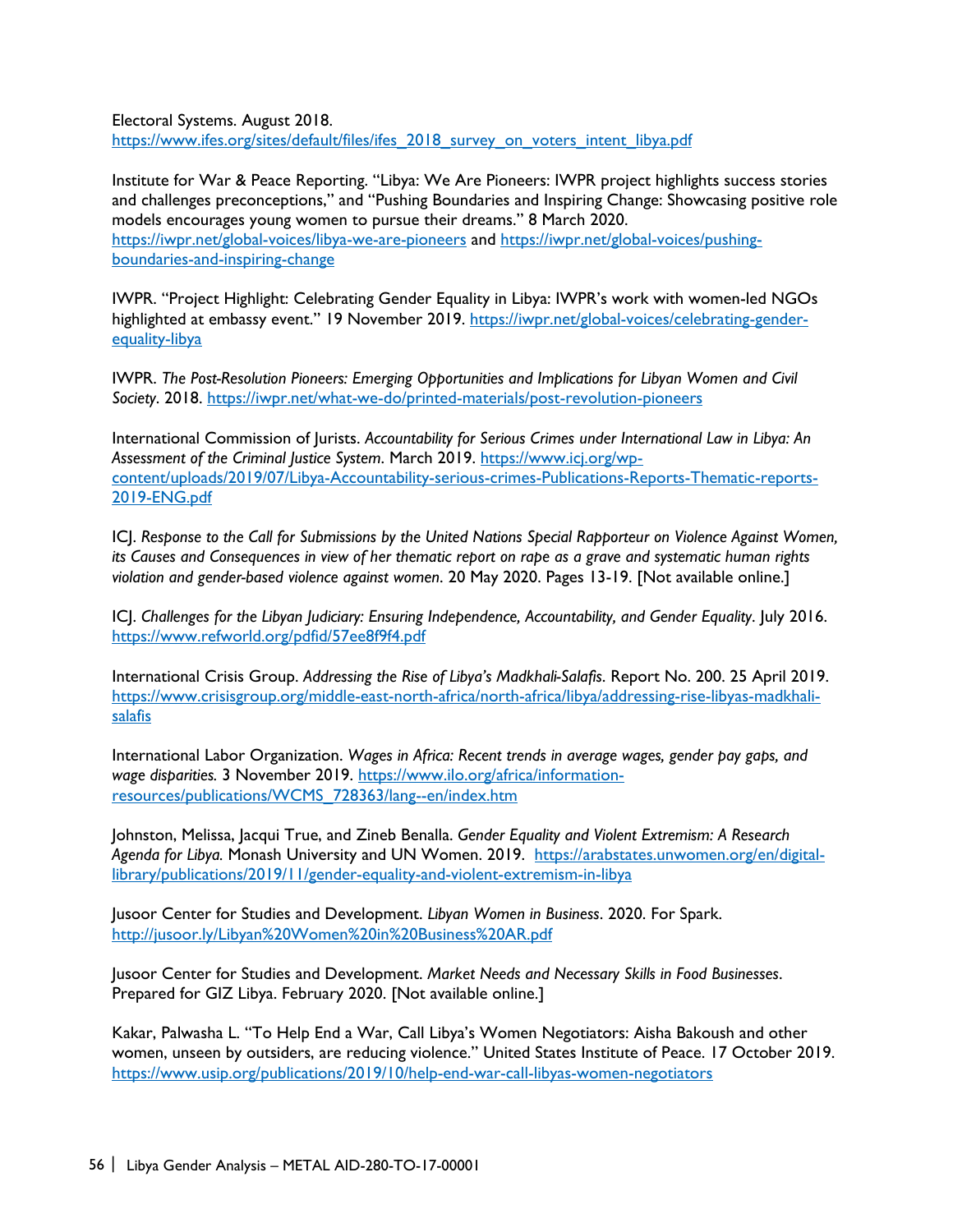Kirkpatrick, David. "A Police State with an Islamist Twist: Inside Hifter's Libya." *The New York Times.* 20 February 2020. [https://www.nytimes.com/2020/02/20/world/middleeast/libya-hifter](https://www.nytimes.com/2020/02/20/world/middleeast/libya-hifter-benghazi.html?action=click&module=RelatedLinks&pgtype=Article)[benghazi.html?action=click&module=RelatedLinks&pgtype=Article](https://www.nytimes.com/2020/02/20/world/middleeast/libya-hifter-benghazi.html?action=click&module=RelatedLinks&pgtype=Article)

Khalifa, Asma. "Libya's forgotten half: between conflict and pandemic, women pay the higher price." Open Democracy. 14 May 2020. [https://www.opendemocracy.net/en/north-africa-west-asia/libyas](https://www.opendemocracy.net/en/north-africa-west-asia/libyas-forgotten-half-between-conflict-and-pandemic-women-pay-the-higher-price/)[forgotten-half-between-conflict-and-pandemic-women-pay-the-higher-price/](https://www.opendemocracy.net/en/north-africa-west-asia/libyas-forgotten-half-between-conflict-and-pandemic-women-pay-the-higher-price/)

*Libya Ministry of Education Human and Institutional Capacity Assessment Final Report*. USAID Middle East Education Research, Training, and Support (MEERS) activity. August 2019. [Not available online.]

*Libya Elections and Governance Support Activity and the Supporting Consensus Building for the National Dialogue, Constitution Drafting and Governing Process in Libya Activity Final Performance Evaluation Report*. USAID Monitoring and Evaluation in Tunisia and Libya (METAL) project. July 2018. [https://pdf.usaid.gov/pdf\\_docs/PA00T9JC.pdf](https://pdf.usaid.gov/pdf_docs/PA00T9JC.pdf)

Miloud, Inas. Statement at the *UN Security Council Open Debate on Sexual Violence in Conflict.* 23 April 2019. NGO Working Group on Women, Peace, and Security. [https://www.peacewomen.org/sites/default/files/NGOWG\\_UNSC\\_OpenDebate\\_Statement\\_Miloud\\_04-](https://www.peacewomen.org/sites/default/files/NGOWG_UNSC_OpenDebate_Statement_Miloud_04-2019_EN.pdf) [2019\\_EN.pdf](https://www.peacewomen.org/sites/default/files/NGOWG_UNSC_OpenDebate_Statement_Miloud_04-2019_EN.pdf)

"Open Letter by Libyan CSOs to Recommend Gender Sensitive Policy to the Government's COVID-19 Crisis Response Plan." Euro-Mediterranean Women's Foundation. 27 April 2020. [https://www.euromedwomen.foundation/pg/en/news/view/9149/open-letter-by-libyan-csos-to](https://www.euromedwomen.foundation/pg/en/news/view/9149/open-letter-by-libyan-csos-to-recommend-gender-sensitive-policy-to-governments-covid19-crisis-response-plan)[recommend-gender-sensitive-policy-to-governments-covid19-crisis-response-plan](https://www.euromedwomen.foundation/pg/en/news/view/9149/open-letter-by-libyan-csos-to-recommend-gender-sensitive-policy-to-governments-covid19-crisis-response-plan)

Organisation for Economic Co-operation and Development. *COVID-19 crisis in the MENA region: impact on gender equality and policy responses.* 10 June 2020. [http://www.oecd.org/coronavirus/policy](http://www.oecd.org/coronavirus/policy-responses/covid-19-crisis-in-the-mena-region-impact-on-gender-equality-and-policy-responses-ee4cd4f4/)[responses/covid-19-crisis-in-the-mena-region-impact-on-gender-equality-and-policy-responses-ee4cd4f4/](http://www.oecd.org/coronavirus/policy-responses/covid-19-crisis-in-the-mena-region-impact-on-gender-equality-and-policy-responses-ee4cd4f4/)

Page, Sarah. "Libyan Women Push for a Bigger Role in Rebuilding Their Country." 20 March 2020. *Al-Fanar Media*. [https://www.al-fanarmedia.org/2020/03/libyan-women-push-for-a-bigger-role-in-rebuilding](https://www.al-fanarmedia.org/2020/03/libyan-women-push-for-a-bigger-role-in-rebuilding-their-country/)[their-country/](https://www.al-fanarmedia.org/2020/03/libyan-women-push-for-a-bigger-role-in-rebuilding-their-country/)

Ramali, Khadeja. "The #Benghazi Cafe tweetup in Numbers." 29 December 2018. [https://medium.com/@k\\_libya/the-benghazi-cafe-incident-in-numbers-5a8ecf3c5184](https://medium.com/@k_libya/the-benghazi-cafe-incident-in-numbers-5a8ecf3c5184)

Ramali, Khadeja and Tim Eaton. *How Women are Dealing with Libya's Ever-Present Armed Groups*. Chatham House. 2020. [https://chathamhouse.shorthandstories.com/how-women-are-dealing-with-libya-s-ever](https://chathamhouse.shorthandstories.com/how-women-are-dealing-with-libya-s-ever-present-armed-groups/#group-Key-Findings-AfiuIVCNWk)[present-armed-groups/#group-Key-Findings-AfiuIVCNWk](https://chathamhouse.shorthandstories.com/how-women-are-dealing-with-libya-s-ever-present-armed-groups/#group-Key-Findings-AfiuIVCNWk)

Suthanthiraraj Kavitha. *The UN Women Peace and Security Agenda: Libya and Australia.* 30 June 2019. Australian Institute of International Affairs. [http://www.internationalaffairs.org.au/australianoutlook/the](http://www.internationalaffairs.org.au/australianoutlook/the-un-women-peace-and-security-agenda-libya-and-australia/)[un-women-peace-and-security-agenda-libya-and-australia/](http://www.internationalaffairs.org.au/australianoutlook/the-un-women-peace-and-security-agenda-libya-and-australia/)

Swedish International Development Agency, UN Women and UNDP. Tunis Forum on Gender Equality Recommendations. 24-26 April 2019.<https://tunisgenderforum.org/recommandation-2/>

Taha, Manal. *Matriarchal and Tribal Identity, Community Resilience, and Vulnerability in South Libya*. Special Report 416. United States Institute of Peace. November 2017.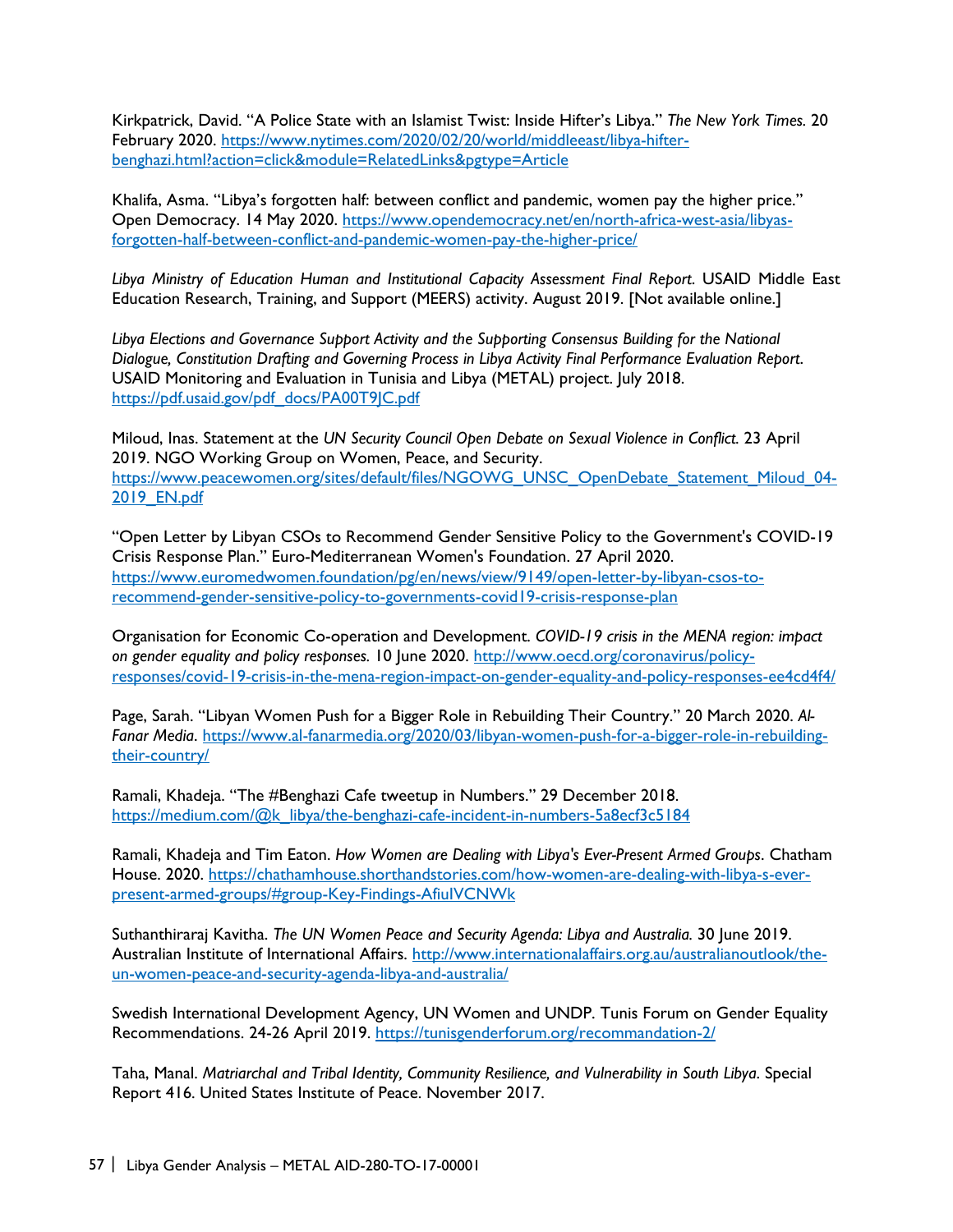[https://www.usip.org/sites/default/files/2017-12/sr416-matriarchal-and-tribal-identity-community](https://www.usip.org/sites/default/files/2017-12/sr416-matriarchal-and-tribal-identity-community-resilience-and-vulnerability-in-south-libya.pdf)[resilience-and-vulnerability-in-south-libya.pdf](https://www.usip.org/sites/default/files/2017-12/sr416-matriarchal-and-tribal-identity-community-resilience-and-vulnerability-in-south-libya.pdf)

Together We Build It and the Women's International League for Peace and Freedom. *A Roadmap to Sustainable Peace in Libya: A Feminist Approach towards Achieving Peace and Security in the Face of Patriarchy, Militarism, and Fundamentalism.* 28 November 2018. [https://www.wilpf.org/wilpf\\_statements/policy-brief](https://www.wilpf.org/wilpf_statements/policy-brief-a-roadmap-to-sustainable-peace-in-libya-a-feminist-approach-towards-achieving-peace-and-security-in-the-face-of-patriarchy-militarism-and-fundamentalism/)[a-roadmap-to-sustainable-peace-in-libya-a-feminist-approach-towards-achieving-peace-and-security-in](https://www.wilpf.org/wilpf_statements/policy-brief-a-roadmap-to-sustainable-peace-in-libya-a-feminist-approach-towards-achieving-peace-and-security-in-the-face-of-patriarchy-militarism-and-fundamentalism/)[the-face-of-patriarchy-militarism-and-fundamentalism/](https://www.wilpf.org/wilpf_statements/policy-brief-a-roadmap-to-sustainable-peace-in-libya-a-feminist-approach-towards-achieving-peace-and-security-in-the-face-of-patriarchy-militarism-and-fundamentalism/)

United States Department of State. *Libya 2019 Human Rights Report*. [https://www.state.gov/wp](https://www.state.gov/wp-content/uploads/2020/02/LIBYA-2019-HUMAN-RIGHTS-REPORT.pdf)[content/uploads/2020/02/LIBYA-2019-HUMAN-RIGHTS-REPORT.pdf](https://www.state.gov/wp-content/uploads/2020/02/LIBYA-2019-HUMAN-RIGHTS-REPORT.pdf)

United Nations. *Policy Brief: The Impact of COVID-19 on Women*. 9 April 2020. [https://www.un.org/sites/un2.un.org/files/policy\\_brief\\_on\\_covid\\_impact\\_on\\_women\\_9\\_april\\_2020.pdf](https://www.un.org/sites/un2.un.org/files/policy_brief_on_covid_impact_on_women_9_april_2020.pdf)

UNDP. Inequalities in Human Development in the 21st Century: Briefing note for countries on the 2019 Human Development Report: Libya. [http://hdr.undp.org/sites/all/themes/hdr\\_theme/country](http://hdr.undp.org/sites/all/themes/hdr_theme/country-notes/LBY.pdf)[notes/LBY.pdf](http://hdr.undp.org/sites/all/themes/hdr_theme/country-notes/LBY.pdf) and<http://hdr.undp.org/en/countries/profiles/LBY>

UNFPA. "Launch of the first psychosocial hotline in Libya - Statement of UNFPA Libya Representative Ms. Bérangère Böell-Yousfi." 4 December 2019. [https://libya.unfpa.org/en/news/launch-first-psychosocial](https://libya.unfpa.org/en/news/launch-first-psychosocial-hotline-libya-statement-unfpa-libya-representative-ms-b%C3%A9rang%C3%A8re-b%C3%B6ell)[hotline-libya-statement-unfpa-libya-representative-ms-b%C3%A9rang%C3%A8re-b%C3%B6ell](https://libya.unfpa.org/en/news/launch-first-psychosocial-hotline-libya-statement-unfpa-libya-representative-ms-b%C3%A9rang%C3%A8re-b%C3%B6ell)

UNSMIL. "UNSMIL and [Office of the High Commissioner for Human Rights] OHCHR Train Libyan Women Activists on the Integration of a Gender Perspective in the Universal Periodic Review (UPR)." 17 Dec 2019. [https://unsmil.unmissions.org/unsmil-and-ohchr-train-libyan-women-activists-integration](https://unsmil.unmissions.org/unsmil-and-ohchr-train-libyan-women-activists-integration-gender-perspective-universal-periodic)[gender-perspective-universal-periodic](https://unsmil.unmissions.org/unsmil-and-ohchr-train-libyan-women-activists-integration-gender-perspective-universal-periodic)

UNSMIL. "UNSMIL expresses concerns over the enforced disappearance of human rights defender and journalist Reda Fhelboom, calls for his immediate release." 16 December 2019. [https://unsmil.unmissions.org/unsmil-expresses-concerns-over-enforced-disappearance-human-rights](https://unsmil.unmissions.org/unsmil-expresses-concerns-over-enforced-disappearance-human-rights-defender-and-journalist-reda)[defender-and-journalist-reda](https://unsmil.unmissions.org/unsmil-expresses-concerns-over-enforced-disappearance-human-rights-defender-and-journalist-reda)

UNSMIL. Presidency Council's Women Support and Empowerment Unit Holds Its First Coordination Meeting with International Community. 5 February 2019. [https://unsmil.unmissions.org/presidency](https://unsmil.unmissions.org/presidency-council%E2%80%99s-women-support-and-empowerment-unit-holds-its-first-coordination-meeting)[council%E2%80%99s-women-support-and-empowerment-unit-holds-its-first-coordination-meeting](https://unsmil.unmissions.org/presidency-council%E2%80%99s-women-support-and-empowerment-unit-holds-its-first-coordination-meeting)

UN Women. *Connected by their phones, women peacebuilders lead COVID-19 prevention efforts across Libya*. 19 June 2020. [https://www.unwomen.org/en/news/stories/2020/6/feature-women-peacebuilders-lead](https://www.unwomen.org/en/news/stories/2020/6/feature-women-peacebuilders-lead-covid-19-prevention-efforts-across-libya)[covid-19-prevention-efforts-across-libya](https://www.unwomen.org/en/news/stories/2020/6/feature-women-peacebuilders-lead-covid-19-prevention-efforts-across-libya)

UN Women. *Gender-sensitive Prevention, Response and Management of Covid-19 Outbreak in Libya.* April 2020. [https://arabstates.unwomen.org/en/news/stories/2020/05/announcer-meeting-of-african-ministers](https://arabstates.unwomen.org/en/news/stories/2020/05/announcer-meeting-of-african-ministers-of-gender-and-women-affairs)[of-gender-and-women-affairs](https://arabstates.unwomen.org/en/news/stories/2020/05/announcer-meeting-of-african-ministers-of-gender-and-women-affairs) 

UN Women. "Press release: Protecting women's rights in North Africa is key to ending violent extremism, a new extensive UN Women study finds." 18 November 2019. [See Johnston, Melissa, *et al*.] [https://arabstates.unwomen.org/en/news/stories/2019/11/press-release-un-women-study-on-protecting](https://arabstates.unwomen.org/en/news/stories/2019/11/press-release-un-women-study-on-protecting-women-rights-in-north-africa)[women-rights-in-north-africa](https://arabstates.unwomen.org/en/news/stories/2019/11/press-release-un-women-study-on-protecting-women-rights-in-north-africa)